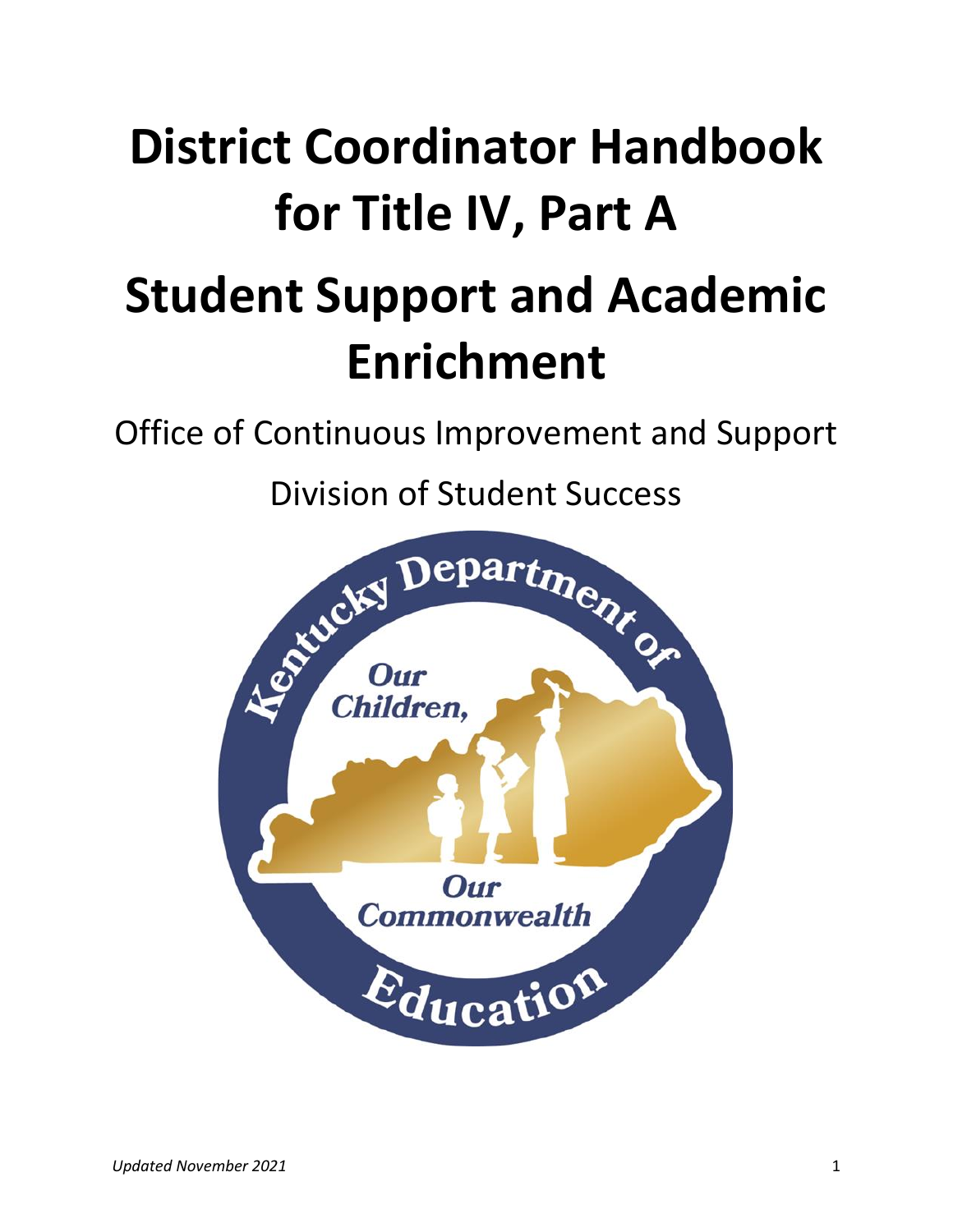### <span id="page-1-0"></span>**DISCLAIMER**

This handbook is provided as a resource for Kentucky Local Education Agencies (LEAs) administering the Title IV, Part A Student Success and Academic Enrichment grant. It is intended to provide coordinators with uniform practices to govern planning for, monitoring, implementing, and evaluating effectiveness of needs-based, supplementary activities, and initiatives of this Federal program.

This handbook is not intended to replace the legislation, regulations and U.S. Department of Education (USED) Non-Regulatory Guidance. Therefore, it is highly recommended that coordinators consult the appropriate resources available online for complete guidance and regulations. In addition, all LEAs and coordinators responsible for implementing this federal program must abide by current laws, regulations, and administrative procedures, USED guidance, and the Education Department General Administrative Regulations (EDGAR). This handbook is considered a working draft and is reviewed and updated as policies and procedures change and, at a minimum, is reviewed yearly. For more information, contact a Kentucky Department of Education (KDE) Title IV, Part A Education Program Consultant.

Ultimately, KDE expects LEAs to make the best decisions for their students, their staff and their community while taking into consideration related federal, state, and local requirements and local capacity (LEA human and fiscal resources).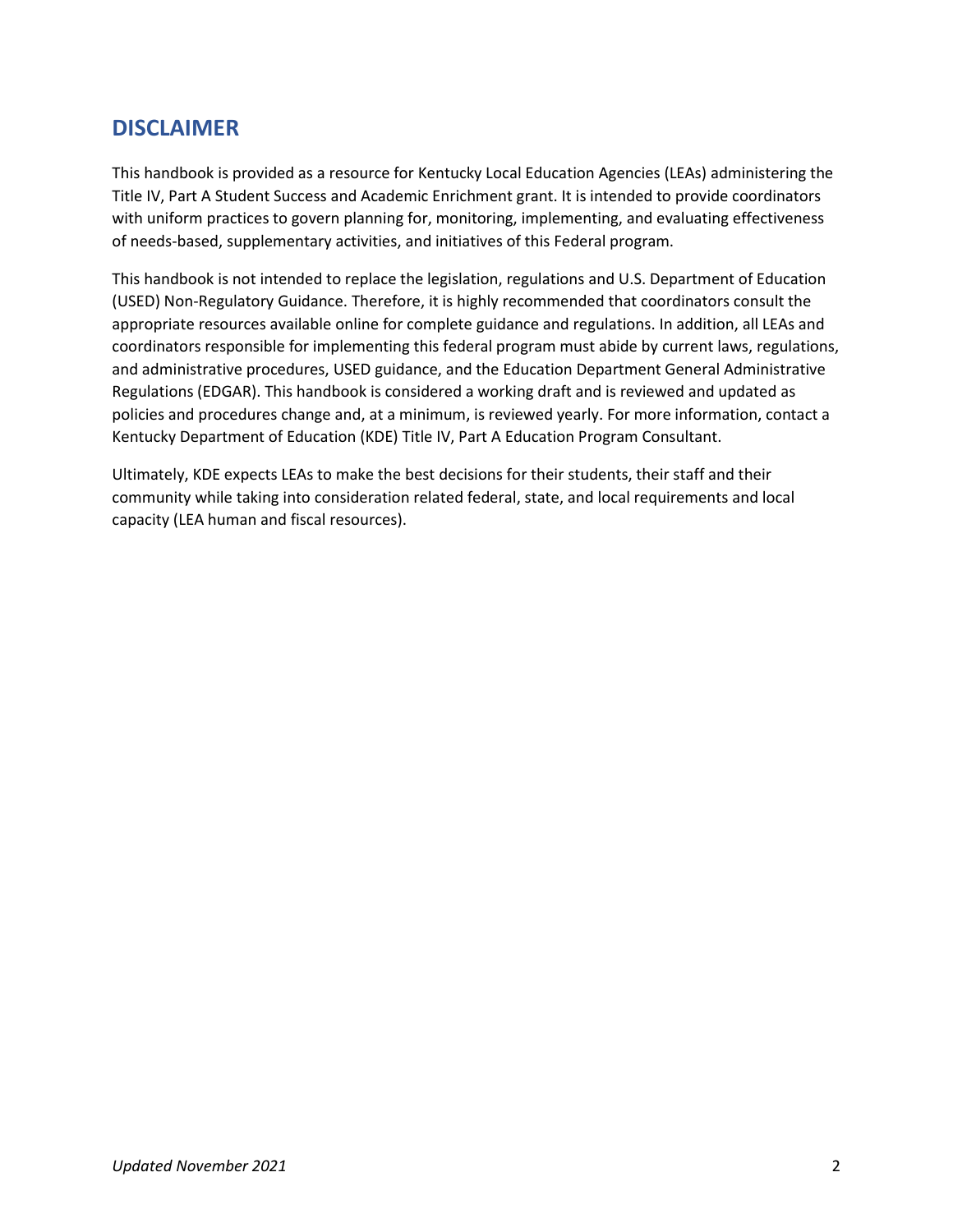## Table of Contents

| Title IV, Part A Personnel Working with More than One Cost Objective 13 |
|-------------------------------------------------------------------------|
|                                                                         |
|                                                                         |
|                                                                         |
|                                                                         |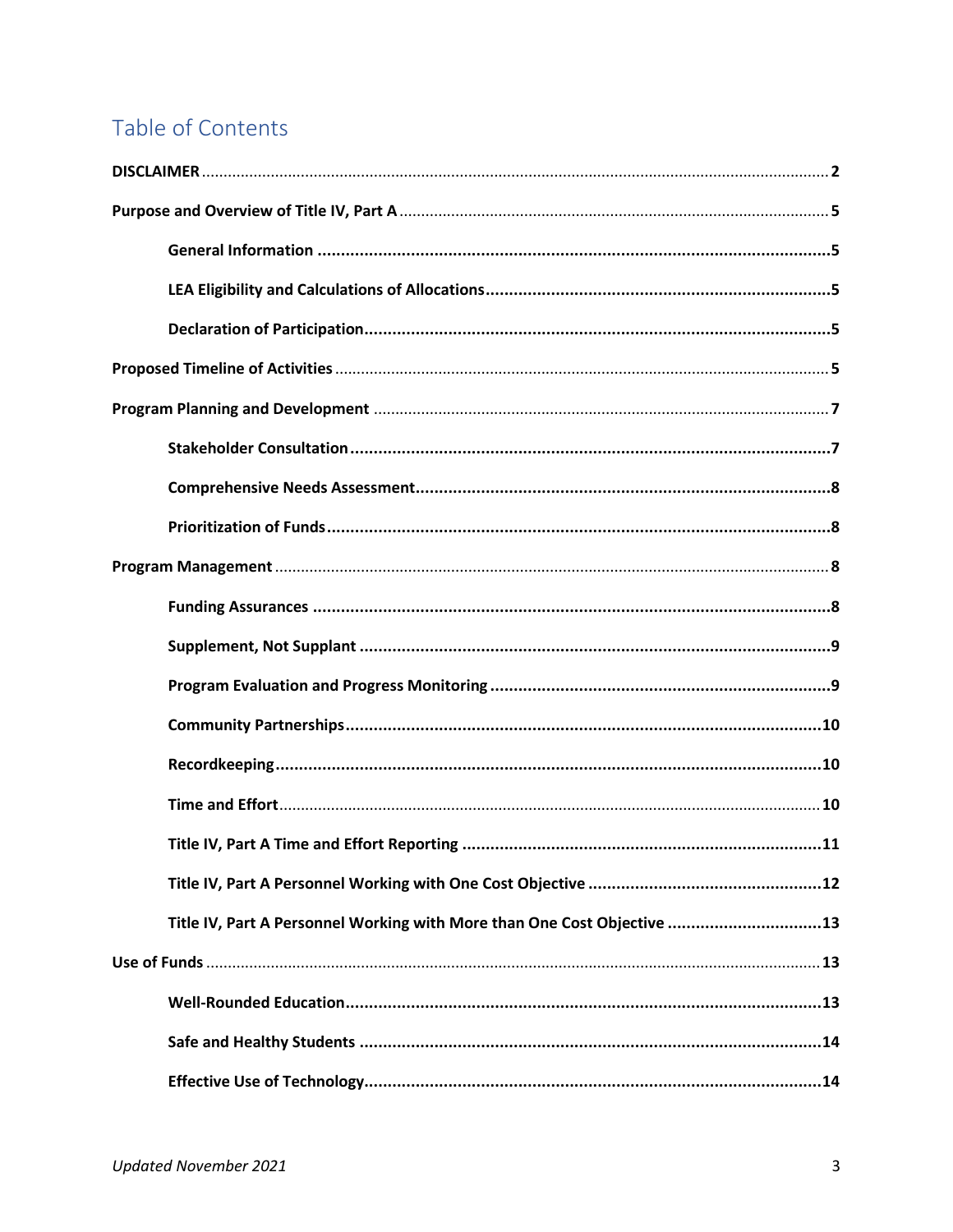| Determination of Funds Available for Equitable Services to Private Schools17 |
|------------------------------------------------------------------------------|
|                                                                              |
|                                                                              |
|                                                                              |
|                                                                              |
|                                                                              |
|                                                                              |
|                                                                              |
|                                                                              |
|                                                                              |
|                                                                              |
|                                                                              |
|                                                                              |
|                                                                              |
|                                                                              |
|                                                                              |
|                                                                              |
|                                                                              |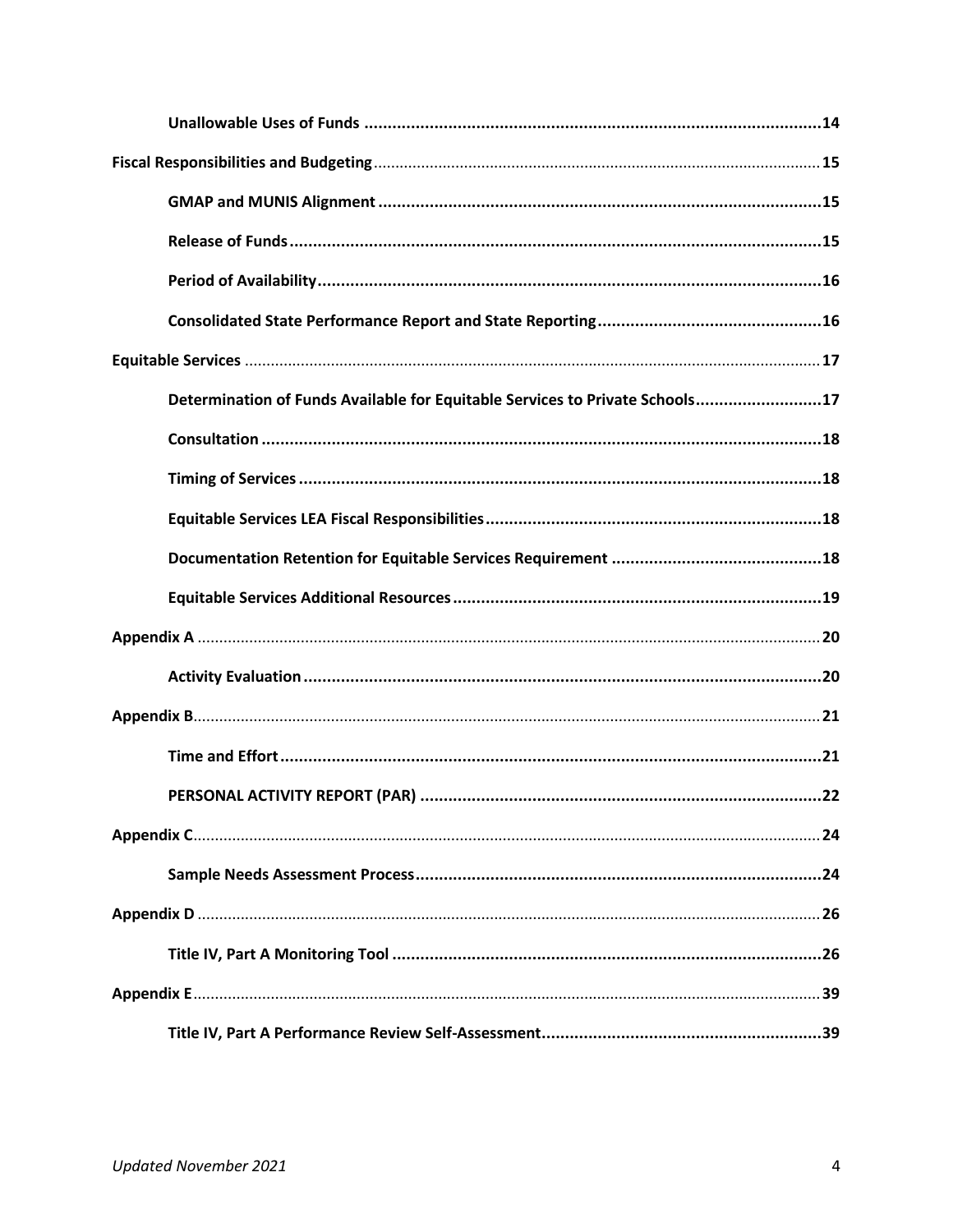#### <span id="page-4-0"></span>**Purpose and Overview of Title IV, Part A**

#### <span id="page-4-1"></span>**General Information**

Title IV, Part A is a USED grant program that provides supplemental funding intended to improve students' academic achievement by increasing the capacity of states, LEAs, schools, and local communities to:1. Provide all students with access to a well-rounded education; 2. Improve school conditions for student learning; and 3. Improve the use of technology in order to increase the academic achievement and digital literacy of all students (ESEA section 4101). The USED awards Title IV, Part A funds to state educational agencies (SEAs), which then subgrant funds to districts.

For all statutory requirements, additional resources and information regarding Title IV, Part A and federal guidance can be found on th[e KDE Title IV, Part A webpage.](https://education.ky.gov/school/Pages/Title-IV,-Part-A.aspx) The LEA district coordinator should be familiar with the following guidance:

[Title IV, Part A Statute](https://safesupportivelearning.ed.gov/title-iv-part-a-statute)

[Title IV, Part A Non-Regulatory Guidance](https://www2.ed.gov/policy/elsec/leg/essa/essassaegrantguid10212016.pdf)

[Education Department General Administrative Regulations \(EDGAR\)](https://www2.ed.gov/policy/fund/reg/edgarReg/edgar.html)

#### <span id="page-4-2"></span>**LEA Eligibility and Calculations of Allocations**

The KDE calculates Title IV, Part A allocations based on the Title I, Part A formula. To receive a Title IV, Part A allocation for a given fiscal year, LEAs must have accepted, received and utilized the awarded Title I, Part A allocations the previous fiscal year (ESEA section 4105(a)(1)).

#### <span id="page-4-3"></span>**Declaration of Participation**

The Declaration of Participation Report must be completed by your district in accordance with the Every Student Succeeds Act (ESSA). This report is used to identify the number of students enrolled in area private non-public and home schools. The district is required to list all private non-public schools and all home schools that are physically located in your school district's geographic boundaries, not just those participating. Include memberships of all private schools and all home schools, regardless of whether they will participate or are eligible to participate in Title IV, Part A. A grand total of the participants in each program are also required. Do not include private schools or home schools located outside your district's boundaries that are required to be contacted for Title I services. Public school membership information is already on file at KDE (per School Data Forms) and should not be included. The Declaration of Participation is completed in the spring and due around March 26 each year.

#### <span id="page-4-4"></span>**Proposed Timeline of Activities**

This timeline serves as an example of when activities should occur throughout the year to ensure the effective management of the Title IV, Part A program. Some items within the timeline may be adjusted or revised to fit your district's needs.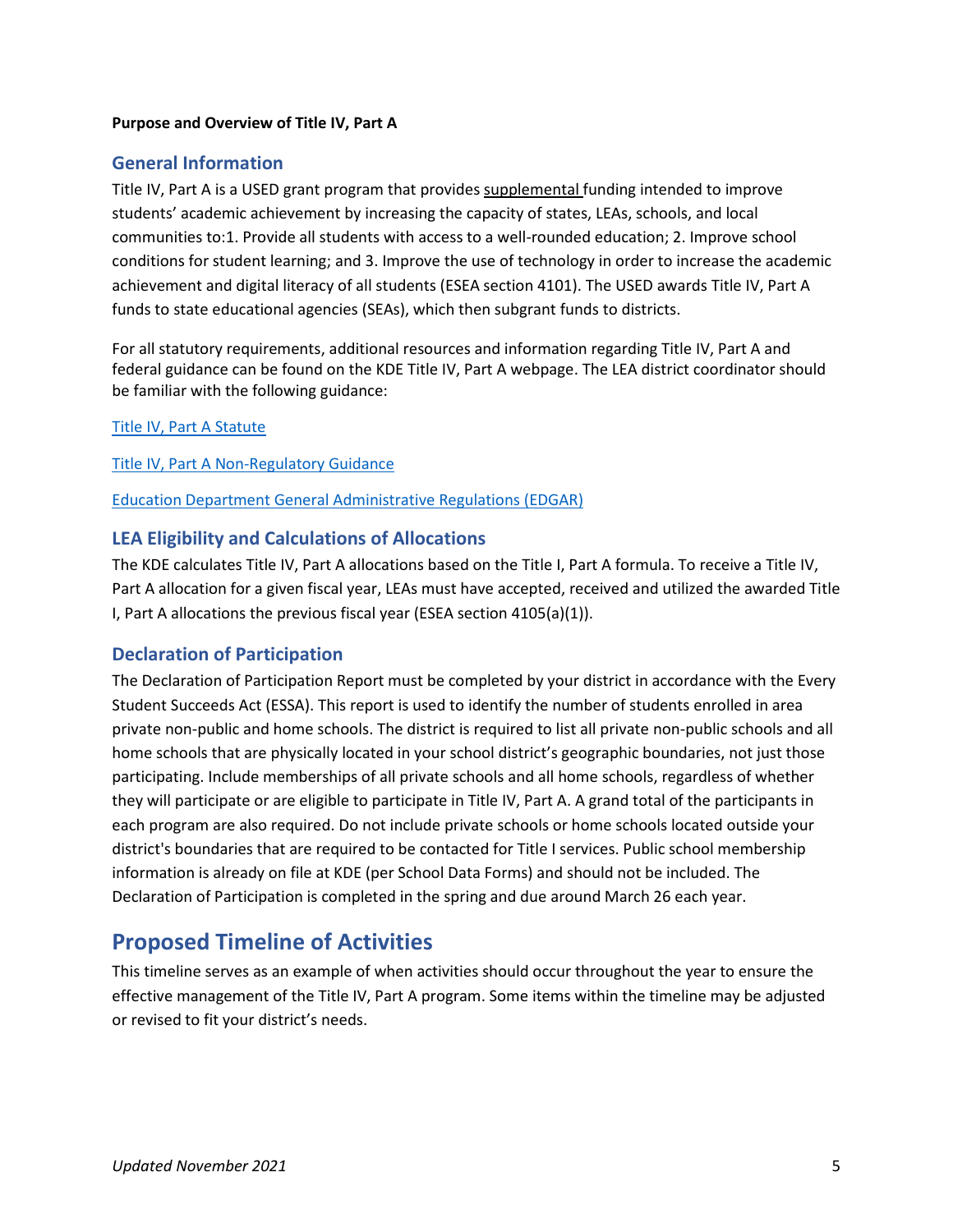| <b>Suggested timeframe</b> | <b>Corresponding activity</b>                                                                                                                                                                                                                                                                                                                                                 |
|----------------------------|-------------------------------------------------------------------------------------------------------------------------------------------------------------------------------------------------------------------------------------------------------------------------------------------------------------------------------------------------------------------------------|
|                            | Begin to develop a comprehensive needs assessment based on review of<br>$\bullet$<br>relevant district data, consultation with shareholders and review of other data<br>sources. Use it to identify needs in providing well-rounded education<br>opportunities for students, ensuring safe and healthy learning environments for<br>students and effective use of technology. |
|                            | Evaluate Goals and Objectives for the activities funded with Title IV, Part A.<br>$\bullet$                                                                                                                                                                                                                                                                                   |
| January - February         | Time and Effort semi-annual certifications for anyone being paid with Title IV,<br>$\bullet$<br>Part A funds.                                                                                                                                                                                                                                                                 |
|                            | Contact private school officials to determine intent to participate and set up<br>$\bullet$<br>consultation calendar for upcoming school year.                                                                                                                                                                                                                                |
|                            | Consult with participating private school officials on the program<br>$\bullet$<br>implementation and effectiveness of the current services provided.                                                                                                                                                                                                                         |
|                            | KDE on-site consolidated monitoring begins.<br>٠                                                                                                                                                                                                                                                                                                                              |
|                            | Intent to Participate opens in GMAP for districts to complete.<br>$\bullet$                                                                                                                                                                                                                                                                                                   |
|                            | Send participation letters to all non-public schools, including home schools,<br>$\bullet$<br>within the district boundaries.                                                                                                                                                                                                                                                 |
|                            | Conduct consultation with participating non-public school staff regarding their<br>$\bullet$<br>needs and the Title IV, Part A allocation.                                                                                                                                                                                                                                    |
| March - April              | Complete an Activity Evaluation to determine if the activity is on target to reach<br>$\bullet$<br>goals/objectives or if any modifications need to be conducted.                                                                                                                                                                                                             |
|                            | Consult with stakeholders and gather their input/feedback on the program and<br>$\bullet$<br>activities being supported with Title IV, Part A funds and in developing the<br>application for the upcoming year.                                                                                                                                                               |
|                            | KDE on-site consolidated monitoring continues.<br>$\bullet$                                                                                                                                                                                                                                                                                                                   |
|                            | Complete and submit the Title IV, Part A application and budget within GMAP<br>٠<br>for KDE review.                                                                                                                                                                                                                                                                           |
| May - June                 | Consult with the private schools on implementation and effectiveness of<br>services provided during current school year.                                                                                                                                                                                                                                                      |
|                            | KDE on-site consolidated monitoring is completed.<br>٠                                                                                                                                                                                                                                                                                                                        |
| July                       | Districts with approved consolidated applications may begin spending new fiscal<br>$\bullet$<br>year funds on July 1 with the completion and submission of the District Funding<br>Assurances and Federal Cash Request Assurances (due Sept. 30). Funds<br>allocated for the new fiscal year may not be spent for activities that occur prior                                 |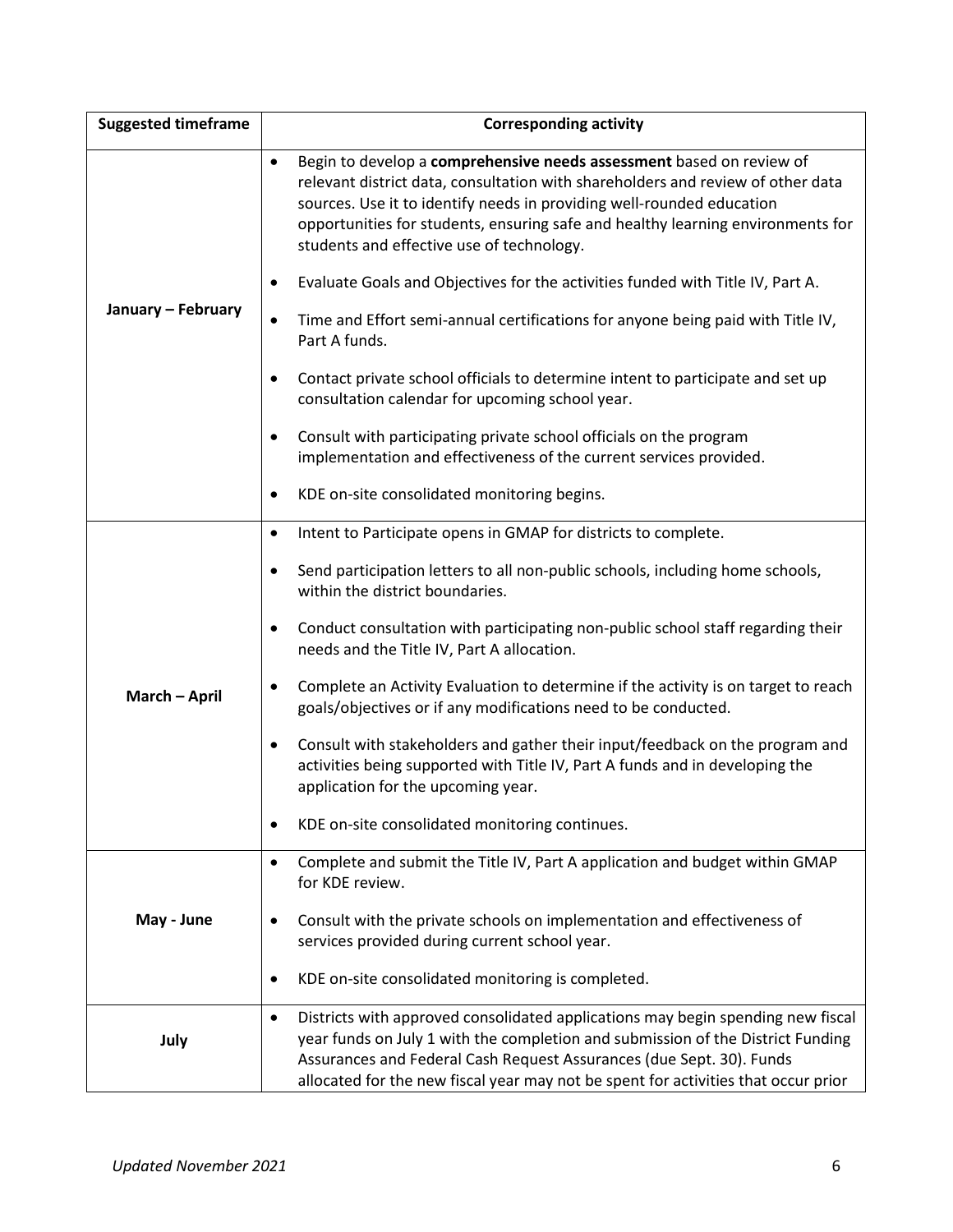| <b>Suggested timeframe</b>   | <b>Corresponding activity</b>                                                                                                                                                                                                                                                                                                                                                                                                                                                                                                                                                                |  |  |  |  |
|------------------------------|----------------------------------------------------------------------------------------------------------------------------------------------------------------------------------------------------------------------------------------------------------------------------------------------------------------------------------------------------------------------------------------------------------------------------------------------------------------------------------------------------------------------------------------------------------------------------------------------|--|--|--|--|
|                              | to July 1, even if the district's application is approved. This spending<br>requirement cannot be waived.                                                                                                                                                                                                                                                                                                                                                                                                                                                                                    |  |  |  |  |
|                              | Set goal and objectives for activities funded by Title IV, Part A.                                                                                                                                                                                                                                                                                                                                                                                                                                                                                                                           |  |  |  |  |
|                              | Time and Effort semi-annual certification completed by anyone being paid with<br>٠<br>Title IV, Part A funds.                                                                                                                                                                                                                                                                                                                                                                                                                                                                                |  |  |  |  |
|                              | Establish service start date for participating private/non-public schools (same as<br>$\bullet$<br>public school start date) and begin services with current fiscal year funds.                                                                                                                                                                                                                                                                                                                                                                                                              |  |  |  |  |
|                              | District Funding Assurances must be completed in GMAP (due Sept. 30).<br>$\bullet$                                                                                                                                                                                                                                                                                                                                                                                                                                                                                                           |  |  |  |  |
| August/September             | District Funding Assurances statement must be uploaded in GMAP by the<br>$\bullet$<br>superintendent (not designee) (due Sept. 30).                                                                                                                                                                                                                                                                                                                                                                                                                                                          |  |  |  |  |
|                              | Federal Cash Request Assurances must be uploaded in GMAP (due Sept. 30).<br>$\bullet$                                                                                                                                                                                                                                                                                                                                                                                                                                                                                                        |  |  |  |  |
|                              | Funds expire on Sept. 30 each year for the 27-month grant. Ensure funds are<br>$\bullet$<br>encumbered by this date on previous grant award.                                                                                                                                                                                                                                                                                                                                                                                                                                                 |  |  |  |  |
| October                      | Districts selected for desk monitoring will be notified.<br>$\bullet$                                                                                                                                                                                                                                                                                                                                                                                                                                                                                                                        |  |  |  |  |
| November-<br><b>December</b> | KDE desk monitoring begins.<br>$\bullet$<br>Consolidated State Performance Report (CSPR) and State Reporting - districts<br>$\bullet$<br>complete survey to provide data on amount of funds spent during previous<br>school year and the degree in which programs are meeting their identified goals<br>and objectives in each grant section.<br>Complete an Activity Evaluation to determine if the goals and objectives are<br>$\bullet$<br>being met or if modifications are needed.<br>Consult with stakeholders and provide updates as well as gather their input and<br>٠<br>feedback. |  |  |  |  |

## <span id="page-6-0"></span>**Program Planning and Development**

#### <span id="page-6-1"></span>**Stakeholder Consultation**

During the design and development of its application, LEAs must engage in consultation with stakeholders in the area served by the LEA (ESEA section 4106(c)(1)). The stakeholders that are required as part of the consultation must include, but are not limited to the following:

- Parents
- Teachers
- Principals
- Students
- Charter school teachers, principals and other school leaders, when applicable
- Specialized instructional support personnel, including alternative education program staff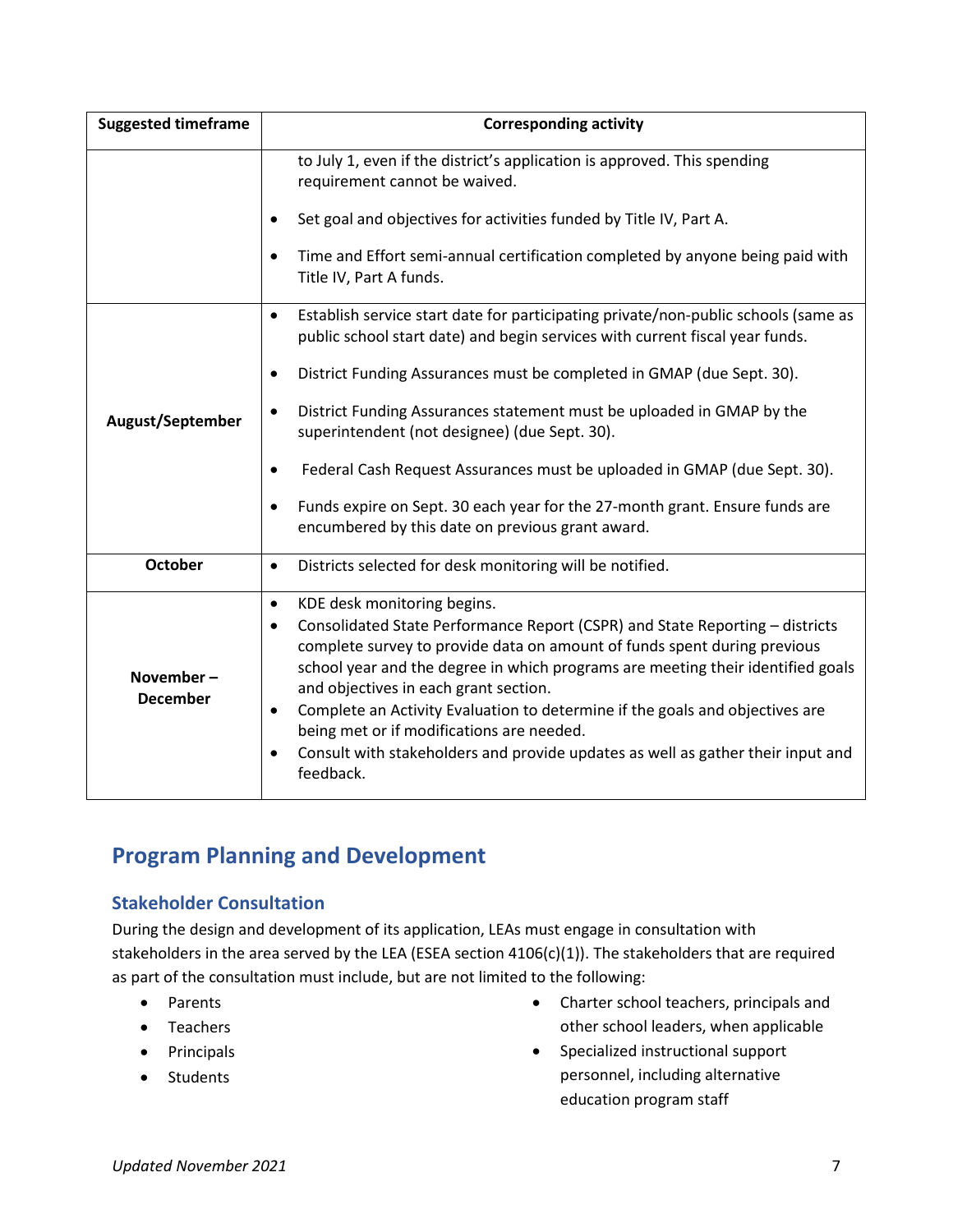- Indian tribes or tribal organizations, when applicable
- Local government representatives
- Others with relevant and demonstrated expertise
- Community-based organizations

#### <span id="page-7-0"></span>**Comprehensive Needs Assessment**

Districts receiving an allocation of at least \$30,000 must conduct a Comprehensive Needs Assessment at least once every three years (ESEA section 4106(d)). Districts must analyze available evidence to identify and prioritize local needs. The needs assessment must include valid, local data that demonstrates a need in an area that may be supported with Title IV, Part A funds. Districts must engage in timely and meaningful consultation with a broad range of stakeholders (see above) and should examine relevant data to understand students' and schools' most pressing needs, including the potential root causes of such needs. Please see Appendix C for the Sample Needs Assessment Process.

#### <span id="page-7-1"></span>**Prioritization of Funds**

Each LEA establishes how it will prioritize the distribution of its Title IV, Part A allocation in five ways in accordance with ESEA section 4106(e)(2)(A) and may use multiple allocation methods. The district must use information from the needs assessment or other means if the district is not required to conduct a needs assessment to determine the best way to allocate funds in order to target the identified need(s).

Allocation methods:

- 1. Provide funding to schools with the greatest needs.
- 2. Target schools with the highest percentages or numbers of low-income students.
- 3. Comprehensive Student Support and Improvement status (CSI schools).
- 4. Targeted Support and Improvement status (TSI schools).
- 5. Identification as persistently dangerous public elementary or secondary school (currently not applicable).

#### <span id="page-7-2"></span>**Program Management**

#### <span id="page-7-3"></span>**Funding Assurances**

The District Funding Assurances are released in May each year and communication is sent in the commissioner's Monday email.

- 1. District Funding Assurances must be completed in GMAP (Due Sept.30)
- 2. District Funding Assurances statement must be uploaded in GMAP by the superintendent (not designee) (Due Sept. 30).
- 3. Federal Cash Request Assurances must be uploaded in GMAP (Due Sept. 30).

In accordance with ESEA section 4106(e) (2) and (f), a local school district or consortium of local school districts must assure in its application that it will:

- 1. Prioritize the distribution of funds to schools served by the local school district based on one or more of the following criteria:
	- a. Are among the schools with the greatest needs;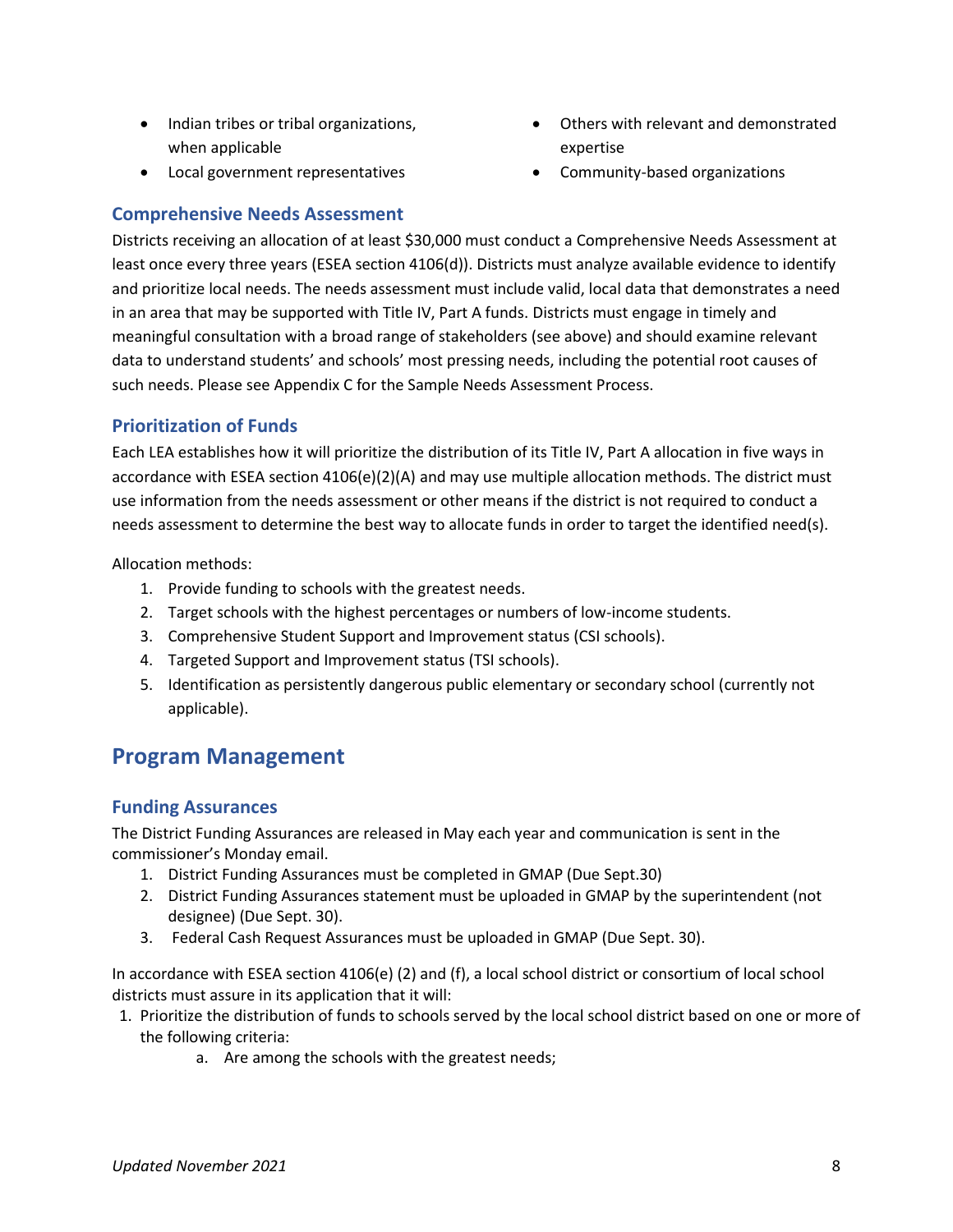- b. Have the highest percentages or numbers of children counted under section 1124(c) (i.e., children counted for purposes of basic grants to local school districts under Title I, Part A of the ESEA);
- c. Are identified for comprehensive support and improvement under section  $1111(c)(4)(D)(i)$ (i.e., are among the lowest-achieving schools);
- d. Are implementing targeted support and improvement plans as described in section 1111(d)(2) (i.e., have consistently underperforming student subgroups; or
- e. Are identified as a persistently dangerous public elementary school or secondary school under section 8532. (ESEA section 4106(e)(2)(A)).
- 2. For a local school district or consortium that receives \$30,000 or more, use:
	- a. Not less than 20%of funds to support one or more of the activities authorized under section 4107 pertaining to well-rounded educational opportunities;
	- b. Not less than 20%of funds to support one or more activities authorized under section 4108 pertaining to safe and healthy students; and
	- c. A portion of funds to support one or more activities authorized under section 4109(a) pertaining to the effective use of technology; including an assurance that it will not use more than 15%of the remaining portion for purchasing technology infrastructure as described in section 4109(b). (ESEA section 4106(e)(2)(C)-(E)).
	- d. Comply with section 8501-8504, regarding equitable participation of private school children and teachers. (ESEA section 4106(e)(2)(B)).
- 3. Complete an annual state report regarding how funds for the Title IV, Part A program are being used. (ESEA section 4106(e)(2)(F)).
- 4. Comply with all applicable requirements outlined in Sections 4106 4109 of the ESEA or its successor.
- 5. The district will maintain records that support their compliance with program requirements.

#### <span id="page-8-0"></span>**Supplement, Not Supplant**

Section 4110 requires that Title IV, Part A program funds be used to supplement, and not supplant, nonfederal funds that would otherwise be used for activities authorized under the Title IV, Part A program. This means that an LEA may not use Title IV, Part A program funds to carry out activities that would otherwise be paid for with state or local funds. In determining whether a particular use of funds would violate the non-supplanting requirement, LEAs should consider matters such as whether the cost involved is currently paid for using state or local funds or whether the cost involved is for an activity that is required by state or local law. In no event may LEAs decrease the amount of state or local funds used to pay the cost of an activity simply because of the availability of the Title IV, Part A program funds.

#### <span id="page-8-1"></span>**Program Evaluation and Progress Monitoring**

ESEA section 4106(e)(1)(E) requires districts to describe in the application how the program will be periodically evaluated for effectiveness to reach the program objectives and outcomes. The district must come up with a reasonable, effective plan to evaluate and monitor the program for effectiveness to determine if any changes may need to be made in the program implementation, steps for continuous improvement, and next steps. Districts must document how they are evaluating the program, how often the program is being evaluated, and how the evaluation is being used to guide future decisions in the implementation process of the program. Program evaluation is extremely important as districts are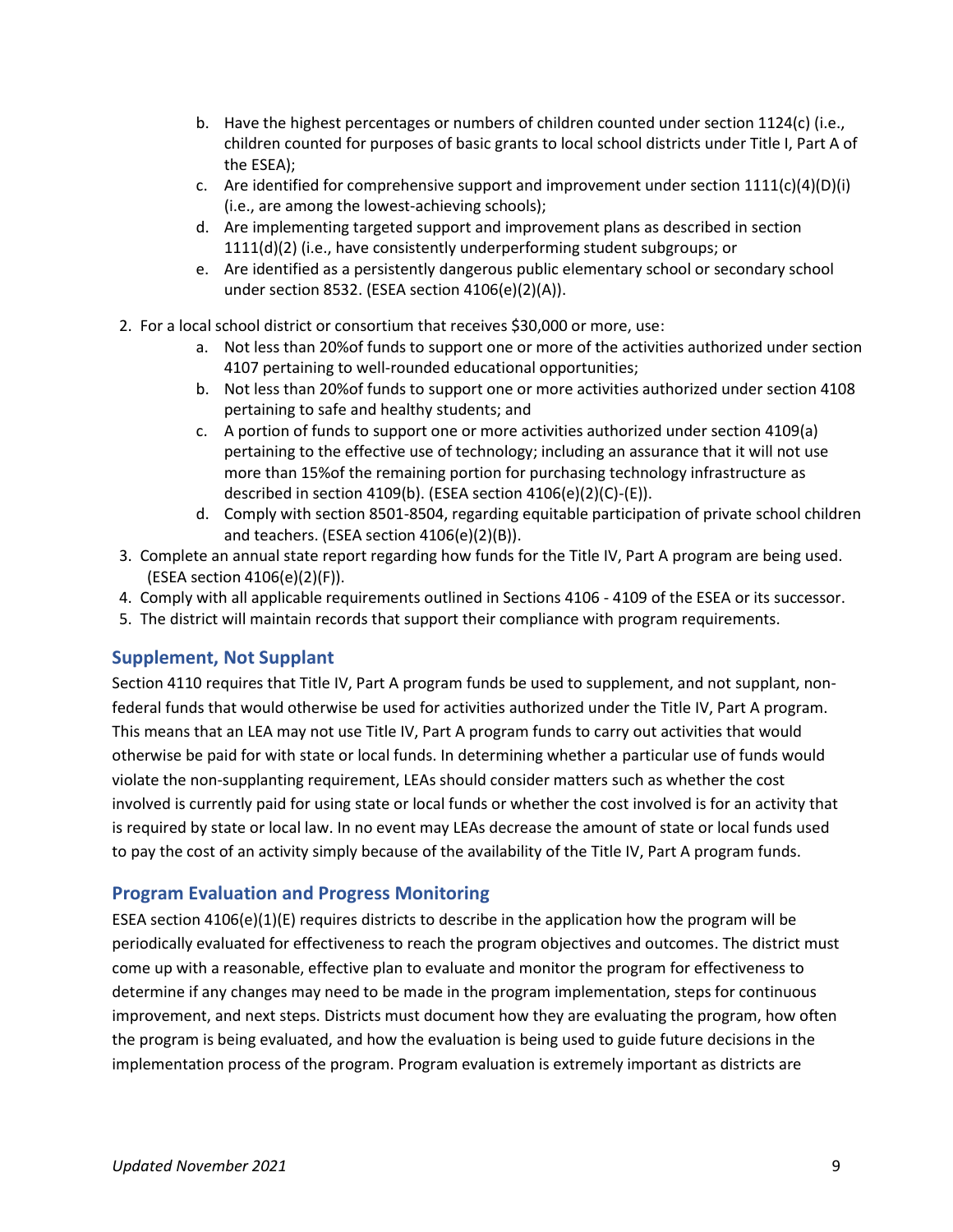required to report to the SEA the degree to which progress is being made toward meeting the objectives and outcomes (ESEA section 4104(a)(2)). Please see Appendix A for an example Activity Evaluation form.

#### <span id="page-9-0"></span>**Community Partnerships**

ESEA section 4106(e)(1)(A) requires districts to list any partnerships with institutes of higher education, businesses, nonprofit organizations, community-based organizations, or other public or private entity with a demonstrated record of success in implementing activities that will be supported with Title IV, Part A funds. Districts are encouraged to reach out to any partners that may be able to support the program. When completing the application, districts need to list partner(s) that will be supporting the Title IV, Part A funded program and how the partnership will enhance student achievement. Some programs or activities may not involve a community partner, in which case, the district will just mark N/A in the box to indicate no partners are supporting the Title IV, Part A funded program. While districts may have partners with various groups to support multiple programs, only partnerships that are directly supporting the Title IV, Part A funded program should be listed within the application.

#### <span id="page-9-1"></span>**Recordkeeping**

Districts participating in the Title IV, Part A funded program must maintain records showing they are complying with applicable statutes and regulations and that the activities implemented meet the program's purpose. In determining the documentation that must be maintained, KDE highly recommends reviewing the Title IV, Part A Monitoring Tool (Appendix D). The tool includes requirements and provides examples of the types of documentation that may be maintained for each. This document offers the opportunity to self-monitor your program as well.

#### <span id="page-9-2"></span>**Time and Effort**

Time and Effort reporting is required for all employees who are paid fully or partly from Title IV, Part A funds or any federal funding source. This requirement applies to district- and school-level staff members paid completely or partially from Title IV, Part A funds. Time and effort documentation must reflect the actual activity of the employee that has previously been completed, not scheduled or anticipated.

Any federal cost, including salaries, must be allocable. That is, provide a benefit to the program that is proportionate to the relative benefits received. Federal funds can only pay for goods or services to the extent that there is a chargeable benefit to the federal program. As an example, if a district is partially supporting a foreign language teacher with Title IV, Part A funds, the teacher would need to maintain Time and Effort documentation for the time that is supported by the grant, as well as the remaining time which is not supported by the grant and paid from other sources.

[2 CFR 200.430](https://www.govinfo.gov/content/pkg/CFR-2018-title2-vol1/pdf/CFR-2018-title2-vol1-sec200-430.pdf) states that the salaries and wages of employees who work on federal programs may be paid with federal funds if appropriate time distribution records are maintained. These records must:

- Be supported by a system of internal controls that provides reasonable assurance that the charges are accurate, allowable and properly allocated;
- Be incorporated into official records;
- Reasonably reflect total activity for which the employee is compensated, not exceeding 100 percent of compensated activities;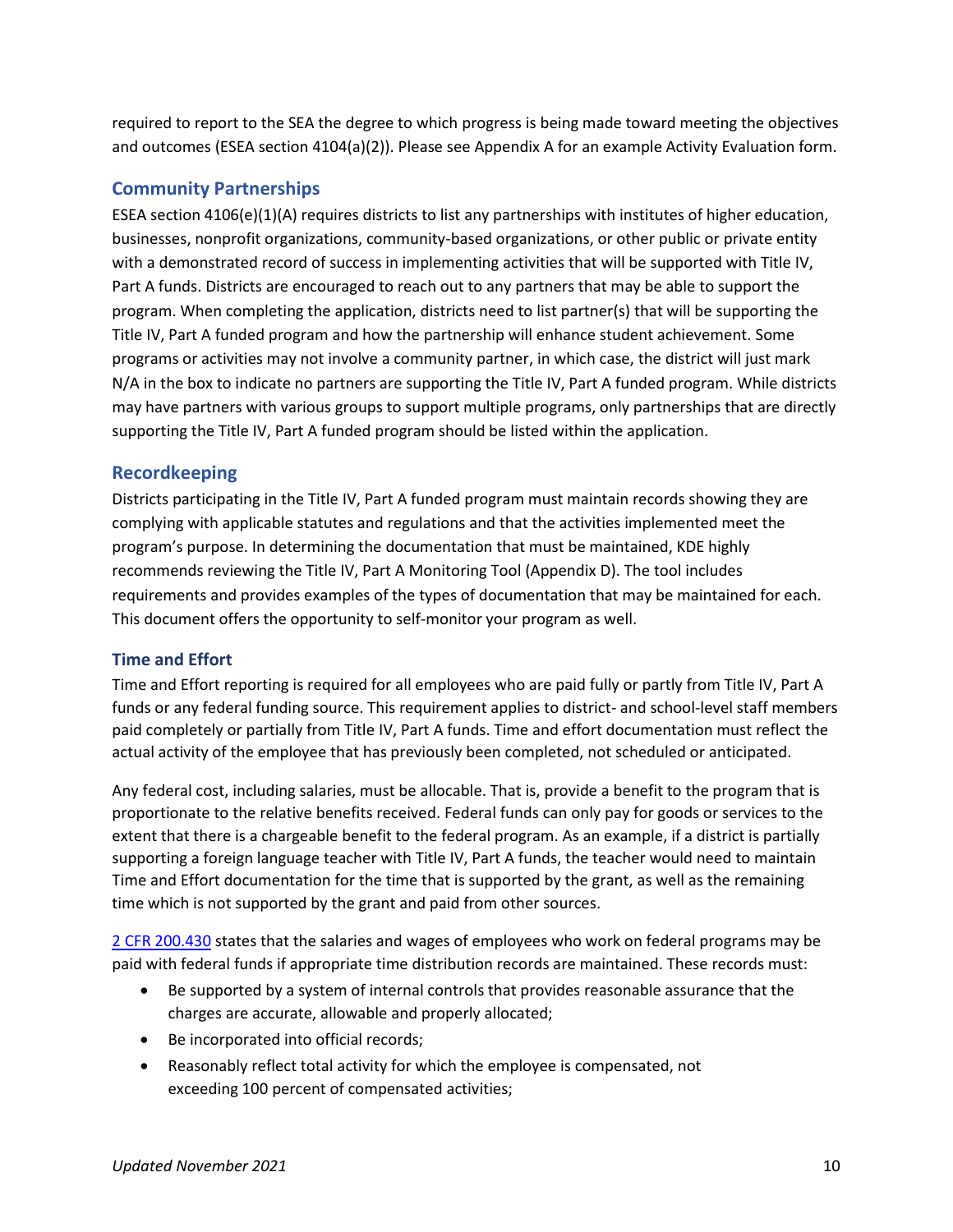- Encompass both federally assisted, and all other activities compensated by the district on an integrated basis;
- Comply with the established accounting policies and practices of the non-federal entity; and
- Support the distribution of the employee's salary or wages among specific activities or costs objectives.

Districts should have written policies and procedures in place in order to accurately report Time and Effort. The [Cost Allocation Guide for State and Local Governments, U.S. Department of Education \(2019\)](https://www2.ed.gov/about/offices/list/ocfo/fipao/costallocationguide92019.pdf) provides an outline of the sections that should be included in the district's procedures, which should include the following:

- Complete time and attendance documentation and reporting;
- How the time is reviewed and approved;
- The processing of personnel charges to federal awards;
- The internal review process that will be established to ensure effective internal control over the federal award.

The information should provide adequate detail to permit an understanding of how the system will operate from the point the time is worked to the point the time is recorded and charged to the grant.

#### Title IV, Part A Time and Effort Reporting

<span id="page-10-0"></span>There can be some flexibility in Time and Effort reporting. Districts have flexibility to create their internal controls, such as documented policies and procedures, provided they consistently apply and adhere to those internal controls to meet the standards. The uniform guidance emphasizes internal controls by stating "the non-federal entities must have sufficiently strong controls to ensure that personnel costs are justified."

Personnel Activity Reports (PARs) and semi-annual certifications are not required by the federal government. However, they can provide good samples of strong internal controls that meet time and effort reporting requirements. If a district has not established its own methods for documenting time and effort, then PAR reports and semi-annual certifications should be used to meet documentation requirements.

[2 CFR 200.430\(i\)](https://www.govinfo.gov/content/pkg/CFR-2018-title2-vol1/pdf/CFR-2018-title2-vol1-sec200-430.pdf) explains the standards for documentation of personnel expenses. The district's internal controls should confirm the following:

• Accurately reflect the work performed - the charges to federal awards for salaries and wages must be based on records that accurately reflect the work performed. These records must be supported by a system of internal controls which provide reasonable assurance the charges are accurate, allowable and properly allocated.

If the district uses PARs and semi-annual certifications as part of the process for time and effort reporting, the district's written procedures should document this. Internal controls can include any measure that will support the accuracy of the documentation supporting the charges to Title IV, Part A for salaries. Internal controls should include documentation which can be verified. This documentation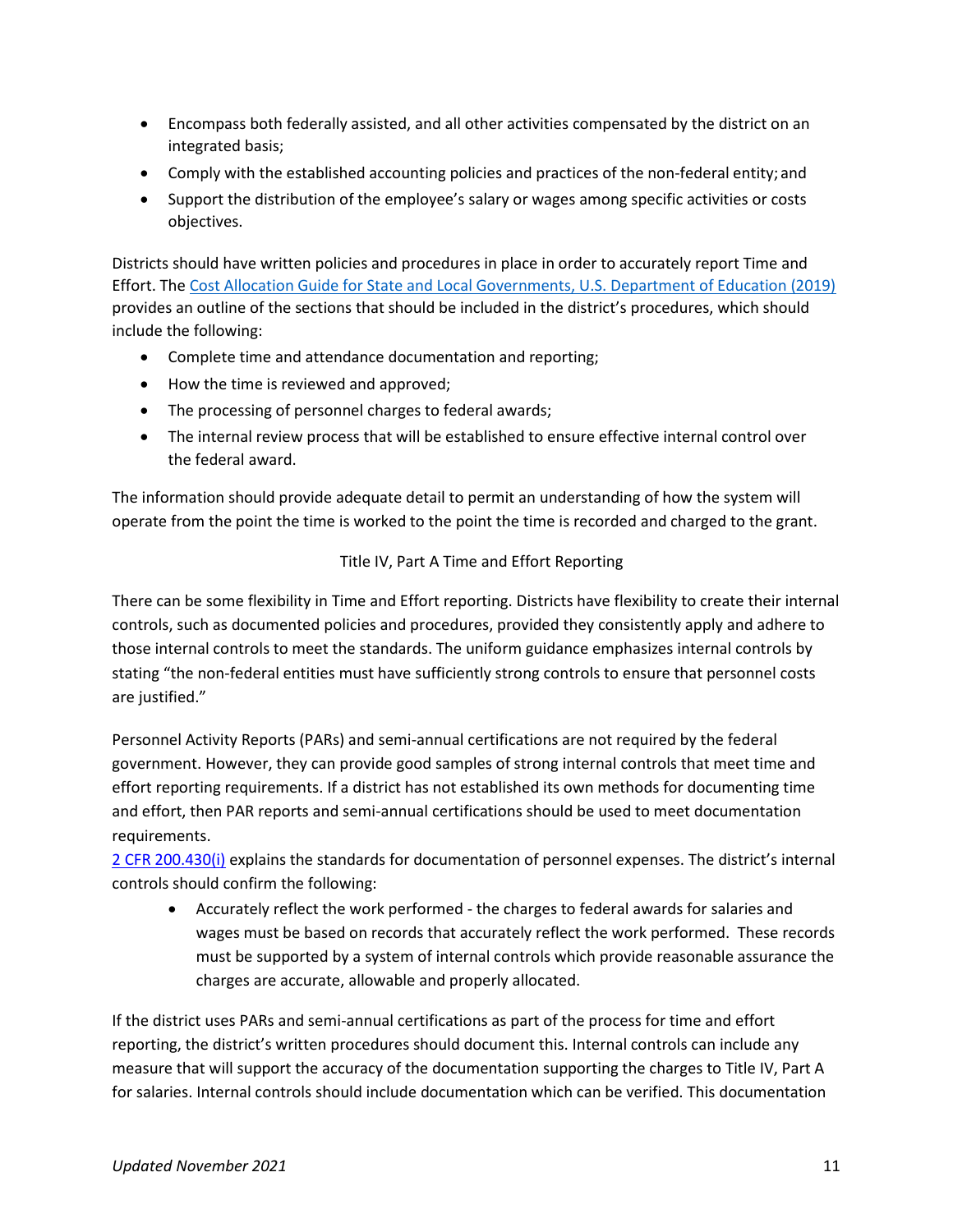can include signatures, electronic signatures and documentation from a person with firsthand knowledge of the work.

Another requirement for Time and Effort reporting is a process for after-the-fact review of interim charges made to the federal award. If a district puts a salary in their Title IV, Part A application for an employee who is paid partly or fully with Title IV, Part A funds, and pays that person accordingly throughout the year, there must be a process in place to review the time the person actually worked on Title IV, Part A activities compared to the proportionate amount they were paid with Title IV, Part A funds. All necessary adjustments must be made so the final amount charged to the federal award for the salary is accurate, allowable and properly allocated.  $(2$  CFR 200.430 (i)(8)) This justification must occur at least annually, and the process and timeline should be explained in the district's written time and effort policies and procedures. The frequency of reporting depends on whether an employee works on a single cost objective or multiple cost objectives. A cost objective is defined as a function, organizational subdivision, contract, grant or other activity for which cost data are needed and for which costs are incurred.

Title IV, Part A Personnel Working with One Cost Objective

<span id="page-11-0"></span>District and school personnel who work only on a single cost objective can certify either semi-annually or annually that the individual worked only on one cost objective for that specific period.

A single cost objective can be a single task, grant or activity. It is possible to work on a single cost objective even if an employee works on more than one federal award or on a federal award and a non-federal award. The key to determining whether an employee is working on a single cost objective is whether the employee's salary and wages can be supported in full from each of the federal awards on which the employee is working, or from the federal award alone if the employee's salary is also paid with non-federal funds.

Examples of a single cost objective:

- A supplemental foreign language teacher works in a school with 50 percent Title IV, Part A funds and 50 percent general funds. Teaching foreign language is a single cost objective because it can be fully supported under Title IV, Part A.
- A non-supplemental elementary school teacher is paid with general funds, but the district also pays the teacher with Title IV, Part A funds to provide after-school tutoring. Although the teacher could not be paid with Title IV, Part A funds to provide non-supplemental elementary education, the portion of time spent on after-school tutoring is easily separated from his/her teaching position by schedule. Accordingly, the teacher's after-school tutoring is a single cost objective.

KDE provides an example of a strong internal control for staff working from a single cost objective in the form of a "semi-annual certification." This certification example indicates the period covered by the certification and is signed by the employee and the supervisor who has first-hand knowledge of the work performed. A sample semi-annual certification is located on our webpage[: Title IV, Part A -](https://education.ky.gov/school/Pages/Title-IV,-Part-A.aspx) [Student Support and Academic Enrichment -](https://education.ky.gov/school/Pages/Title-IV,-Part-A.aspx) Kentucky Department of Education.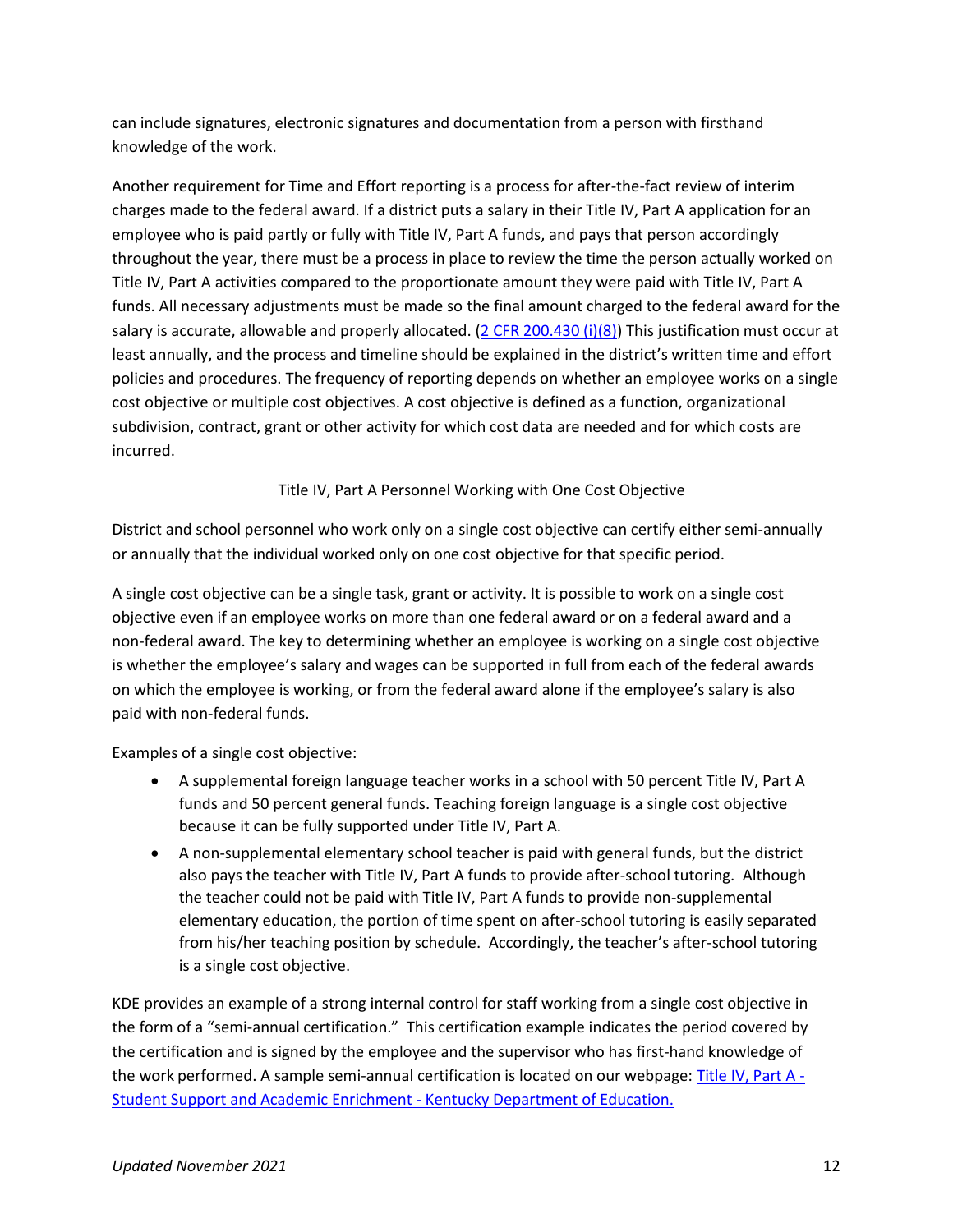#### Title IV, Part A Personnel Working with More than One Cost Objective

<span id="page-12-0"></span>District and school personnel who work from multiple cost objectives must maintain time and effort distribution records in accordance wit[h 2 CFR 200.430\(i\)\(1\)\(vii\)](https://www.govinfo.gov/content/pkg/CFR-2018-title2-vol1/pdf/CFR-2018-title2-vol1-sec200-430.pdf) that support the portion of time and effort dedicated to the federal program or cost objective, and dedicated to other programs or cost objectives supported by consolidated federal funds or another revenue source.

The records must reflect the distribution of the employee's completed work as well as the actual activity. The records also must account for the percentage of time for which the employee is paid from each program. These records must only reflect work that has been previously completed rather than scheduled or anticipated work.

Examples of multiple cost objectives:

- A librarian works most of his/her schedule in the library and is paid with general funds, but also is paid part time from Title IV, Part A as a reading interventionist. The non-supplemental librarian position cannot be supported with Title IV, Part A funds, but the reading interventionist activities can be supported by Title IV, Part A. Therefore, the librarian is working under multiple cost objectives.
- A teacher works part time as a Title IV, Part A technology coach and is paid with Title IV, Part A funds, and works part time in a sixth-grade classroom as supplementary classroom reduction, paid out of Title I. Because the technology coach and the classroom reduction are two separate activities, the teacher is working under multiple cost objectives.
- A college and career coach work part time supporting the college and career activities of the school, and part time as a science teacher working directly with students. Because college and career coach and science teacher to students are two separate activities, the employee is working under multiple cost objectives.

Sample time and effort reports may be found in Appendix B.

#### <span id="page-12-1"></span>**Use of Funds**

Districts are allowed to use funds for allowable activities under the Well-Rounded Education, Safe and Healthy Students, and Effective Use of Technology component areas of the grant, as outlined in ESEA section 4107 – 4109 and also described in the Title IV, Part A [Non Regulatory Guidance.](https://www2.ed.gov/policy/elsec/leg/essa/essassaegrantguid10212016.pdf) Districts that receive \$30,000 or more in Title IV, Part A funding must conduct a comprehensive needs assessment and also must allocate at least 20% in Well-Rounded Education, at least 20% in Safe and Healthy Students, and a portion in the Effective Use of Technology sections. The portion in Effective Use of Technology must be a reasonable amount to support a program or activity in this section.

#### <span id="page-12-2"></span>**Well-Rounded Education**

The purpose of a well-rounded education is to provide an enriched curriculum and education experience to all students. Programs and activities supported in this section must be supplemental and may include:

- 
- STEM Music and arts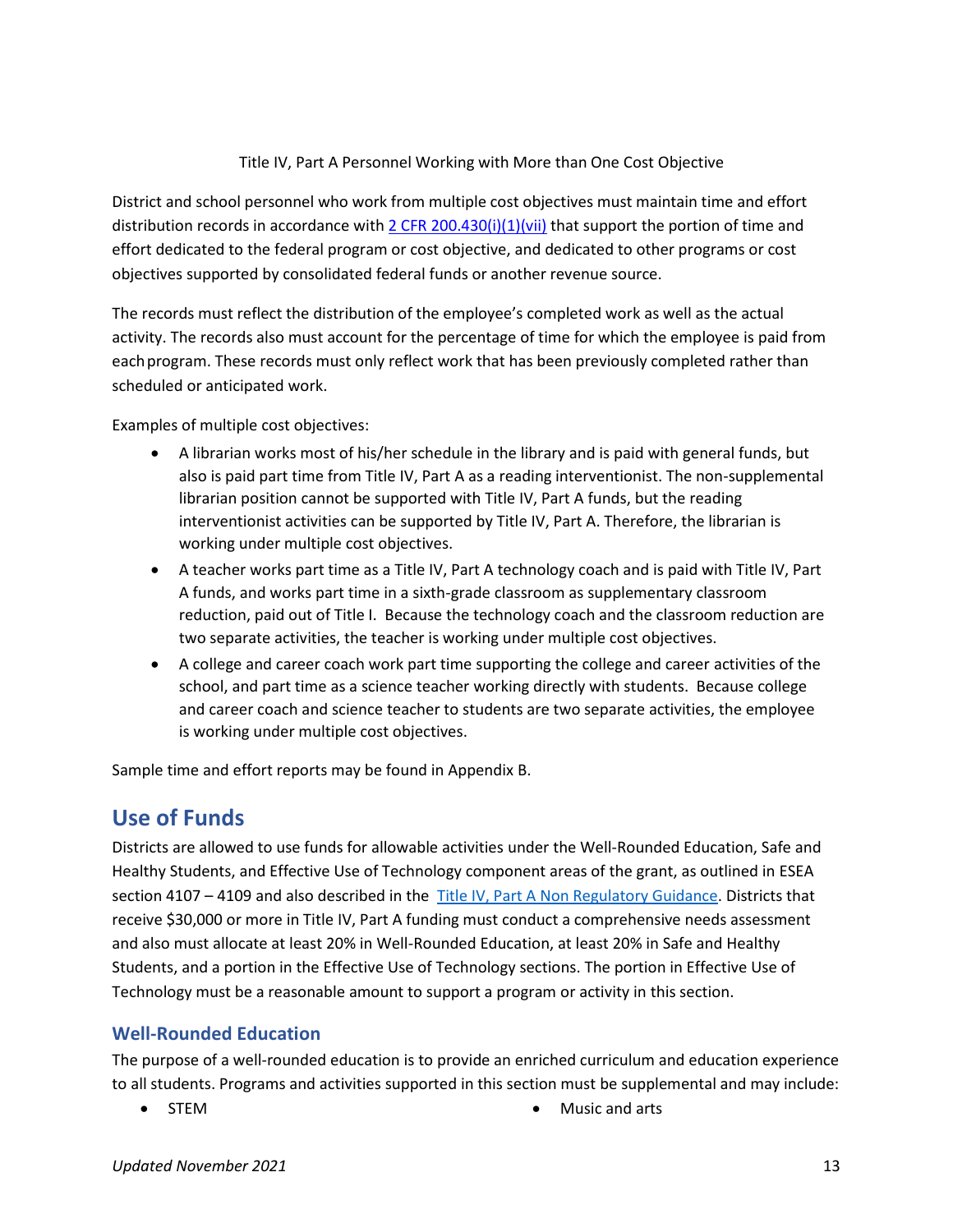- Foreign language instruction
- Accelerated learning programs
- Civics instruction
- College and career counseling
- Social Emotional Learning (SEL)
- Environmental education

#### <span id="page-13-0"></span>**Safe and Healthy Students**

The purpose of this section is to improve school conditions for student learning. Funds may be used for any program or activity that fosters safe, healthy, supportive, and drug-free school environments, including direct student services and professional development and training for school staff. Supplemental programs and activities in this section may include:

- Bullying and harassment prevention
- School dropout prevention
- Re-entry programs and transition services for justice involved youth
- Suicide prevention
- Drug and violence prevention
- School-based health and mental health services
- Healthy, active lifestyle, nutritional education
- Trauma informed classroom management
- Chronic disease management
- Physical activities
- Building school and community relationships

#### <span id="page-13-1"></span>**Effective Use of Technology**

Programs and activities in this section of the grant must be used for increasing the effective use of technology to improve the academic achievement, academic growth, and digital literacy of all students. There is a special rule that states that no more than 15%of funds in this content area may be spent on technology infrastructure, which is defined as devices, equipment, software application, platforms, digital instructional resources and or/other one-time IT purchases. Supplemental ways funds may be used in this section:

- professional development training for teachers on:
	- o utilizing educational programs in the classroom.
	- o blended learning strategies.
	- o educational platforms to deliver instruction.
- implementing digital citizenship initiatives that include strategies to address student safety.
- implementing school- and district-wide approaches to inform instruction, support teacher collaboration, and personalize learning including, but not limited to creating learning communities composed of students, fellow educators, museums, libraries, experts in various disciplines around the world, community organizations, and families.

#### <span id="page-13-2"></span>**Unallowable Uses of Funds**

In determining how funds may be spent, the district first needs to ensure funds are supplemental and are following the "supplement, not supplant" provision. The second requirement is determining if the cost is:

- 1. Reasonable not excessive in cost and based upon prudent and sound purchasing practices.
- 2. Necessary essential for carrying out the needs-based Title IV, Part A program.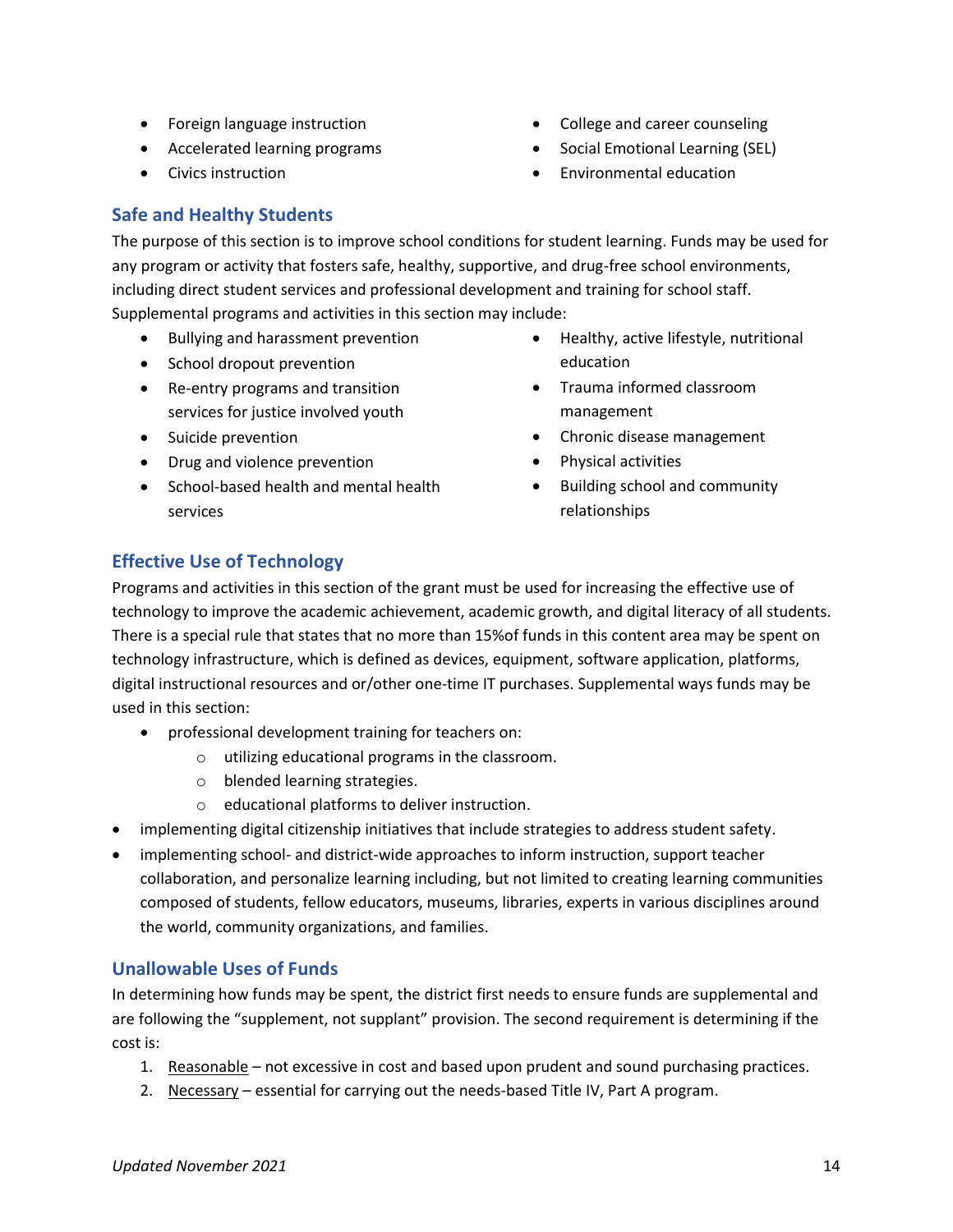- 3. Allocable cost is incurred specifically for the benefit of the program, distributed proportionately, an allowable activity, and meets the program's intent.
- 4. Documented the district can readily document the reasonableness, necessity, and allocability of the cost.
- 5. Compliant with Cost Principles and the Federal Award.
- 6. Consistent with Policies and Procedures applying uniformly to federal and non-federal activities and costs.

Federal funds cannot be spent on the following:

- Construction, renovation or repair of any school facility.
- Medical services for drug treatment or rehabilitation, *except for integrated student supports, specialized instructional support services, or referral to treatment for impacted students, which may include students who are victims of, or witnesses to, crime or who illegally use drugs.*
- Food or meals. *Light refreshments and snacks are allowed in certain circumstances.*
- Field trips for entertainment purposes.
- Anything that would NOT be directly related to education or transition (ex.: birthday parties, gift cards, entertainment).
- Direct reimbursements to private and non-public schools.

This is not an exhaustive list so if you have an expense that you are unsure would be allowable, please contact the Title IV, Part A program consultants.

## <span id="page-14-0"></span>**Fiscal Responsibilities and Budgeting**

#### <span id="page-14-1"></span>**GMAP and MUNIS Alignment**

Once the district has an approved Consolidated Application, then the district's finance officer will need to make sure the MUNIS budget is set up to match the categories and approved codes within GMAP. The MUNIS budget must be relatively close to the approved GMAP budget. Title IV, Part A has five budget categories. For FY21 (FFY20), those categories are: 552GA (Administrative Costs), 552GP (Private School), 552GS (Safe and Healthy Students), 552GT (Effective Use of Technology), and 552GW (Well-Rounded Educational Opportunities). If funds are allocated on one of the sections of the grant, then MUNIS must be set up to reflect funds in that category with the amounts listed under the codes that are approved in GMAP.

#### <span id="page-14-2"></span>**Release of Funds**

Funds are released once the district has:

**1. An approved consolidated application**

The Education Department Administrative Regulations (EDGAR[\) 76.400](https://www.ecfr.gov/cgi-bin/text-idx?SID=393301a7cdccca1ea71f18aae51824e7&node=34:1.1.1.1.23&rgn=div5#se34.1.76_1400) states SEAs must adhere to the following for subgrant grant applications:

- (a) *Review.* The state shall review the application.
- (b) *Approval – entitlement programs.* The state shall approve an application if: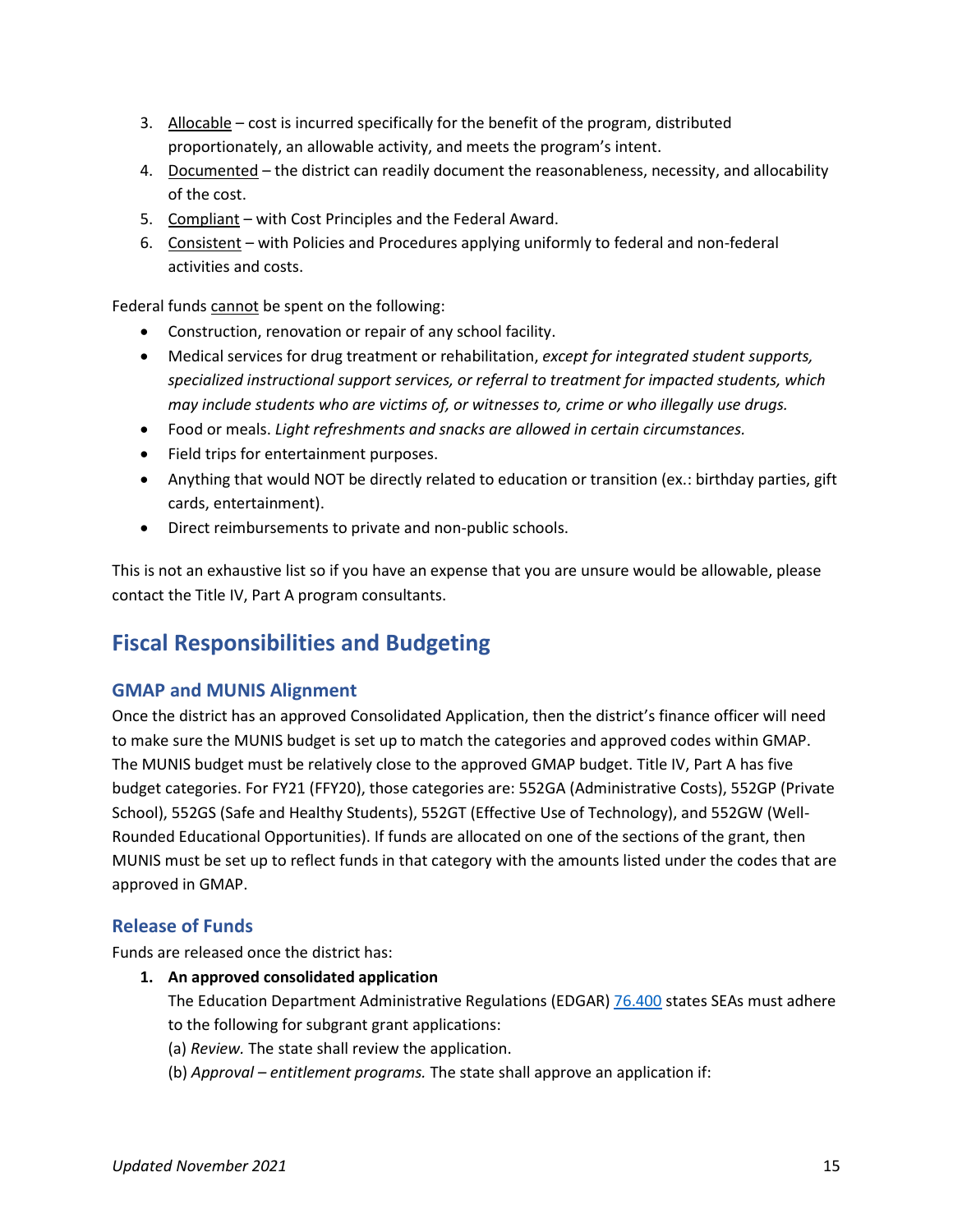(1) The application is submitted by an applicant that is entitled to receive a subgrant under the program; and

(2) The applicant meets the requirements of the federal statutes and regulations that apply to the program.

(c) *Approval - discretionary programs.* The state may approve an application if:

(1) The application is submitted by an eligible applicant under a program in which the state has the discretion to select subgrantees;

(2) The applicant meets the requirements of the federal statutes and regulations that apply to the program; and

(3) The state determines that the project should be funded under the authorizing statute and implementing regulations for the program.

(d) *Disapproval – entitlement and discretionary programs.* If an application does not meet the requirements of the federal statutes and regulations that apply to a program, the state shall not approve the application.

#### **2. Completed the funding assurances**

The district must complete the assurances in GMAP, print out a copy and take it to the district's local board for approval. The assurances statement must be uploaded by the superintendent (not the designee) after local board approval. The assurances are available in GMAP in early May and due Sept. 30.

#### **3. Submitted the Federal Cash Request assurances**

This must be submitted and uploaded into the GMAP District Documents Library by either the finance officer or superintendent who has authorization to request funds on behalf of the district. This is due Sept. 30.

#### <span id="page-15-0"></span>**Period of Availability**

Title IV, Part A funds are available for obligation for a period of 27 months after July 1 of the year they are appropriated. This 27-month period includes the initial 15-month period of availability and an automatic 12-month extension permitted under the "Tydings Amendment." As an example, funds appropriated for federal fiscal year 2021 (School Year 22) first become available to the States on July 1, 2021 and remain available for obligation through Sept. 30, 2023.

When the period of availability for obligation ends (Sept. 30, 2023), grantees may not incur any further obligations, but they do have an additional 45-day liquidation period during which all outstanding obligations must be paid. Continuing the example above, School Year 22 funds may be drawn down until Nov. 17, 2023, to cover remaining unpaid obligations as of Sept. 30, 2023. On Dec. 26, 2023, the grant is considered closed and any remaining funds revert to USED.

#### <span id="page-15-1"></span>**Consolidated State Performance Report and State Reporting**

In accordance with ESEA section 8303, districts are required complete the Consolidated State Performance Report (CSPR) reflecting the actual amount of funds spent in each of the three component areas of Well Rounded Education, Safe and Healthy Students, and Effective Use of Technology as well as funds spent for any private/non-public schools activities. LEAs are also required to report the degree to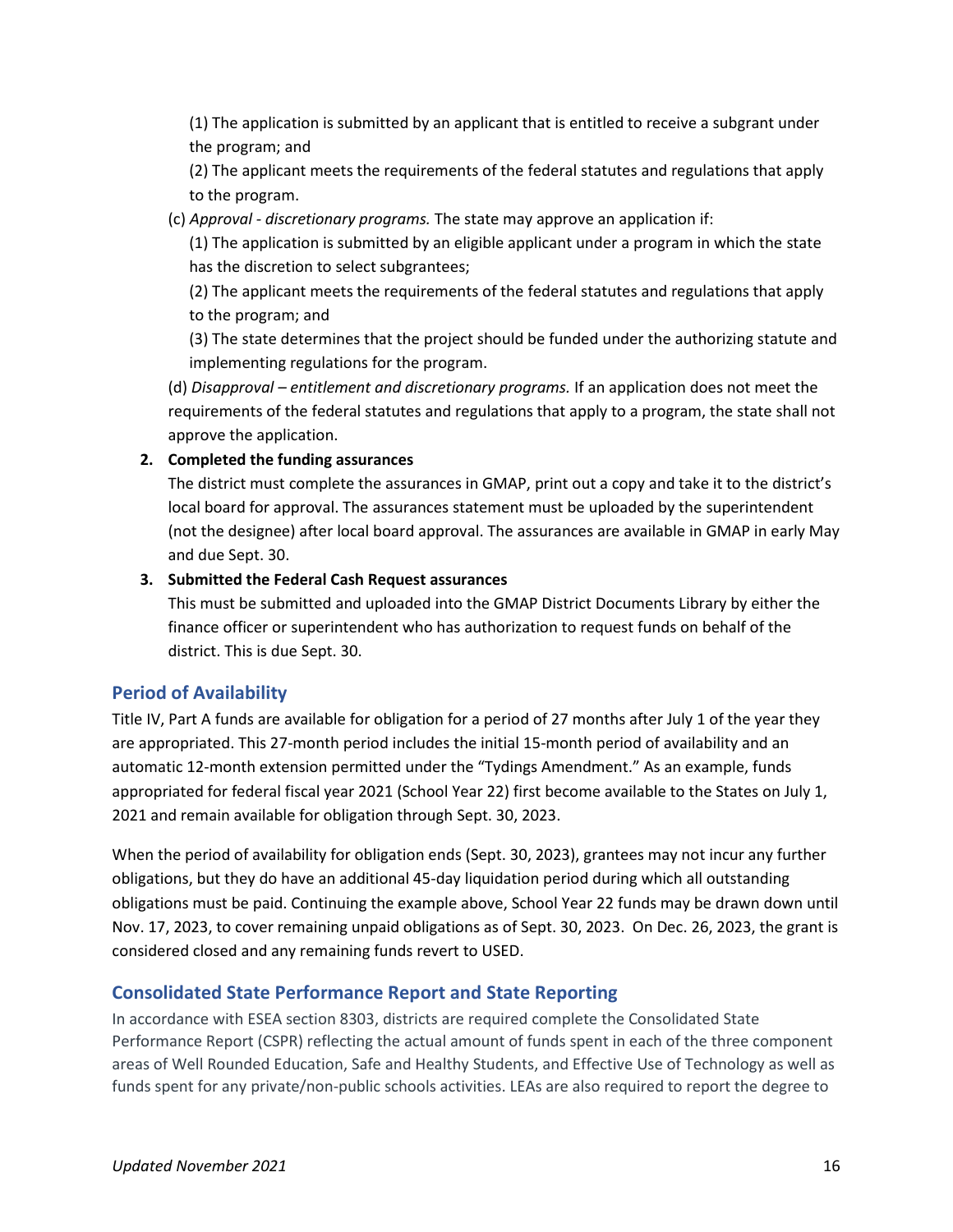which they are making progress toward meeting the objectives and outcomes described in section 4106(e)(1)(E) as part of section 4104(a)(2). This data is collected via a survey sent to districts.

## <span id="page-16-0"></span>**Equitable Services**

Title IV, Part A funds are subject to equitable services requirements, as detailed in Title VIII of ESEA, and provided to private/non-public (PNP) schools located within the physical boundaries of the public school district. Districts must notify the PNP school officials within the district boundary in a timely manner of their right to participate in the federal program and set up a time to have meaningful consultation on the program and services that may be provided. Ongoing, meaningful consultation throughout the year is required.

#### <span id="page-16-1"></span>**Determination of Funds Available for Equitable Services to Private Schools**

Districts must reserve an equitable share of funds for PNP schools within the district boundary based upon the total enrollment of the PNP school and the district enrollment. The process for determining the equitable share of the LEA's entire Title IV, Part A allocation is similar to how the equitable share is determined with Title II, Part A.

| <b>EXAMPLE OF FORMULA TO DETERMINE AMOUNT FOR TITLE IV, PART A</b><br><b>EQUITABLE EXPENDITURES</b>                            |            |
|--------------------------------------------------------------------------------------------------------------------------------|------------|
| A. Number of Students                                                                                                          |            |
| A1: LEA Enrollment                                                                                                             | 900        |
| A2: Participating Private Schools Enrollment                                                                                   | 100        |
| A3: Total Enrollment = $A1 + A2$                                                                                               | 1,000      |
| <b>B. Title IV, Part A Allocation</b>                                                                                          |            |
| <b>B1: Total LEA Allocation</b>                                                                                                | \$25,000   |
| B2: Administrative Costs (for public and private school programs)                                                              | \$500      |
| B3: LEA Allocation Minus Admin Costs = B1-B2                                                                                   | \$24,500   |
| C. Per Pupil Rate                                                                                                              |            |
| C1: B3 divided by A3                                                                                                           | \$24.50    |
| <b>D. Equitable Services</b>                                                                                                   |            |
| Amount LEA must reserve for equitable services for private school teachers<br>and other educational personnel = $A2 \times C1$ | $$2,450^1$ |

<sup>1</sup> See *ED 2016 Fiscal Changes Guidance,* Q&A P-2.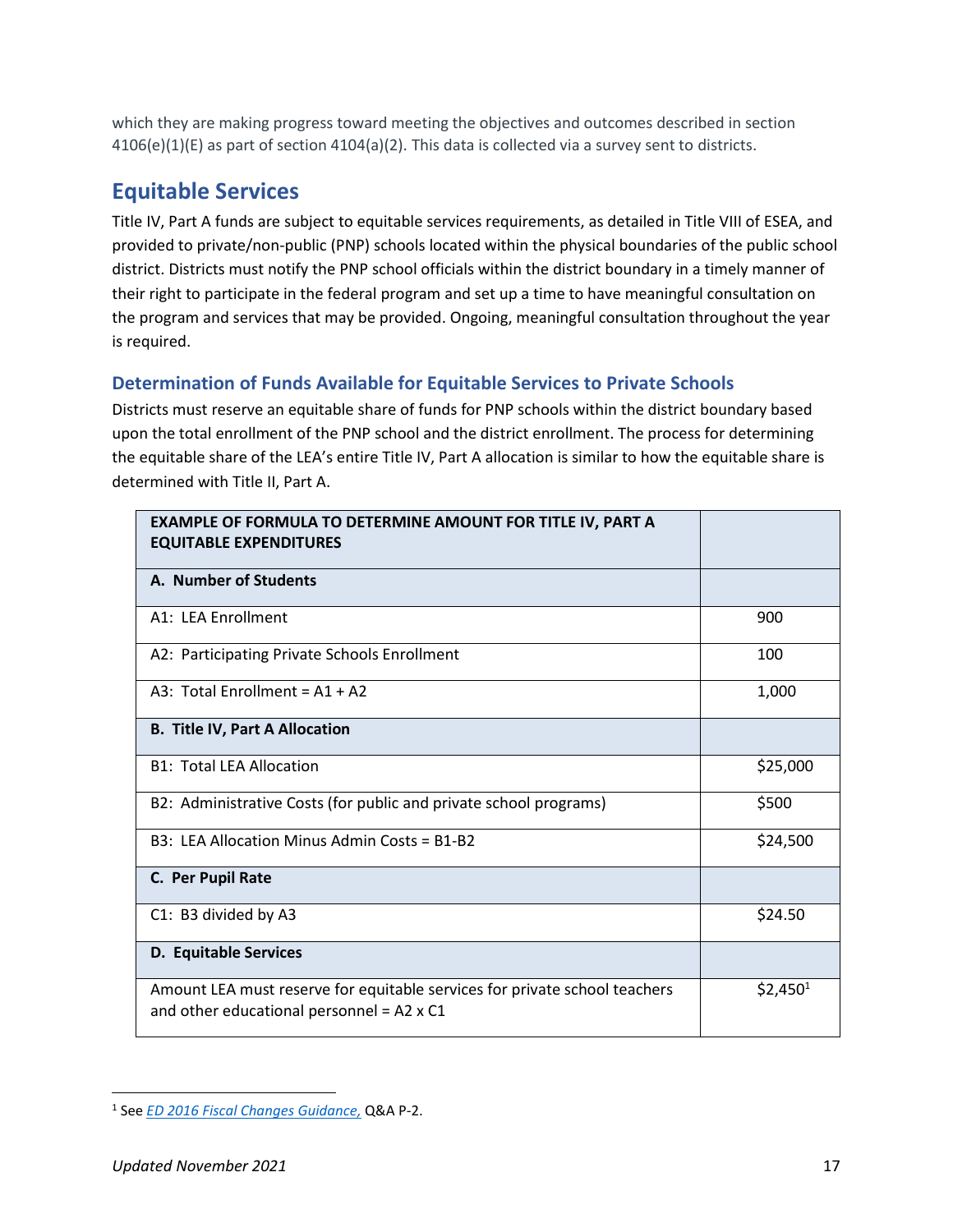#### <span id="page-17-0"></span>**Consultation**

The LEA is required to notify the PNP schools within the district boundary of their ability to participate in the Title IV, Part A federal program. The LEA then must provide timely, meaningful consultation with the PNP schools that choose to participate. The consultation provides the LEA and PNP to review the needs of the PNP school, voice opinions and concerns and agree upon services that are reasonable, necessary, allocable and allowable under the Title IV, Part A program. After the initial consultation, there must be *ongoing consultation throughout the year*. The consultation should include topics such as:

- How the PNP school's needs are identified (e.g., what data was used to determine the need).
- What services, programs, or resources will be offered.
- How, where, and by whom the services will be provided.
- How the services will be assessed and how the results of the assessment will be used to improve those services.
- The size and scope of the equitable services to be provided to the eligible private schoolchildren, teachers, and other educational personnel, the amount of funds available for those services, and how that amount is determined.
- How and when the services will be delivered, including a thorough consideration and analysis of the views of the private school officials on the provision of services through potential third-party providers.
- Whether the services will be provided directly through the LEA or through a third-party contractor.

#### <span id="page-17-1"></span>**Timing of Services**

Equitable services must be provided during the fiscal year in which funds are obligated (ESEA section 8501(a)(4)(B)). This means that all services must be provided within the school year funds are received and cannot be carried over into the following school year.

#### <span id="page-17-2"></span>**Equitable Services LEA Fiscal Responsibilities**

The LEA must maintain fiscal control of all resources or services provided to the PNP school that is participating in the Title IV, Part A program. Items purchased are property of the district, not the private/non-public school, and must be labeled and inventoried by the district. The district must maintain an inventory log of items purchased with federal funds for private school use. All services must be supplemental, secular, neutral and non-ideological in nature. Any professional learning, conference registration fees, resources, etc. must be paid by the district; non-public schools cannot be reimbursed.

#### <span id="page-17-3"></span>**Documentation Retention for Equitable Services Requirement**

The district must maintain records and documentation of PNP notification, consultation and fiscal responsibilities. Examples of documentation the district may maintain include, but are not limited to: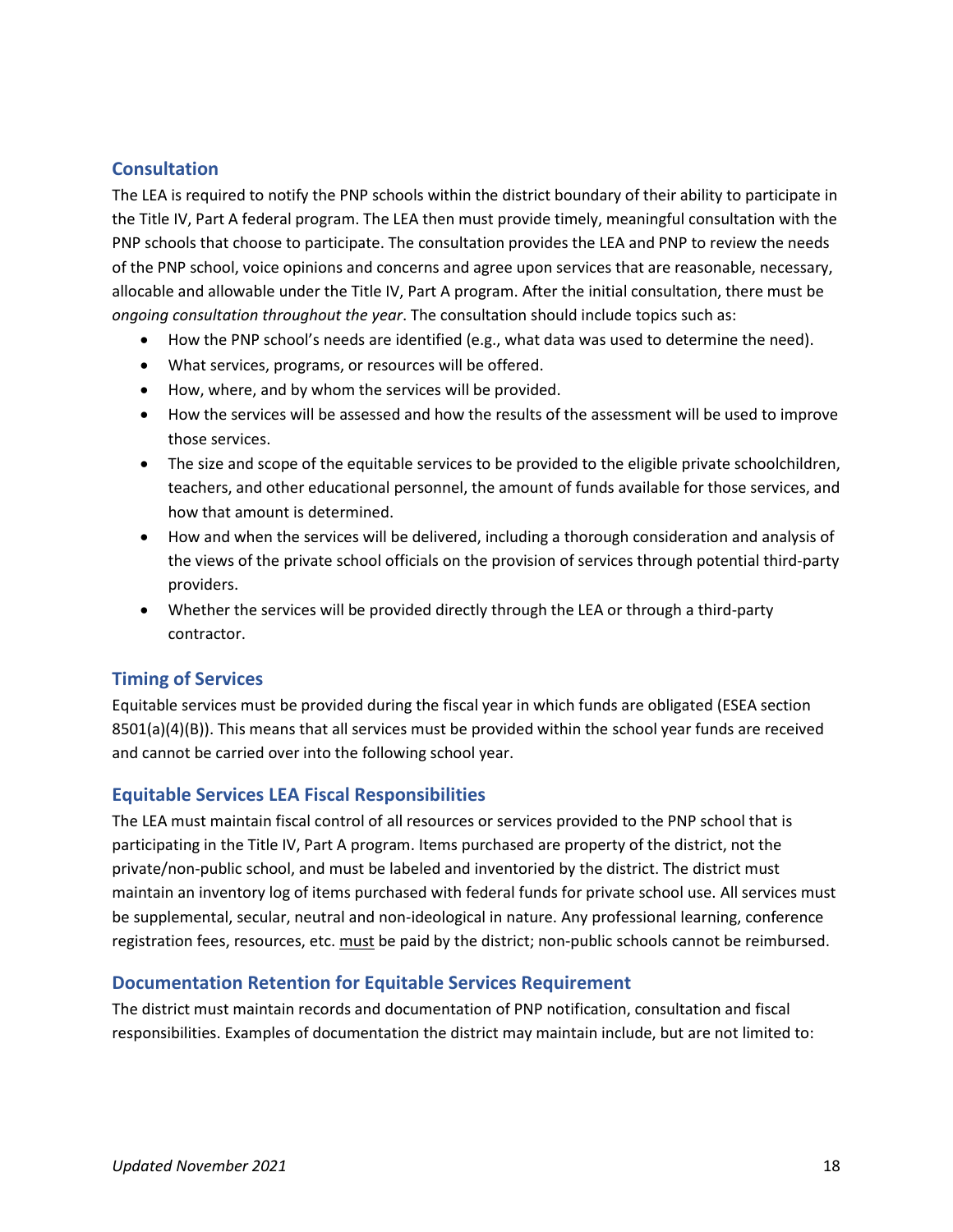- 1. Copy of the notification letter informing the PNP school of its ability to participate in the federal program along with the certified letter notification or other record to prove all PNP schools within the district boundary were notified.
- 2. Copy of the meeting minutes and documentation of information that was discussed during the consultation meeting with the PNP school that chose to participate, to include a sign-in sheet or record of those in attendance at the meeting.
- 3. Fiscal records showing the district made all purchases and maintains fiscal control of the program and services.
- 4. Inventory log maintained at the district level of items purchased with federal funds for private school use.

#### <span id="page-18-0"></span>**Equitable Services Additional Resources**

For additional information and resources on the Equitable Services requirements, please see the KDE [State Ombudsman page.](https://education.ky.gov/federal/progs/Pages/Non-Public-School-Ombudsman.aspx)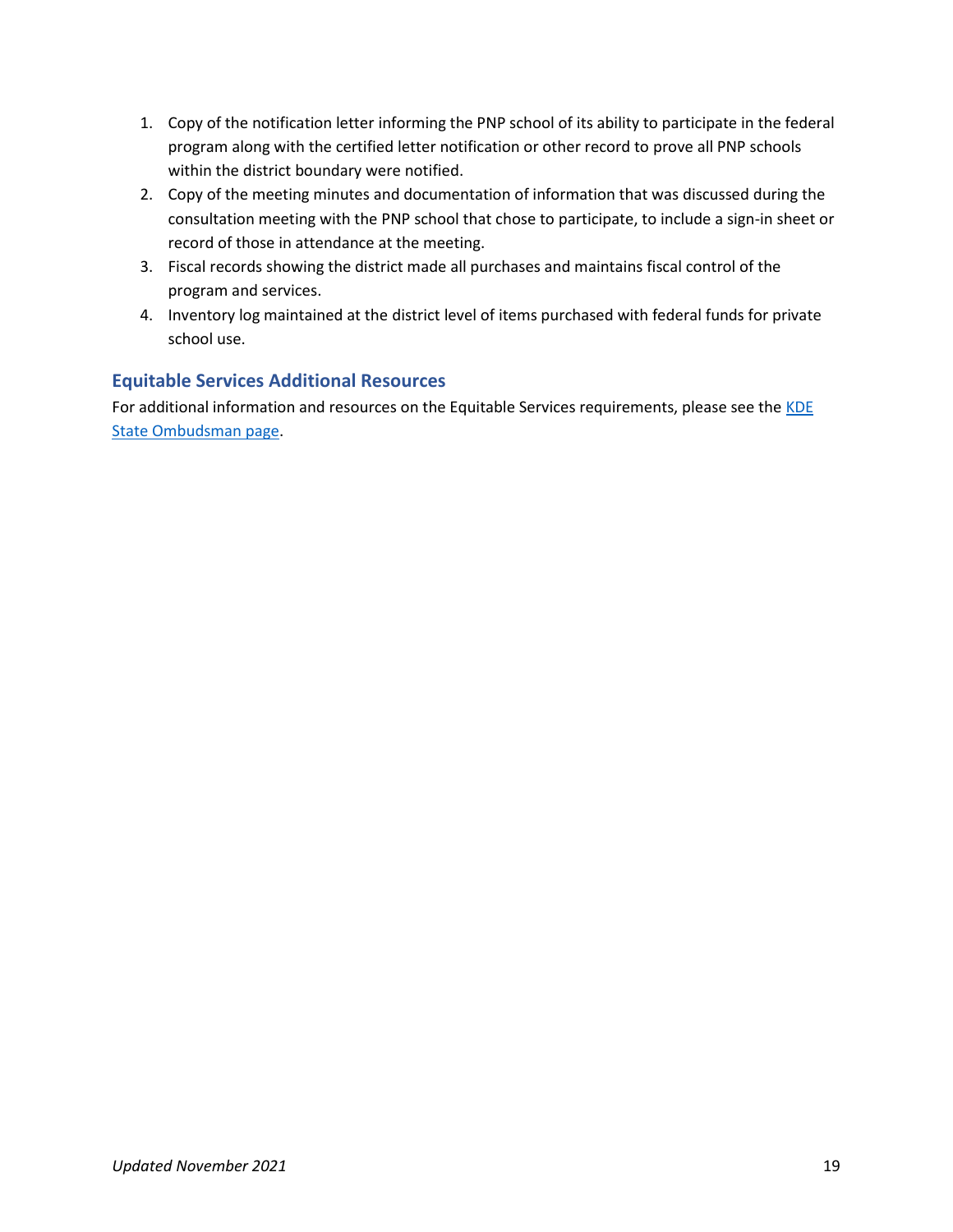## **Appendix A**

#### **Activity Evaluation**

<span id="page-19-1"></span><span id="page-19-0"></span>(This is a sample form. Districts can use this as a guide to review their activities stated in their respective applications.) Date: and the state of the state of the state of the state of the state of the state of the state of the state Contact information: The contract of the contract of the contract of the contract of the contract of the contract of the contract of the contract of the contract of the contract of the contract of the contract of the contr Target group of students: The contract of the contract of the contract of the contract of the contract of the contract of the contract of the contract of the contract of the contract of the contract of the contract of the If applicable, how the activity is correlated to the Needs Assessment: Describe how success will be measured: Description of the state of the state of the state of the state of the state of the state of the state of the state of the state of the state of the state of the state of the state of Mid-Year Evaluation (once the activity has been completed) Describe what worked well, including what data supports this conclusion: \_\_\_\_\_\_\_\_\_\_\_\_\_\_\_\_\_\_\_\_\_\_\_\_\_\_ List any modifications with the activity to increase student achievement: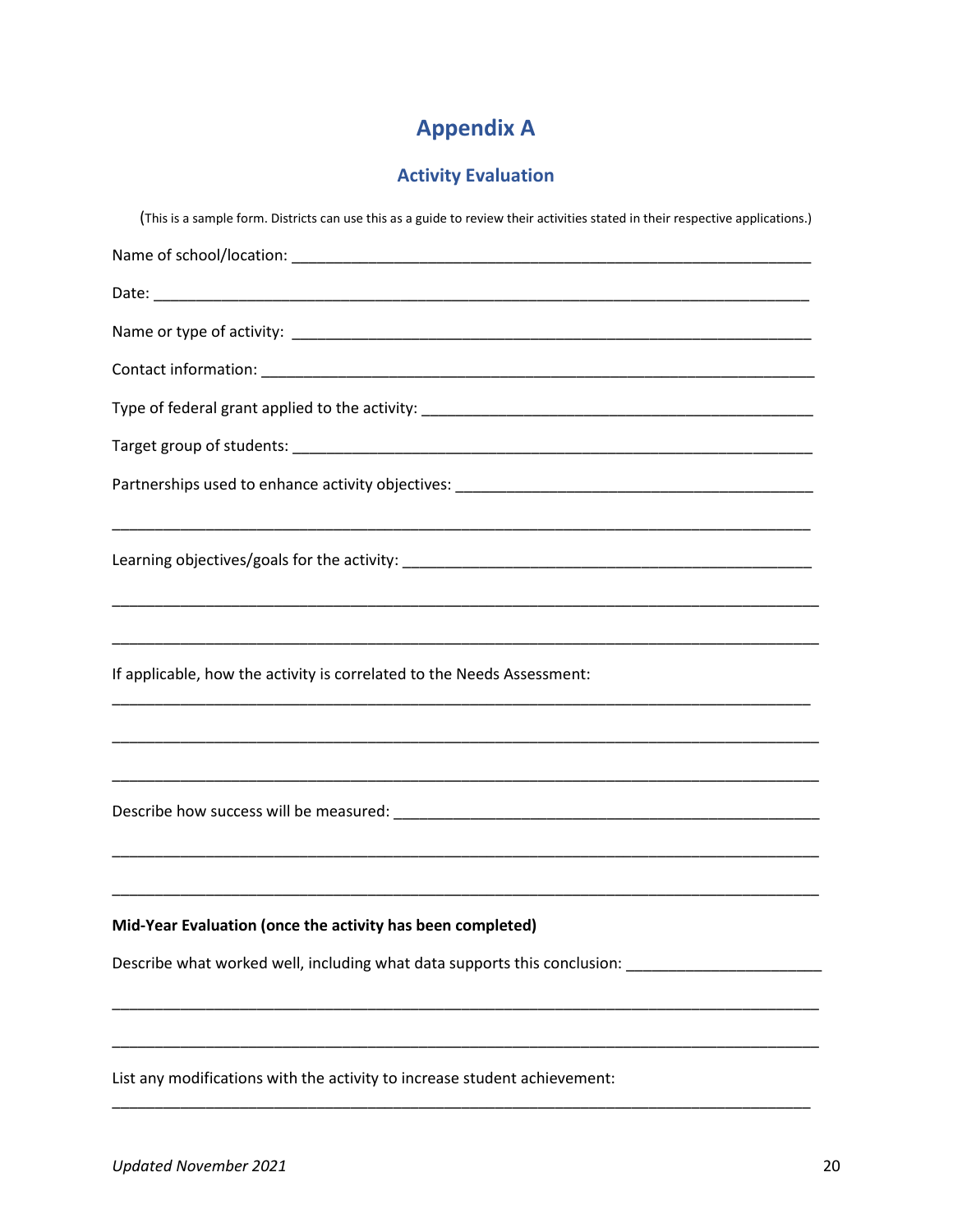## **Appendix B**

#### **Time and Effort**

<span id="page-20-1"></span><span id="page-20-0"></span>SAMPLE: Semi-annual Time and Effort Certification

Kentucky Department of Education

Semi-Annual Certification for Salaries & Wages Charged to Federal Grants

Funding Source(s)\*:

Supervisor:

All employees who are paid in full or in part with federal funds must keep specific documents to demonstrate the amount of time they spent on grant activities. Pursuant to 2 CFR 200.430(i)(1), charges to federal awards for salaries and wages must be based on records that accurately reflect the work performed.

I understand that the positions(s) filled by the following employees are supported entirely by funds from the federal award for Title IV, Part A. I certify that \_\_\_\_\_% of the job duties of the employee(s) were related to activities in compliance with this grant award during the period from Jan. 1, 20\_\_, through June 30, 20\_\_.

The information recorded on this form is true and correct to the best of my knowledge.

Employee Name: \_\_\_\_\_\_\_\_\_\_\_\_\_\_\_\_\_\_\_\_\_\_\_\_\_\_\_\_\_\_\_

Position: \_\_\_\_\_\_\_\_\_\_\_\_\_\_\_\_\_\_\_\_\_\_\_\_\_\_\_\_\_\_\_\_\_\_\_\_\_

Title Funding(s) %

Supervisor Signature: \_\_\_\_\_\_\_\_\_\_\_\_\_\_\_\_\_\_\_\_\_\_\_\_\_\_\_\_\_\_\_\_\_\_

Date: \_\_\_\_\_\_\_\_\_\_\_\_\_\_\_\_\_\_\_

Must be signed by a supervisor having direct knowledge of the work performed by the employee.

\*Funding Sources could have more than one source of funding. For example, the district may have an activity which is funded with one source and then supplemented by Title IV, Part A.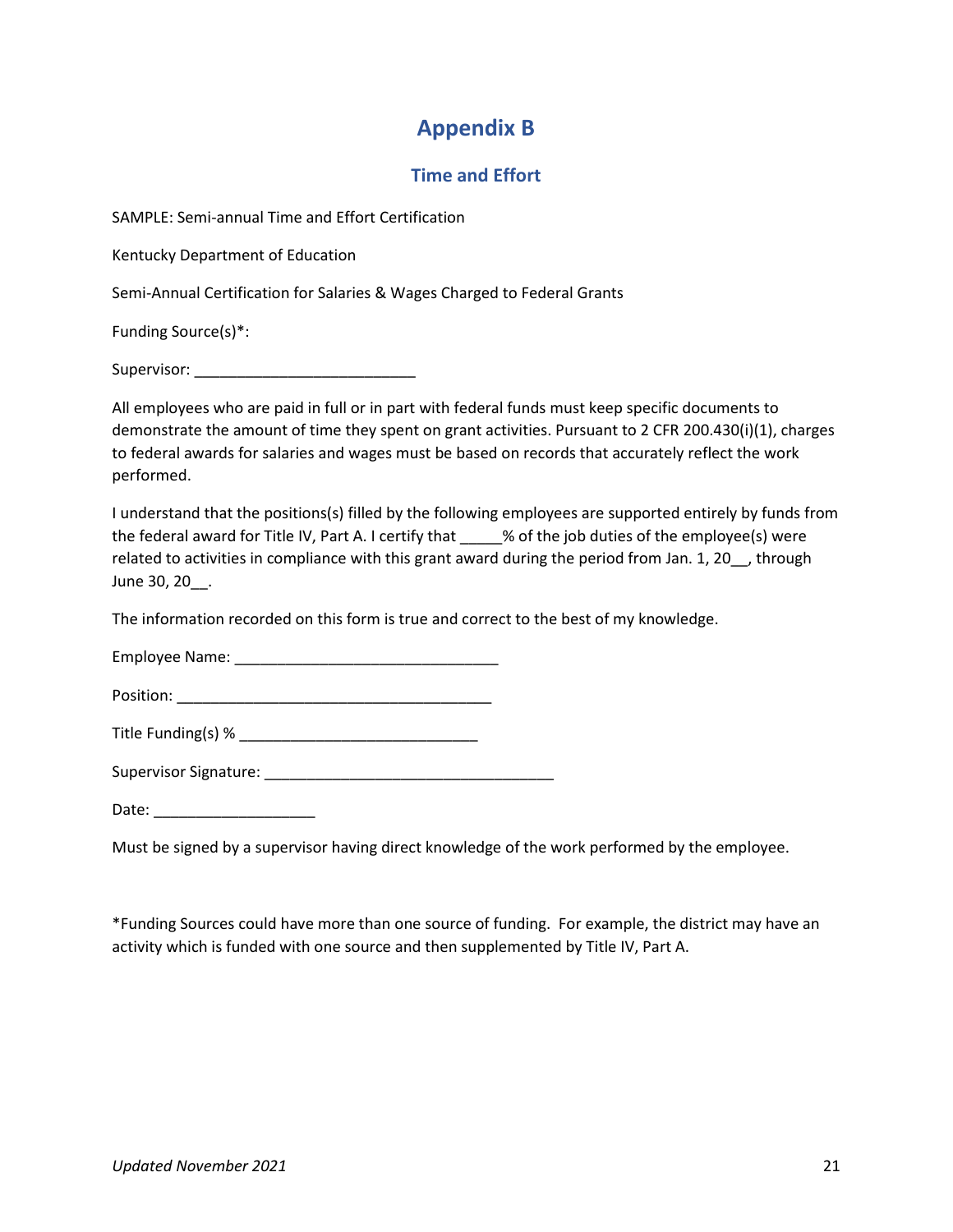#### **PERSONAL ACTIVITY REPORT (PAR)**

Personnel Partially Paid from TITLE IV, Part A

<span id="page-21-0"></span>

| <b>School District</b> |  |  |
|------------------------|--|--|
| Month                  |  |  |
| <b>Employee Name</b>   |  |  |
| Employee ID #          |  |  |

Payroll records must document staff at district and school level paid partially from Title IV, Part A funds.

- District personnel partially paid from Title IV, Part A funds must certify on a monthly basis that they worked a proportionate amount of time in each program from which they are paid.
- The certification must indicate the period covered by the certification and must be signed by the employee and the supervisor who has first-hand knowledge of the work performed.

| Reporting<br>Period | PROGRAM | PROGRAM | PROGRAM | <b>TOTAL</b><br><b>HRS</b><br>PER<br><b>DAY</b> | Reporting<br>Period | PROGRAM | PROGRAM | PROGRAM | <b>TOTAL</b><br><b>HRS</b><br>PER<br><b>DAY</b> |
|---------------------|---------|---------|---------|-------------------------------------------------|---------------------|---------|---------|---------|-------------------------------------------------|
| Day of<br>Month     |         |         |         |                                                 | Day of<br>Month     |         |         |         |                                                 |
| $\mathbf 1$         |         |         |         |                                                 | 16                  |         |         |         |                                                 |
| $\overline{2}$      |         |         |         |                                                 | 17                  |         |         |         |                                                 |
| $\overline{3}$      |         |         |         |                                                 | 18                  |         |         |         |                                                 |
| $\overline{4}$      |         |         |         |                                                 | 19                  |         |         |         |                                                 |
| 5                   |         |         |         |                                                 | 20                  |         |         |         |                                                 |
| $\boldsymbol{6}$    |         |         |         |                                                 | 21                  |         |         |         |                                                 |
| $\overline{7}$      |         |         |         |                                                 | 22                  |         |         |         |                                                 |
| $\,8\,$             |         |         |         |                                                 | 23                  |         |         |         |                                                 |
| $\boldsymbol{9}$    |         |         |         |                                                 | 24                  |         |         |         |                                                 |
| $10\,$              |         |         |         |                                                 | 25                  |         |         |         |                                                 |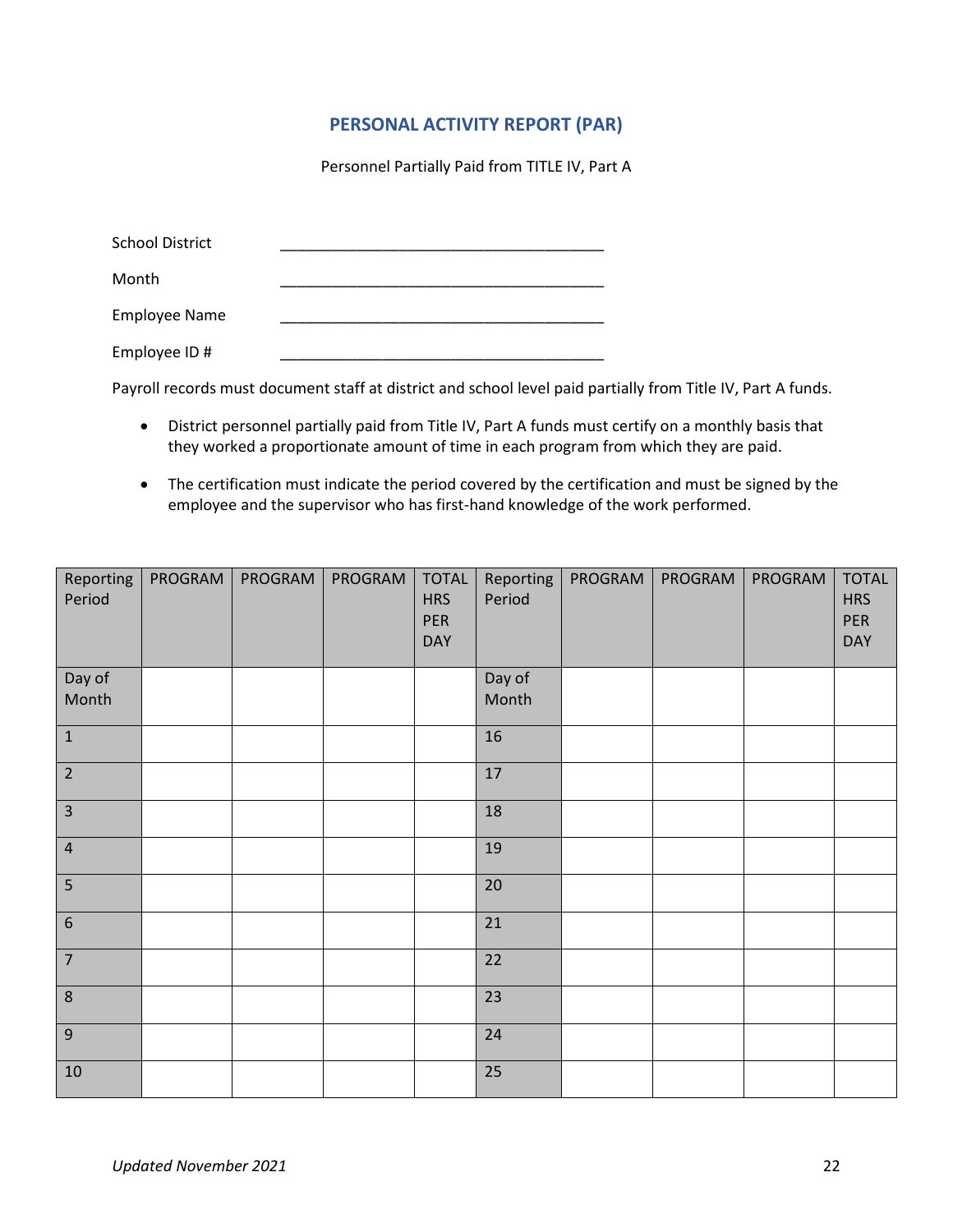| Reporting<br>Period       | PROGRAM                                                                                                           | <b>PROGRAM</b> | <b>PROGRAM</b> | <b>TOTAL</b><br><b>HRS</b><br><b>PER</b><br><b>DAY</b> | Reporting<br>Period    | PROGRAM | PROGRAM | <b>PROGRAM</b> | <b>TOTAL</b><br><b>HRS</b><br><b>PER</b><br><b>DAY</b> |  |
|---------------------------|-------------------------------------------------------------------------------------------------------------------|----------------|----------------|--------------------------------------------------------|------------------------|---------|---------|----------------|--------------------------------------------------------|--|
| 11                        |                                                                                                                   |                |                |                                                        | 26                     |         |         |                |                                                        |  |
| 12                        |                                                                                                                   |                |                |                                                        | 27                     |         |         |                |                                                        |  |
| 13                        |                                                                                                                   |                |                |                                                        | 28                     |         |         |                |                                                        |  |
| $14\,$                    |                                                                                                                   |                |                |                                                        | 29                     |         |         |                |                                                        |  |
| 15                        |                                                                                                                   |                |                |                                                        | 30                     |         |         |                |                                                        |  |
|                           |                                                                                                                   |                |                |                                                        | 31                     |         |         |                |                                                        |  |
| <b>TOTALS</b><br>$1 - 15$ |                                                                                                                   |                |                |                                                        | <b>TOTALS</b><br>16-31 |         |         |                |                                                        |  |
|                           | This certifies that the employee has completed work during the time period for the federal programs as indicated. |                |                |                                                        |                        |         |         |                |                                                        |  |
| Employee Signature:       |                                                                                                                   |                |                | Supervisor Signature:                                  |                        |         |         |                |                                                        |  |
| Date Signed:              |                                                                                                                   |                |                |                                                        | Date Signed:           |         |         |                |                                                        |  |

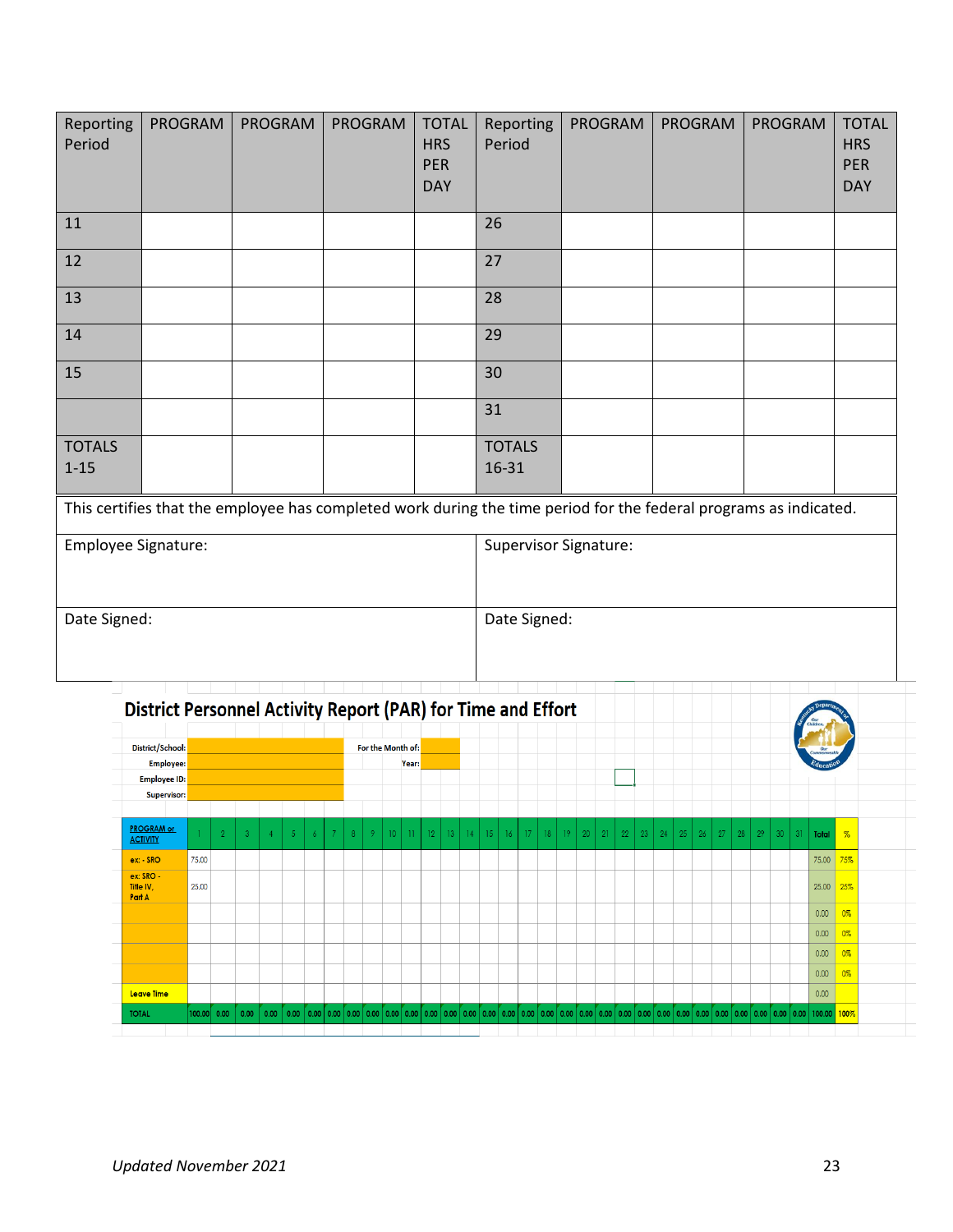## **Appendix C**

#### **Sample Needs Assessment Process**

<span id="page-23-1"></span><span id="page-23-0"></span>The needs assessment process can help LEAs understand existing conditions in terms of gaps or challenges in services or activities and formulate a strategy for addressing those needs through the use of Title IV, Part A funds. A needs assessment is the most widely recognized approach for organizations of all kinds to prioritize and maximize limited resources. All LEAs are encouraged to undertake a needs assessment process, but it is only a grant requirement for LEAs that receive at least \$30,000 under Title IV, Part A. In order to develop a quality needs assessment, districts must engage stakeholders and look at district data to determine how to best utilize funds.

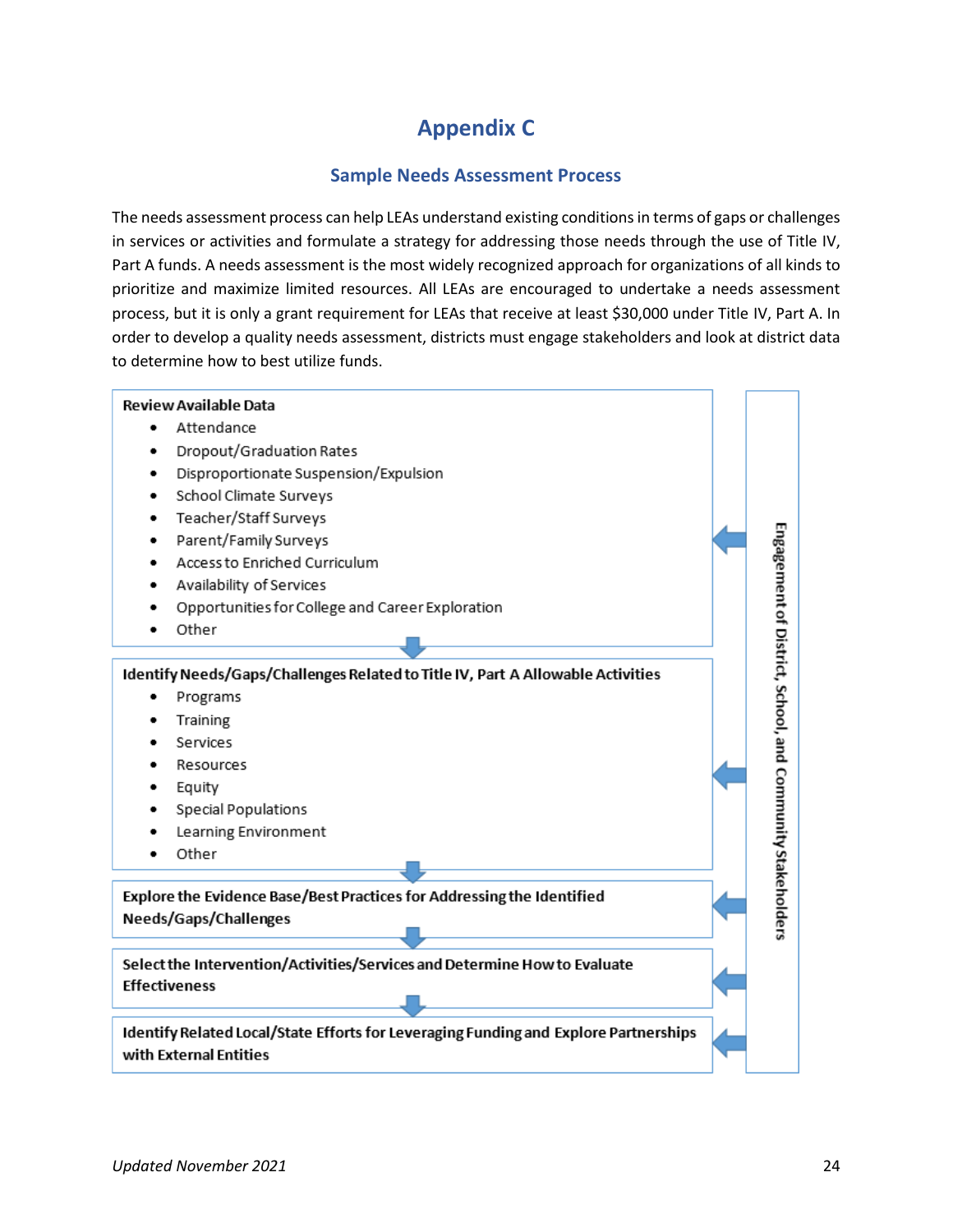|                                       | Inputs/Activities                                                                                                                                                                                                                                                                                          | Output(s)                                                                                                                                                                                                                                                                                                                             | Intermediate<br>Outcome(s)                                                                                                                                                                                                                                                                                                             | Long-term<br>Outcome(s)                                                                                                                                                                                                                                              |
|---------------------------------------|------------------------------------------------------------------------------------------------------------------------------------------------------------------------------------------------------------------------------------------------------------------------------------------------------------|---------------------------------------------------------------------------------------------------------------------------------------------------------------------------------------------------------------------------------------------------------------------------------------------------------------------------------------|----------------------------------------------------------------------------------------------------------------------------------------------------------------------------------------------------------------------------------------------------------------------------------------------------------------------------------------|----------------------------------------------------------------------------------------------------------------------------------------------------------------------------------------------------------------------------------------------------------------------|
| Situation/<br>Need to be<br>Addressed | Examples:<br>Course development:<br>new AP Biology course<br>Professional learning:<br>٠<br>Trauma-informed<br>practices<br>Services: add staff time<br>to provide school-based<br>mental health services<br>Curricula: stand-alone<br>civics course materials<br>Activities: afterschool<br>Lego robotics | Examples:<br>25 students enroll in<br>٠<br>new AP biology course<br>100% of staff trained in<br>٠<br>trauma-informed<br>practices<br>20 additional hours per<br>week of behavioral<br>health counseling<br>All high schools provide<br>٠<br>the required stand-<br>alone civics course<br>20 students participate<br>٠<br>in robotics | Examples:<br>At least 50% of AP Bio<br>٠<br>students take test<br>At least 75% of trained<br>٠<br>staff implement<br>practices<br>Students receiving<br>services increase<br>attendance by 20%<br>75% of students<br>٠<br>demonstrate mastery<br>of civics materials<br>50% students<br>٠<br>demonstrate increased<br>interest in STEM | Examples:<br>Increased accelerated<br>٠<br>learning opportunities<br>Improved school<br>٠<br>climate<br>Decreased<br>absenteeism rates<br>across the district<br>Students prepared for<br>٠<br>active citizenship<br>Improved access to<br>٠<br><b>STEM</b> learning |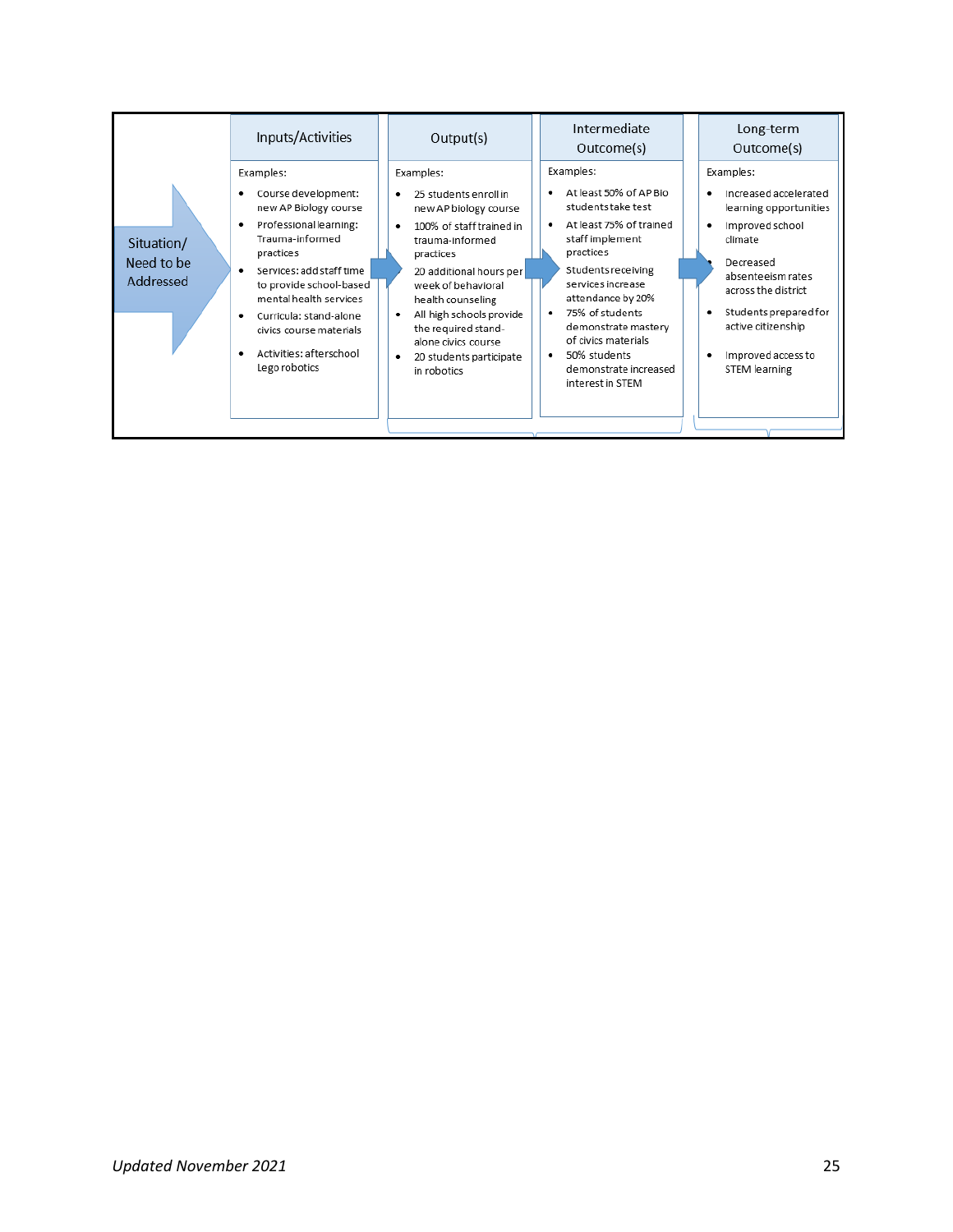## **Appendix D**

#### **Title IV, Part A Monitoring Tool**

<span id="page-25-1"></span><span id="page-25-0"></span>As part of its responsibility outlined in ESEA section 4104(b)(1), the Kentucky Department of Education is required to monitor districts' program implementation. Districts are selected for monitoring based upon several factors, including the size of the Title IV, Part A award, timely submission of the consolidated application and other documents, length of time since the district has been monitored, and others. The purpose of monitoring will be to assist district Title IV, Part A coordinators, examine program design and effectiveness, ensure compliance with federal regulation, and support alignment to the approved Title IV, Part A portion of the consolidated application.

The following monitoring tool used by the KDE Title IV, Part A program consultants as part of the monitoring process ensures compliance with requirements outlined in the ESEA, Uniform Grant Guidance (UGG), and the Education Department General Administrative Regulations (EDGAR). The tool is being provided to the district coordinators to assist in evaluating the overall compliance of their program. This tool can be valuable in determining the degree to which program requirements are being fulfilled to strengthen program administration and quality.

During district monitoring events, the areas of review will include:

- Section 1: Program Development, Implementation, and Evaluation
- Section 2: Fiscal Management
- Section 3: Equitable Services to Private Schools

Program records and supporting documentation must be made available for review, and each monitoring indicator lists sample documentation which may be provided. Please note the sample documentation listed is not an all-encompassing list, as other forms of evidence may be provided.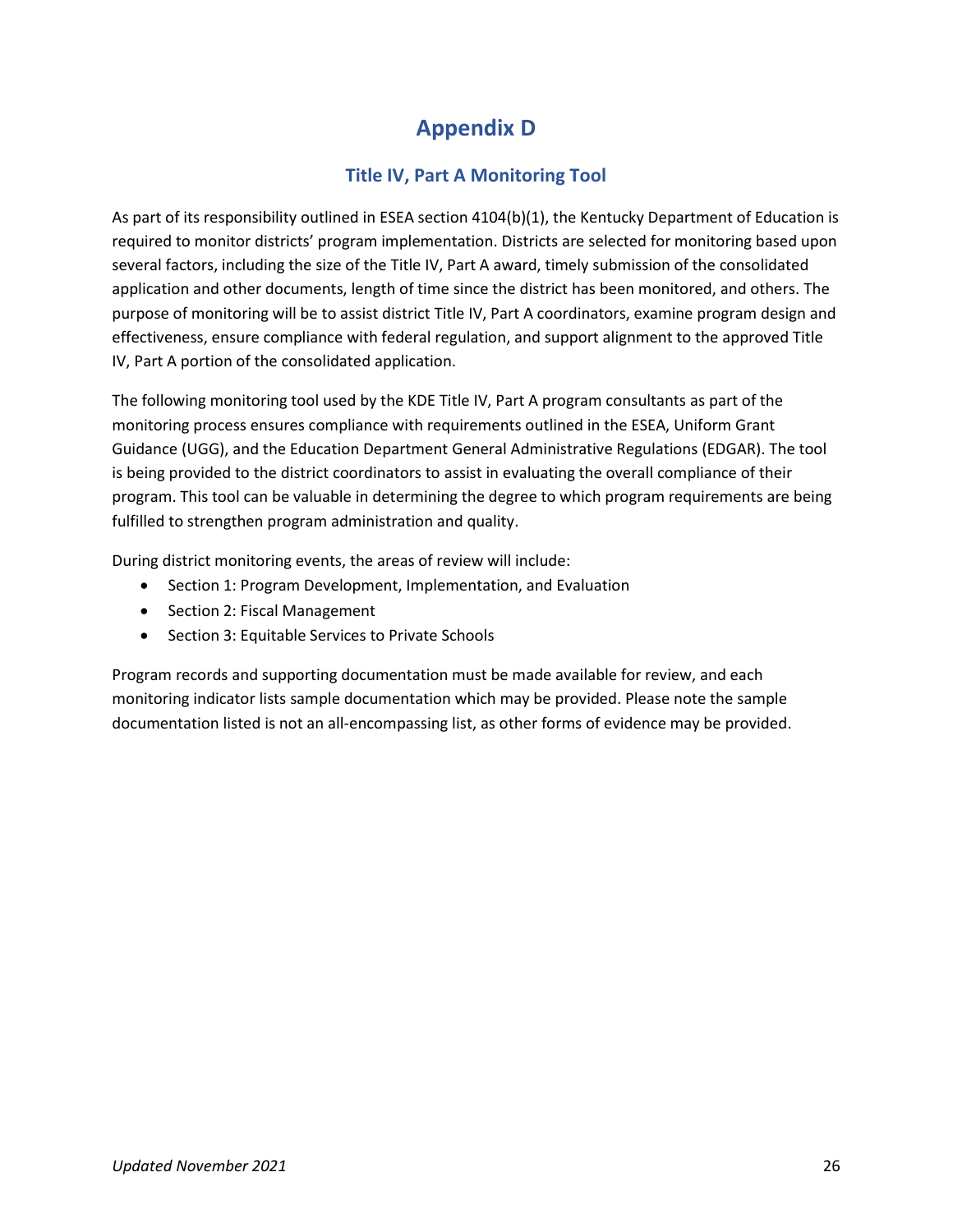

| District:                     | Superintendent:         | <b>Monitoring Dates:</b>     | <b>Private Schools:</b> |
|-------------------------------|-------------------------|------------------------------|-------------------------|
|                               |                         |                              | Yes                     |
|                               |                         |                              | No                      |
|                               |                         |                              |                         |
| Title IV, Part A Coordinator: | <b>Finance Officer:</b> | <b>KDE Program Monitors:</b> |                         |
|                               |                         |                              |                         |
|                               |                         |                              |                         |
|                               |                         |                              |                         |

The following checklist is used in the evaluation of a district's Title IV, Part A program. The Kentucky Department of Education (KDE) is required to conduct compliance reviews to ensure that school districts use funds in accordance with the authorizing statute. The objectives of the reviews are:

- To assess the degree to which program requirements are being fulfilled and make recommendations when appropriate; and
- To provide technical assistance and guidance to strengthen program administration and quality.

The tool itself is organized into sections that directly align with the Title IV, Part A sections of the Every Student Succeeds Act. Each section contains monitoring questions that will be evaluated individually. The list found under Evidence (within each monitoring question) contains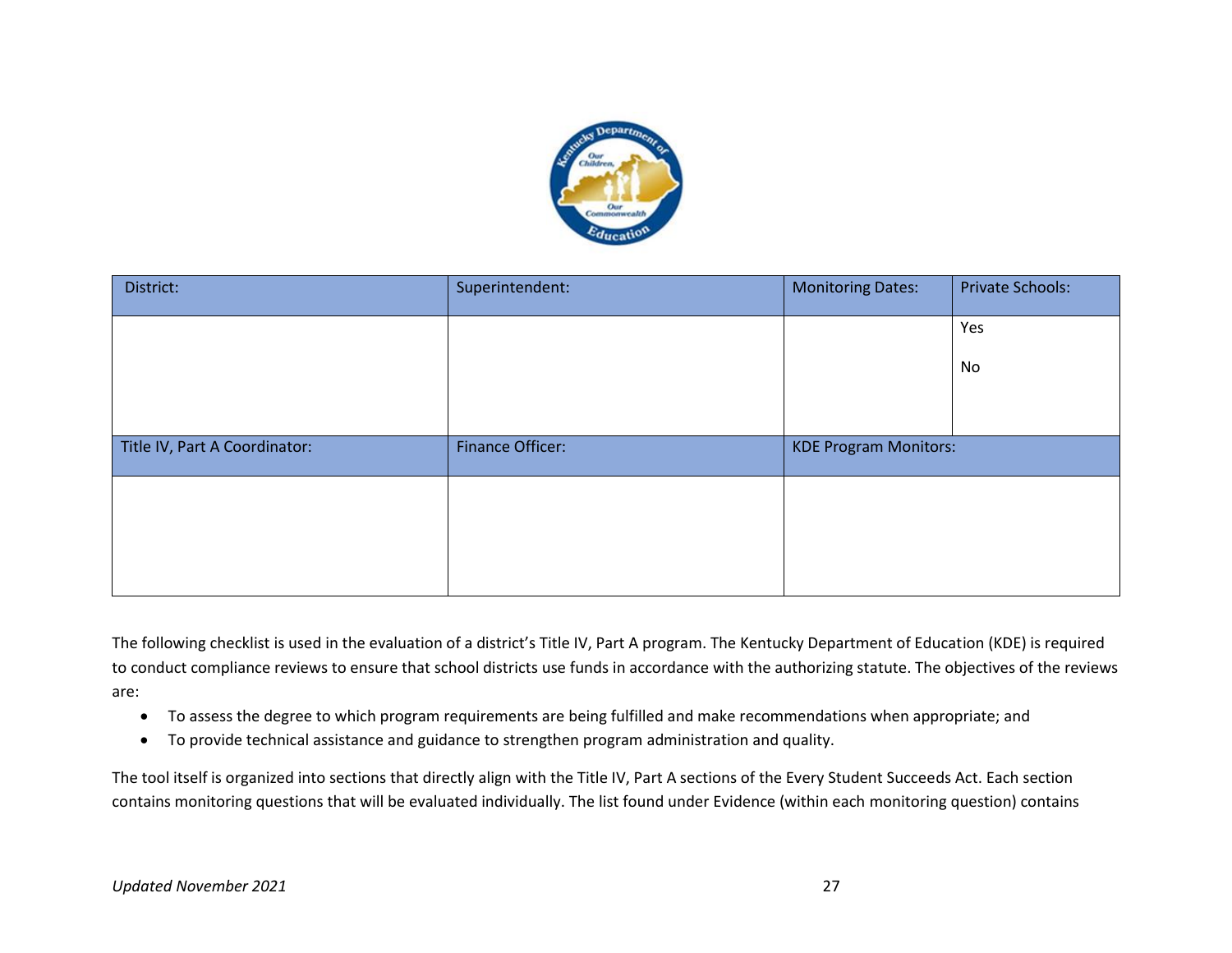examples of documentation that may be submitted for review. Additionally, only documentation for the current school year must be submitted unless the program monitor(s) request(s) prior year information or it is applicable to the question.

During monitoring, the program monitor(s) will select an indicator for each monitoring item.

- Compliant means there is evidence that supports the approved application and compliance. The district provides sufficient evidence identified for meeting the compliance requirement and implementation of the approved Consolidated Application.
- Noncompliant means the district is unable to provide sufficient evidence identified for meeting the compliance requirement and implementation of the approved Consolidated Application.

On-site visits will include district staff, public and private schools receiving services under Title IV, Part A. Districts receiving federal funds must adhere to statute and federal grant requirements in th[e Every Student Succeeds Act \(ESSA\)](https://www.ed.gov/essa?src=rn) an[d Education Department General Administrative](https://www2.ed.gov/policy/fund/reg/edgarReg/edgar.html)  [Regulations \(EDGAR\) and other applicable grant regulations.](https://www2.ed.gov/policy/fund/reg/edgarReg/edgar.html)

| <b>Compliance Rating</b>                                               |                                                                     |  |  |  |  |  |  |
|------------------------------------------------------------------------|---------------------------------------------------------------------|--|--|--|--|--|--|
| <b>Compliant</b>                                                       | Noncompliant                                                        |  |  |  |  |  |  |
| LEA provides sufficient evidence identified for meeting the compliance | LEA is unable to provide sufficient evidence identified for meeting |  |  |  |  |  |  |
| requirement and implementation of the approved LEA's Consolidated      | the compliance requirement and implementation of the LEA's          |  |  |  |  |  |  |
| Application.                                                           | approved Consolidated Application.                                  |  |  |  |  |  |  |

|                               | Section 1: Program Development, Implementation, and Evaluation    |                |            |    |     |                                                               |  |  |
|-------------------------------|-------------------------------------------------------------------|----------------|------------|----|-----|---------------------------------------------------------------|--|--|
| <b>Compliance Requirement</b> |                                                                   | Example        | Compliance |    |     | <b>Comments</b>                                               |  |  |
|                               |                                                                   | Documentation  | Rating     |    |     |                                                               |  |  |
|                               |                                                                   |                | C          | NC | N/A | C=Compliant, $NC = Non-Compliant$ , $N/A = Not$<br>Applicable |  |  |
| 1.1                           | <b>STAKEHOLDER CONSULTATION</b><br>All required stakeholders were | Sign-in sheets |            |    |     |                                                               |  |  |
|                               | consulted in the development and                                  |                |            |    |     |                                                               |  |  |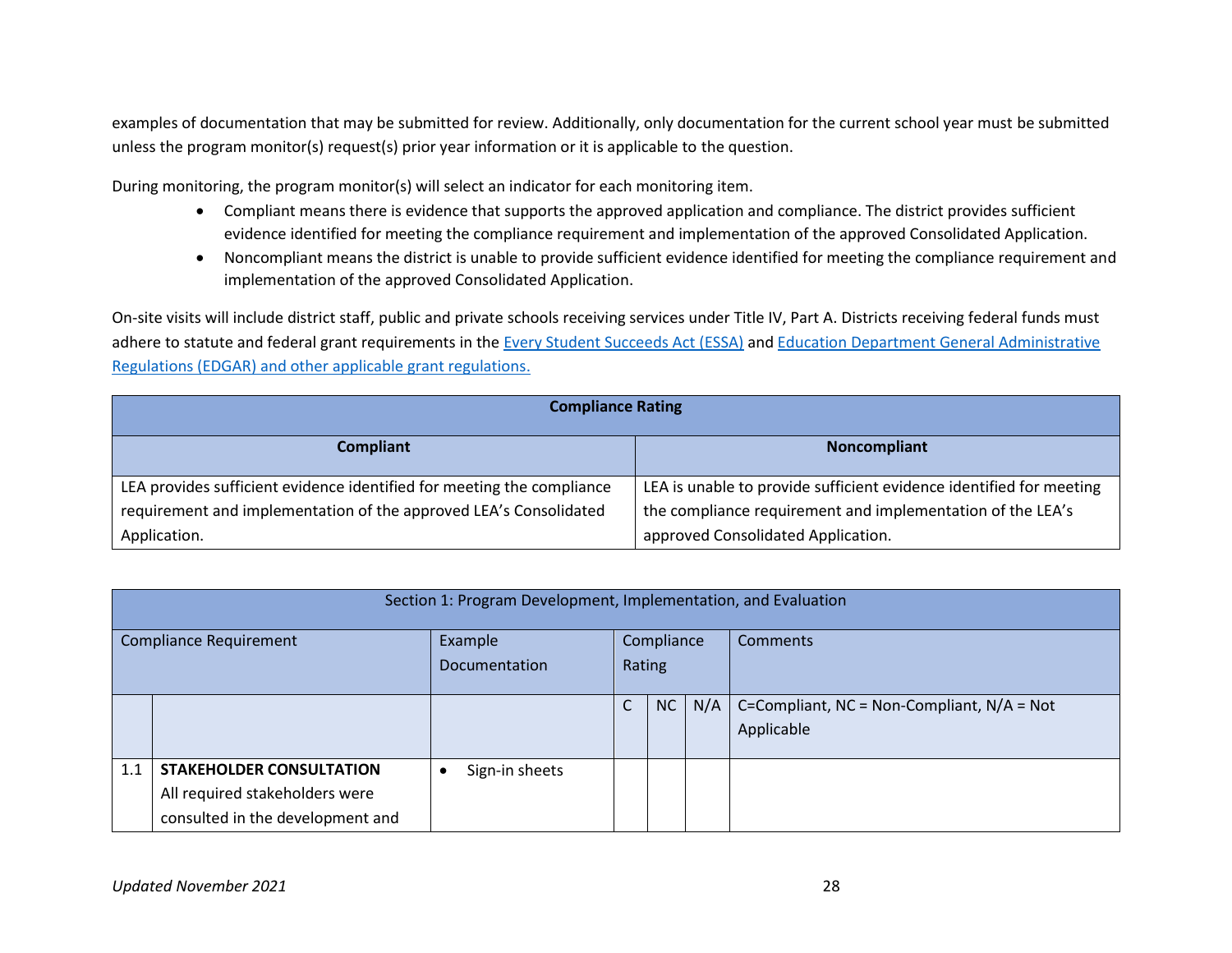|                               | Section 1: Program Development, Implementation, and Evaluation                                                                                                                                                                                                                                                                                                                                                                                               |                                                                                                                                                                                                                                                                                                                     |  |                      |  |                                                                                                                                              |  |  |  |  |
|-------------------------------|--------------------------------------------------------------------------------------------------------------------------------------------------------------------------------------------------------------------------------------------------------------------------------------------------------------------------------------------------------------------------------------------------------------------------------------------------------------|---------------------------------------------------------------------------------------------------------------------------------------------------------------------------------------------------------------------------------------------------------------------------------------------------------------------|--|----------------------|--|----------------------------------------------------------------------------------------------------------------------------------------------|--|--|--|--|
| <b>Compliance Requirement</b> |                                                                                                                                                                                                                                                                                                                                                                                                                                                              | Example                                                                                                                                                                                                                                                                                                             |  | Compliance<br>Rating |  | <b>Comments</b>                                                                                                                              |  |  |  |  |
|                               |                                                                                                                                                                                                                                                                                                                                                                                                                                                              | Documentation                                                                                                                                                                                                                                                                                                       |  |                      |  |                                                                                                                                              |  |  |  |  |
|                               | implementation of the district's Title<br>IV, Part A plan and periodic meetings<br>were scheduled. Required<br>stakeholders include parents,<br>teachers, principals, other school<br>leaders, specialized instructional<br>support personnel, students,<br>community-based organizations,<br>local government representatives<br>and others with relevant and<br>demonstrated expertise.<br>(ESEA section 4106 (c)(1-2))                                    | Stakeholder<br>$\bullet$<br>meeting minutes,<br>agendas<br>Surveys/feedback<br>$\bullet$<br>(forms, emails,<br>letters, etc.)<br>Meeting invitations<br>$\bullet$<br>Letters/emails<br>$\bullet$<br>Social media<br>$\bullet$<br>announcements                                                                      |  |                      |  |                                                                                                                                              |  |  |  |  |
| 1.2                           | <b>NEEDS ASSESSMENT</b><br>The LEA conducted a comprehensive<br>needs assessment to examine the<br>needs for improvement of access to,<br>and opportunities for:<br>a) A well-rounded education for<br>all students;<br>School conditions for student<br>b)<br>learning in order to create a<br>healthy and safe school<br>environment; and<br>Personalized learning<br>C)<br>experiences supported by<br>technology and professional<br>development for the | CSIP/CDIP or other<br>$\bullet$<br>comprehensive<br>needs assessment<br>documents<br>Meeting dates,<br>$\bullet$<br>minutes and sign-in<br>sheets<br>Documentation<br>$\bullet$<br>that contributed to<br>the needs<br>assessment (survey<br>results, disciplinary<br>records, course<br>offerings,<br>professional |  |                      |  | (Required for districts that receive \$30,000 or more<br>in Title IV, Part A funding. Must be conducted at least<br>once every three years.) |  |  |  |  |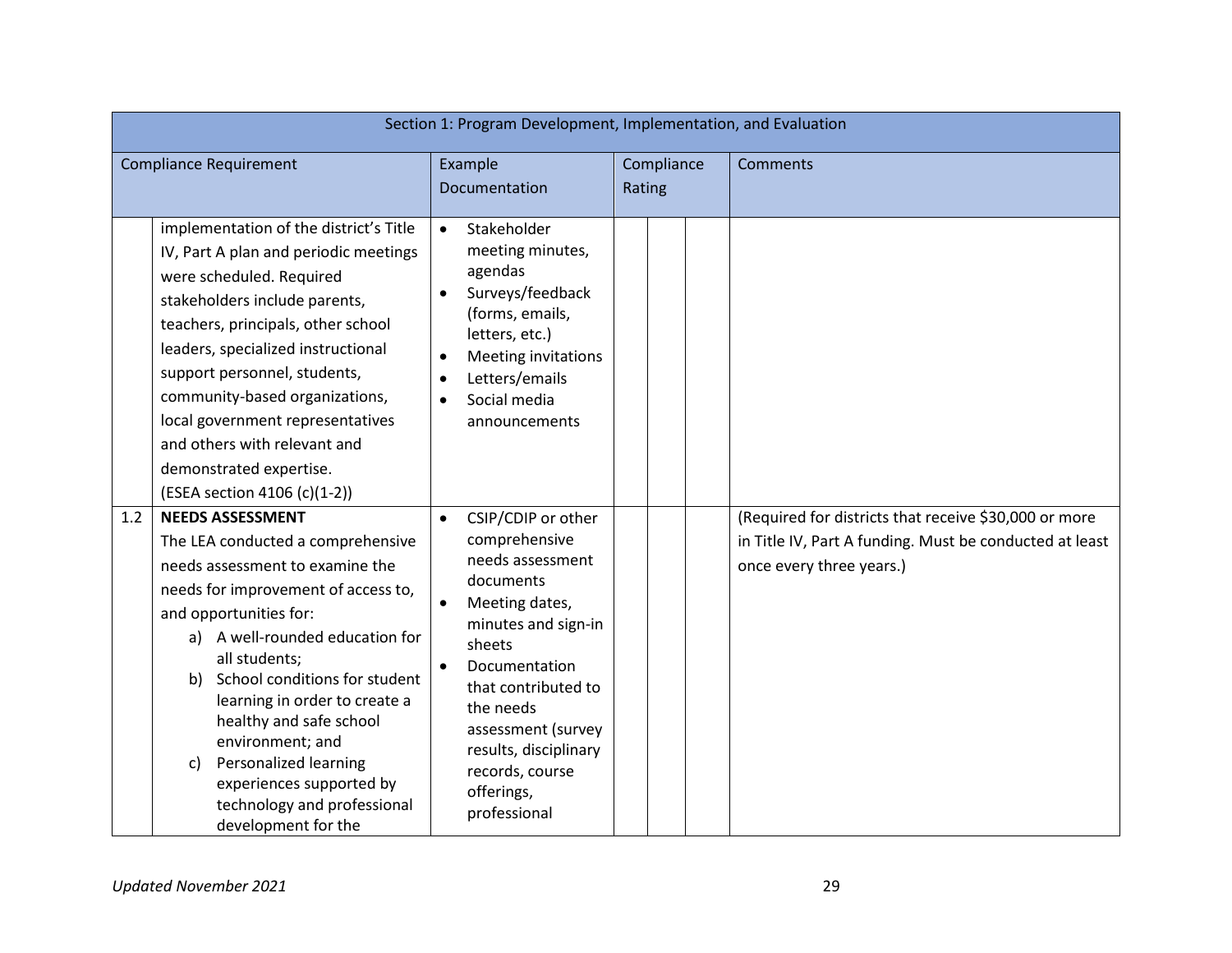|                               | Section 1: Program Development, Implementation, and Evaluation                                                                                                                                                                                                                                                                                                                      |                                                                                                                                                                                 |  |                      |  |                 |  |  |  |
|-------------------------------|-------------------------------------------------------------------------------------------------------------------------------------------------------------------------------------------------------------------------------------------------------------------------------------------------------------------------------------------------------------------------------------|---------------------------------------------------------------------------------------------------------------------------------------------------------------------------------|--|----------------------|--|-----------------|--|--|--|
| <b>Compliance Requirement</b> |                                                                                                                                                                                                                                                                                                                                                                                     | Example<br>Documentation                                                                                                                                                        |  | Compliance<br>Rating |  | <b>Comments</b> |  |  |  |
|                               | effective use of data and<br>technology.<br>(ESEA section 4106(d))                                                                                                                                                                                                                                                                                                                  | development<br>schedules, etc.)                                                                                                                                                 |  |                      |  |                 |  |  |  |
| 1.3                           | <b>ACTIVITY EVALUATION</b><br>The LEA evaluates the effectiveness<br>of the activities and programs<br>throughout the year based upon the<br>objectives and district's need based<br>upon the comprehensive needs<br>assessment. The district uses the<br>periodic evaluation of data to<br>determine effectiveness and future<br>program planning.<br>(ESEA section 4106(e)(1)(E)) | Sample<br>$\bullet$<br>evaluations/Activity<br><b>Evaluation Form</b><br>District planning<br>documentation<br>Data review; PLC<br>$\bullet$<br>minutes<br>Surveys<br>$\bullet$ |  |                      |  |                 |  |  |  |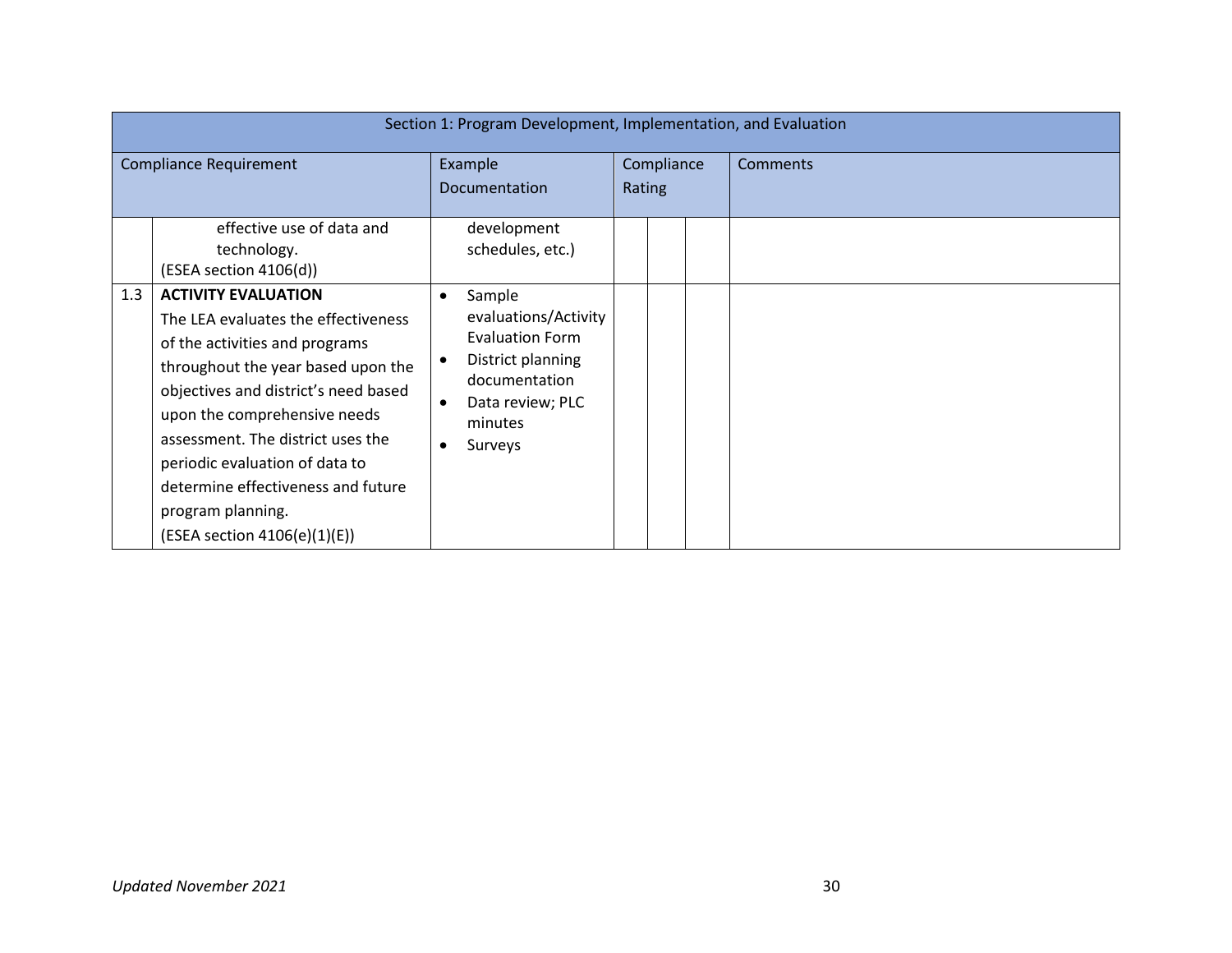|     | <b>Section 2: Fiscal Management</b>          |                                          |                              |              |                                         |     |                                                    |  |
|-----|----------------------------------------------|------------------------------------------|------------------------------|--------------|-----------------------------------------|-----|----------------------------------------------------|--|
|     | <b>Compliance Requirement</b>                | <b>Evidence (Suggested</b><br>Compliance |                              |              | <b>Comments/Submitted Documentation</b> |     |                                                    |  |
|     |                                              |                                          | documentation)               |              | Rating                                  |     |                                                    |  |
|     |                                              |                                          |                              | $\mathsf{C}$ | <b>NC</b>                               | N/A | C=Compliant, NC = Non-Compliant, N/A = Not         |  |
|     |                                              |                                          |                              |              |                                         |     | Applicable                                         |  |
| 2.1 | ALLOCATIONS \$30,000 AND OVER                |                                          | <b>MUNIS reports</b>         |              |                                         |     | For districts receiving under \$30,000, write N/A. |  |
|     | Districts allocated and spent funds in all   |                                          |                              |              |                                         |     |                                                    |  |
|     | three sections of the grant with at least:   |                                          |                              |              |                                         |     |                                                    |  |
|     | 20% for Well-Rounded Education<br>$\bullet$  |                                          |                              |              |                                         |     |                                                    |  |
|     | 20% for Safe and Healthy Students            |                                          |                              |              |                                         |     |                                                    |  |
|     | A portion for Effective Use of               |                                          |                              |              |                                         |     |                                                    |  |
|     | Technology<br>(ESEA section 4106(e)(2)(C-E)) |                                          |                              |              |                                         |     |                                                    |  |
| 2.2 | <b>APPLICATION and BUDGET ALIGNMENT</b>      | $\bullet$                                | <b>Detailed MUNIS</b>        |              |                                         |     |                                                    |  |
|     | School(s) and district staffing patterns     |                                          | reports                      |              |                                         |     |                                                    |  |
|     | and financial expenditures/obligations       |                                          | Title IV, Part A             |              |                                         |     |                                                    |  |
|     | to date are consistent with the              |                                          | approved GMAP                |              |                                         |     |                                                    |  |
|     | approved Title IV, Part A GMAP               |                                          | budget                       |              |                                         |     |                                                    |  |
|     | application and budget. A separate           |                                          |                              |              |                                         |     |                                                    |  |
|     | accounting of Title IV, Part A funds is      |                                          |                              |              |                                         |     |                                                    |  |
|     | maintained in the MUNIS system and           |                                          |                              |              |                                         |     |                                                    |  |
|     | matches the categories set up in GMAP.       |                                          |                              |              |                                         |     |                                                    |  |
|     | (ESEA section 8306; 2 CFR 200.302)           |                                          |                              |              |                                         |     |                                                    |  |
| 2.3 | TIME AND EFFORT REQUIREMENTS                 | $\bullet$                                | Written time and             |              |                                         |     |                                                    |  |
|     | The district has written procedures in       |                                          | effort procedures            |              |                                         |     |                                                    |  |
|     | place for time and effort. These written     |                                          | for how the<br>district will |              |                                         |     |                                                    |  |
|     | procedures should include instructions       |                                          | ensure that                  |              |                                         |     |                                                    |  |
|     | for:                                         |                                          | personnel                    |              |                                         |     |                                                    |  |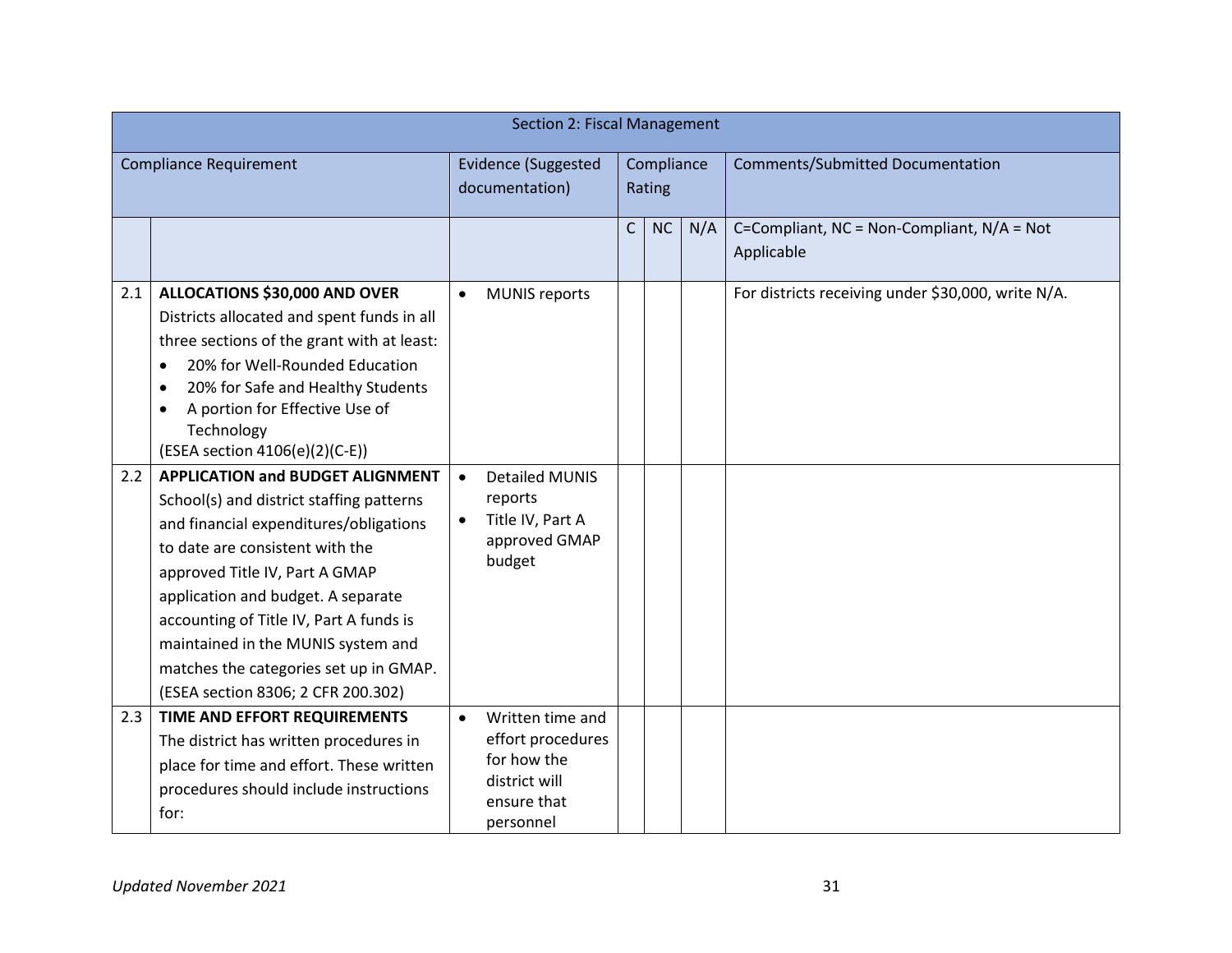|                                                                                                                                                                                                                                                                                                                                                                                                                                                                                                                                                                                                                                                                                                                                                                                                                                                                    | <b>Section 2: Fiscal Management</b>                                                                                                                                                                                                                                                                                                                                                                                                                                                                                                                                         |
|--------------------------------------------------------------------------------------------------------------------------------------------------------------------------------------------------------------------------------------------------------------------------------------------------------------------------------------------------------------------------------------------------------------------------------------------------------------------------------------------------------------------------------------------------------------------------------------------------------------------------------------------------------------------------------------------------------------------------------------------------------------------------------------------------------------------------------------------------------------------|-----------------------------------------------------------------------------------------------------------------------------------------------------------------------------------------------------------------------------------------------------------------------------------------------------------------------------------------------------------------------------------------------------------------------------------------------------------------------------------------------------------------------------------------------------------------------------|
| The completion of time and<br>attendance reporting;<br>The approval cycle that is<br>$\bullet$<br>required;<br>The processing of personnel<br>$\bullet$<br>charges to federal awards;<br>The internal review process that<br>will be established to ensure<br>effective internal control over<br>the federal award (2 CFR<br>200.430(i)); and<br>The necessary adjustment<br>required so that the final<br>amount charged to the federal<br>award for the salary is accurate,<br>allowable and properly allocated<br>(2 CFR 200.430 (i)(8)). This<br>justification must occur at least<br>annually.<br>The district maintains<br>documentation for any employees<br>paid in full or in part with Title IV,<br>Part A funds to support the<br>allocability, veracity and accuracy of<br>the work performed.<br>(2 CFR 200.430 (i). 2 CFR 200.430; 2<br>CFR 200.431) | charges to<br>federal awards<br>are accurate,<br>allowable and<br>properly<br>allocated,<br>including a<br>process for after-<br>the-fact review<br>of interim<br>charges made to<br>the federal<br>award based on<br>budget<br>estimates.<br>Documentation<br>$\bullet$<br>to support the<br>allocability,<br>veracity and<br>accuracy of the<br>work performed<br>for all employees<br>paid in whole or<br>in part with Title<br>IV, Part A funds.<br>Signed, dated<br>semi-annual<br>certification<br>and/or monthly<br>PAR reports, or<br>another prior<br>KDE-approved |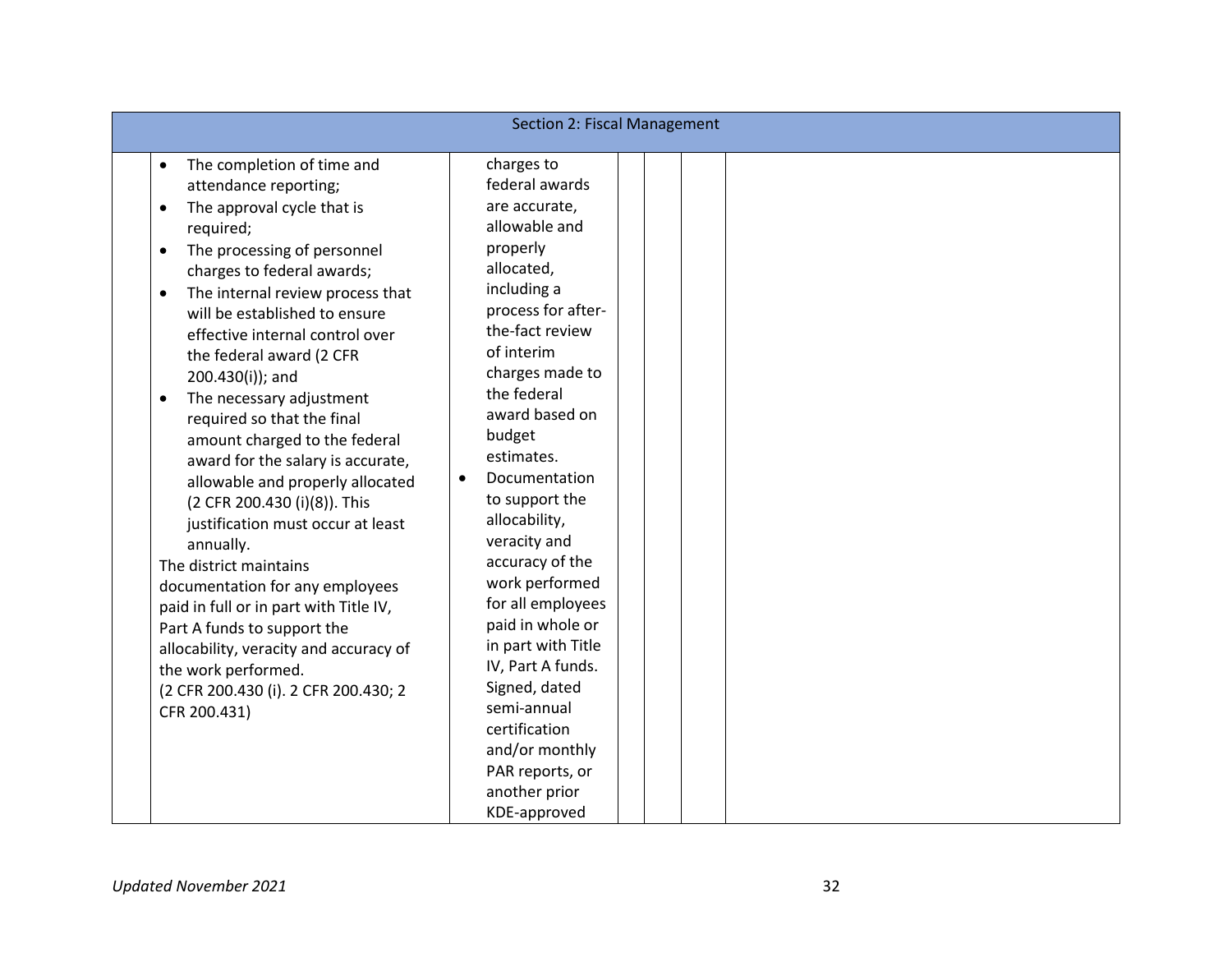|     | Section 2: Fiscal Management                                                                                                                                                                                                                                                                       |                                                                                                                                                                                                             |  |  |  |  |  |  |  |
|-----|----------------------------------------------------------------------------------------------------------------------------------------------------------------------------------------------------------------------------------------------------------------------------------------------------|-------------------------------------------------------------------------------------------------------------------------------------------------------------------------------------------------------------|--|--|--|--|--|--|--|
|     |                                                                                                                                                                                                                                                                                                    | documentation<br>system, should<br>be provided.<br>(Payroll charges must<br>match the actual<br>distribution of time<br>recorded.)                                                                          |  |  |  |  |  |  |  |
| 2.4 | <b>EQUIPMENT AND SUPPLIES</b><br>Assets and equipment purchased with<br>Title IV, Part A funds are appropriately<br>tagged and clearly marked. The district<br>has a system in place for marking items<br>purchased with federal funds and<br>disposal of items.<br>(2 CFR 200.313; 2 CFR 200.314) | Inventory<br>$\bullet$<br>records<br>Reason for<br>$\bullet$<br>disposal and<br>removal from<br>master inventory<br>Copy of district<br>protocols<br>Photos or<br>samples of items<br>tagged and<br>labeled |  |  |  |  |  |  |  |
| 2.5 | <b>Internal Controls</b><br>The district maintains adequate internal<br>controls in the disbursement of Title IV,<br>Part A funds.<br>(ESEA section 8306; 2 CFR 200.303)                                                                                                                           | Procurement<br>$\bullet$<br>policies and<br>procedures<br>Signed invoices<br>$\bullet$                                                                                                                      |  |  |  |  |  |  |  |
| 2.6 | <b>Supplement/Not Supplant</b><br>The district documents that Title IV, Part<br>A funds supplement, not supplant,<br>general funds or programs/activities<br>required by state or local law.<br>(ESEA section 4110 and 8306)                                                                       | Expenditure<br>$\bullet$<br>reports<br>Signed<br>assurances<br><b>MUNIS report</b><br>$\bullet$<br><b>Board meeting</b><br>minutes                                                                          |  |  |  |  |  |  |  |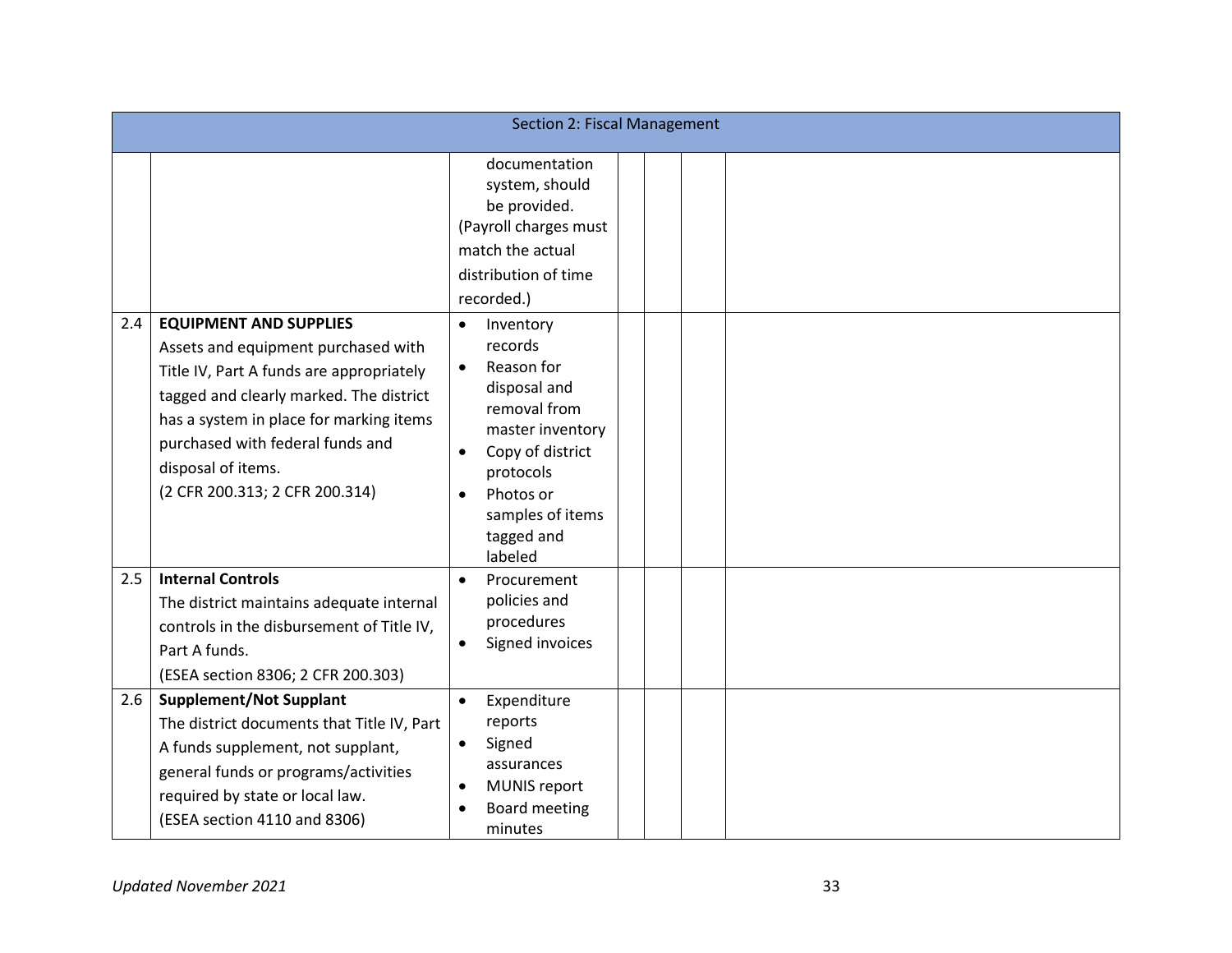|     | Section 2: Fiscal Management                                                                                                                                         |           |                                                               |  |  |  |  |  |  |
|-----|----------------------------------------------------------------------------------------------------------------------------------------------------------------------|-----------|---------------------------------------------------------------|--|--|--|--|--|--|
|     |                                                                                                                                                                      |           | School council<br>general funds<br>staffing<br>allocations    |  |  |  |  |  |  |
| 2.7 | <b>RETENTION REQUIREMENTS FOR</b><br><b>RECORDS</b><br>All Title IV, Part A records are kept for<br>the current year and three previous<br>years.<br>(2 CFR 200.334) | $\bullet$ | Board policy<br>Title IV, Part A<br>records (upon<br>request) |  |  |  |  |  |  |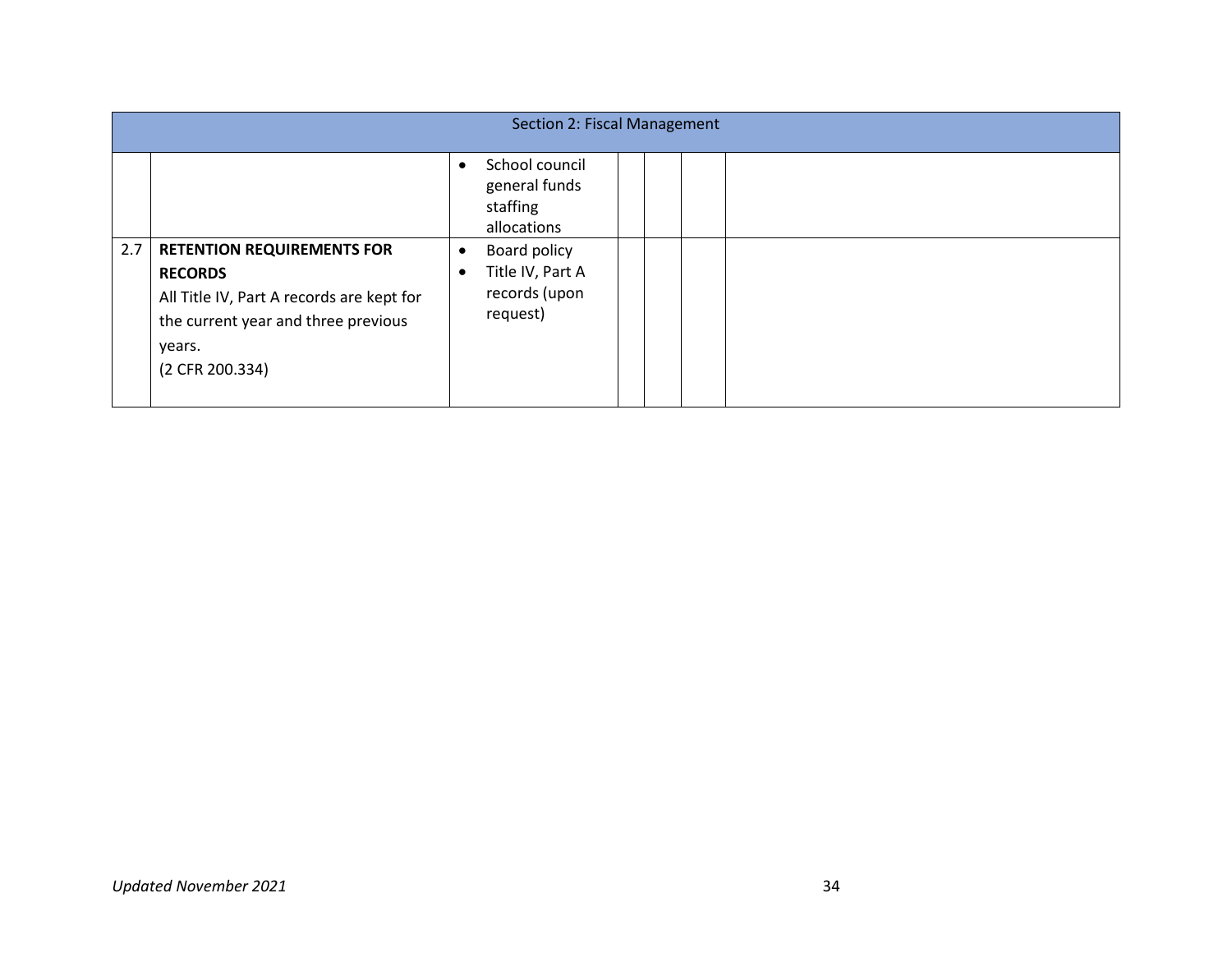Private School Name: \_\_\_\_\_\_\_\_\_\_\_\_\_\_\_\_\_\_\_\_\_\_\_\_\_\_\_\_\_\_\_\_\_\_\_\_

Private School Title IV, Part A Coordinator: \_\_\_\_\_\_\_\_\_\_\_\_\_\_\_\_\_\_\_\_\_\_\_\_\_\_\_\_\_\_\_\_\_\_\_

|            | Section 3: Equitable Services to Private Schools                                                                                                                                                                                                                              |                                                                                                                                                                                                                                                                                            |                      |    |     |                                                      |  |  |  |
|------------|-------------------------------------------------------------------------------------------------------------------------------------------------------------------------------------------------------------------------------------------------------------------------------|--------------------------------------------------------------------------------------------------------------------------------------------------------------------------------------------------------------------------------------------------------------------------------------------|----------------------|----|-----|------------------------------------------------------|--|--|--|
|            | <b>Compliance Requirement</b>                                                                                                                                                                                                                                                 | Evidence - Suggested<br><b>Documentation</b>                                                                                                                                                                                                                                               | Compliance<br>Rating |    |     | <b>Comments/Action Required</b>                      |  |  |  |
|            |                                                                                                                                                                                                                                                                               |                                                                                                                                                                                                                                                                                            | C                    | NC | N/A | C=Compliant, NC = Non-Compliant, N/A= Not Applicable |  |  |  |
| 3.1        | PRIVATE/NON-PUBLIC SCHOOLS<br><b>SERVED</b><br>Are there private/non-public schools<br>being served by Title IV, Part A?<br>(Complete the following if non-public<br>schools exist in the district and have<br>elected to participate).<br>(ESEA section 8501; 34 CFR 76.651) | List of<br>$\bullet$<br>participating non-<br>public schools<br>List of all private<br>$\bullet$<br>schools in the<br>district<br>Letters to private<br>$\bullet$<br>or home schools;<br>evidence of<br>receipt (postal<br>return receipt)<br>Declaration of<br>$\bullet$<br>participation |                      |    |     |                                                      |  |  |  |
| 3.2<br>3.3 | <b>NON-PUBLIC SCHOOL</b><br><b>CONSULTATION</b><br>In consultation with the<br>private/home school, the district<br>completed the required Equitable<br>Service Consultation packet.<br>(ESEA section 8501)<br><b>ONGOING COMMUNICATION</b>                                   | Signed<br>$\bullet$<br>consultation form<br>Records of<br>$\bullet$                                                                                                                                                                                                                        |                      |    |     |                                                      |  |  |  |
|            |                                                                                                                                                                                                                                                                               | consultation                                                                                                                                                                                                                                                                               |                      |    |     |                                                      |  |  |  |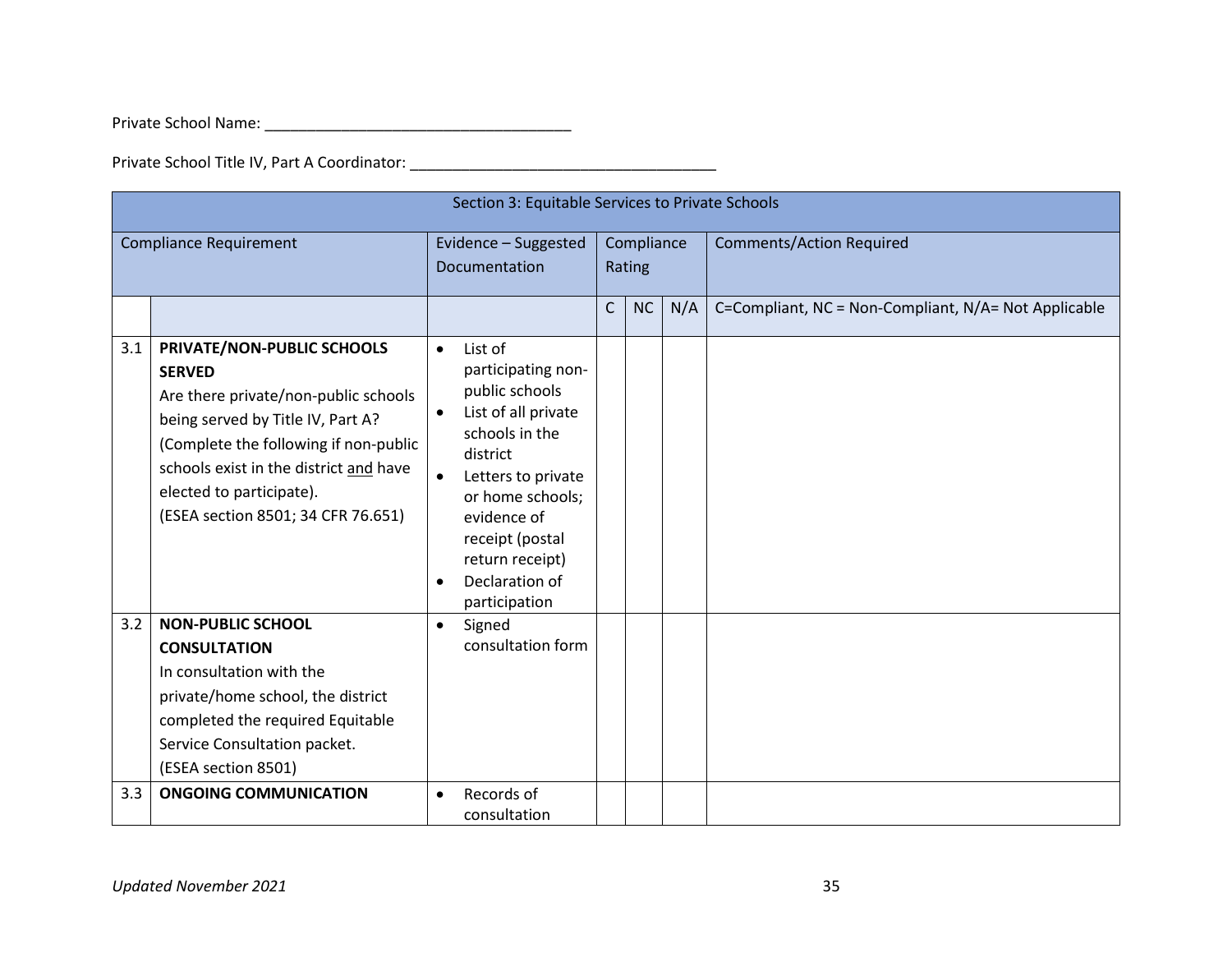|     | Section 3: Equitable Services to Private Schools                                                                                                                                                                                                                                                               |                                                  |                                                                                                                                                                                                     |  |  |  |  |  |  |
|-----|----------------------------------------------------------------------------------------------------------------------------------------------------------------------------------------------------------------------------------------------------------------------------------------------------------------|--------------------------------------------------|-----------------------------------------------------------------------------------------------------------------------------------------------------------------------------------------------------|--|--|--|--|--|--|
|     | The district has two-way, ongoing<br>communication with private schools<br>served by Title IV, Part A in order to<br>determine needs of those schools<br>and whether those needs are being<br>met.<br>(ESEA section 8501; 2 CFR 76.652)                                                                        | $\bullet$                                        | meetings<br>(meeting<br>minutes, sign-in<br>sheet, agenda)<br>Evidence of<br>regular<br>consultation with<br>private school<br>officials (emails,<br>phone call notes,<br>meeting minutes,<br>etc.) |  |  |  |  |  |  |
| 3.4 | <b>PROGRAM IMPLEMENTATION</b><br>The district implements and<br>oversees private school services.<br>District verifies services provided are<br>allowable and non-ideological.<br>(ESEA section 8501(a)(2))                                                                                                    | $\bullet$<br>$\bullet$<br>$\bullet$              | Consultation<br>agenda<br>Surveys;<br>consultation<br>form; needs<br>assessments;<br>invoices;<br>evaluation<br>Invoices for<br>services                                                            |  |  |  |  |  |  |
| 3.5 | <b>FISCAL OVERSIGHT</b><br>Expenditures have been made for<br>the non-public school on an<br>equitable basis and in accordance<br>with the consultation packet and<br>approved GMAP application. The<br>district maintains fiscal control over<br>all services provided.<br>(ESEA section 8501; 34 CFR 76.651) | $\bullet$<br>$\bullet$<br>$\bullet$<br>$\bullet$ | Invoices<br><b>Detailed MUNIS</b><br>Title IV, Part A<br><b>GMAP budget</b><br>Consultation<br>packet                                                                                               |  |  |  |  |  |  |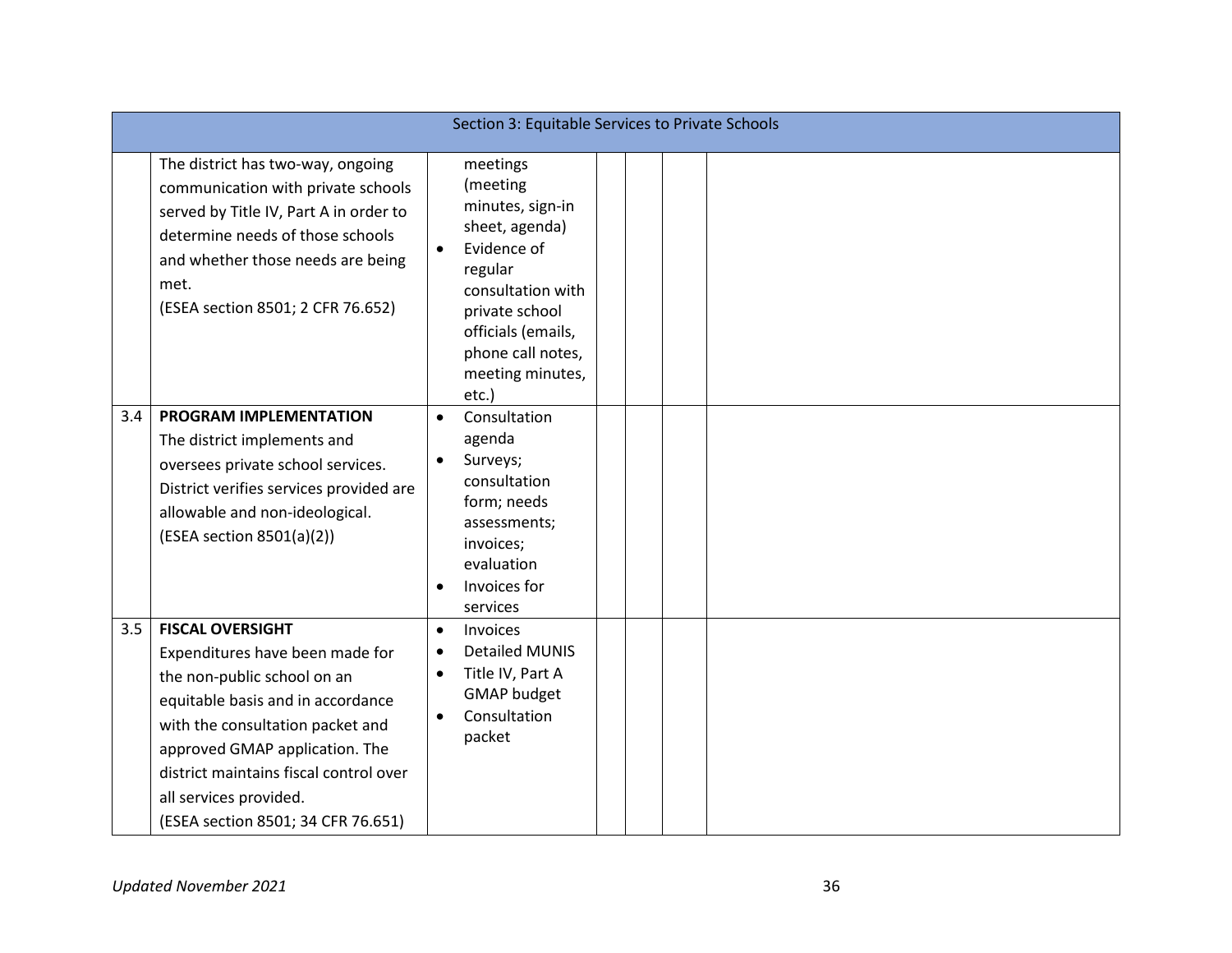|            | Section 3: Equitable Services to Private Schools                                                                                                                                                                                                                                                                                                                                                                                                                                                       |                                                               |                                                                                                                                                                                                                  |  |  |  |  |  |  |
|------------|--------------------------------------------------------------------------------------------------------------------------------------------------------------------------------------------------------------------------------------------------------------------------------------------------------------------------------------------------------------------------------------------------------------------------------------------------------------------------------------------------------|---------------------------------------------------------------|------------------------------------------------------------------------------------------------------------------------------------------------------------------------------------------------------------------|--|--|--|--|--|--|
| 3.6        | <b>EQUIPMENT AND SUPPLIES</b><br>The district maintains<br>documentation of items purchased<br>on behalf of the private schools.<br>Procedures have been established<br>for the retrieval of Title IV, Part A<br>purchases made on behalf of private<br>schools when the materials are no<br>longer needed for program<br>purposes. The procedures require<br>that retrieved purchases be<br>distributed equitably among<br>participating private schools.<br>(ESEA section 8501(d); 34 CFR<br>76.661) | $\bullet$<br>$\bullet$<br>$\bullet$                           | Disposal of<br>equipment<br>procedures<br>Inventory logs<br>Photos of labeled<br>items purchased                                                                                                                 |  |  |  |  |  |  |
| 3.7<br>3.8 | PRIVATE SCHOOL PROGRAM<br><b>EVALUATION</b><br>The district evaluates the<br>effectiveness of strategies and<br>activities funded under Title IV, Part<br>A and uses this data to determine<br>future program planning.<br>(ESEA section 4106(e)(1)(E))<br><b>COMPLAINT PROCEDURE</b><br>Non-public school and home school<br>officials have been notified of the<br>district's complaint procedure, in the                                                                                            | $\bullet$<br>$\bullet$<br>$\bullet$<br>$\bullet$<br>$\bullet$ | Private school<br>needs<br>assessment<br><b>Evaluation forms</b><br>Evidence of<br>program<br>evaluation<br>(surveys, data,<br>etc.)<br>Consultation<br>packet<br>Interview<br>Copy of<br>complaint<br>procedure |  |  |  |  |  |  |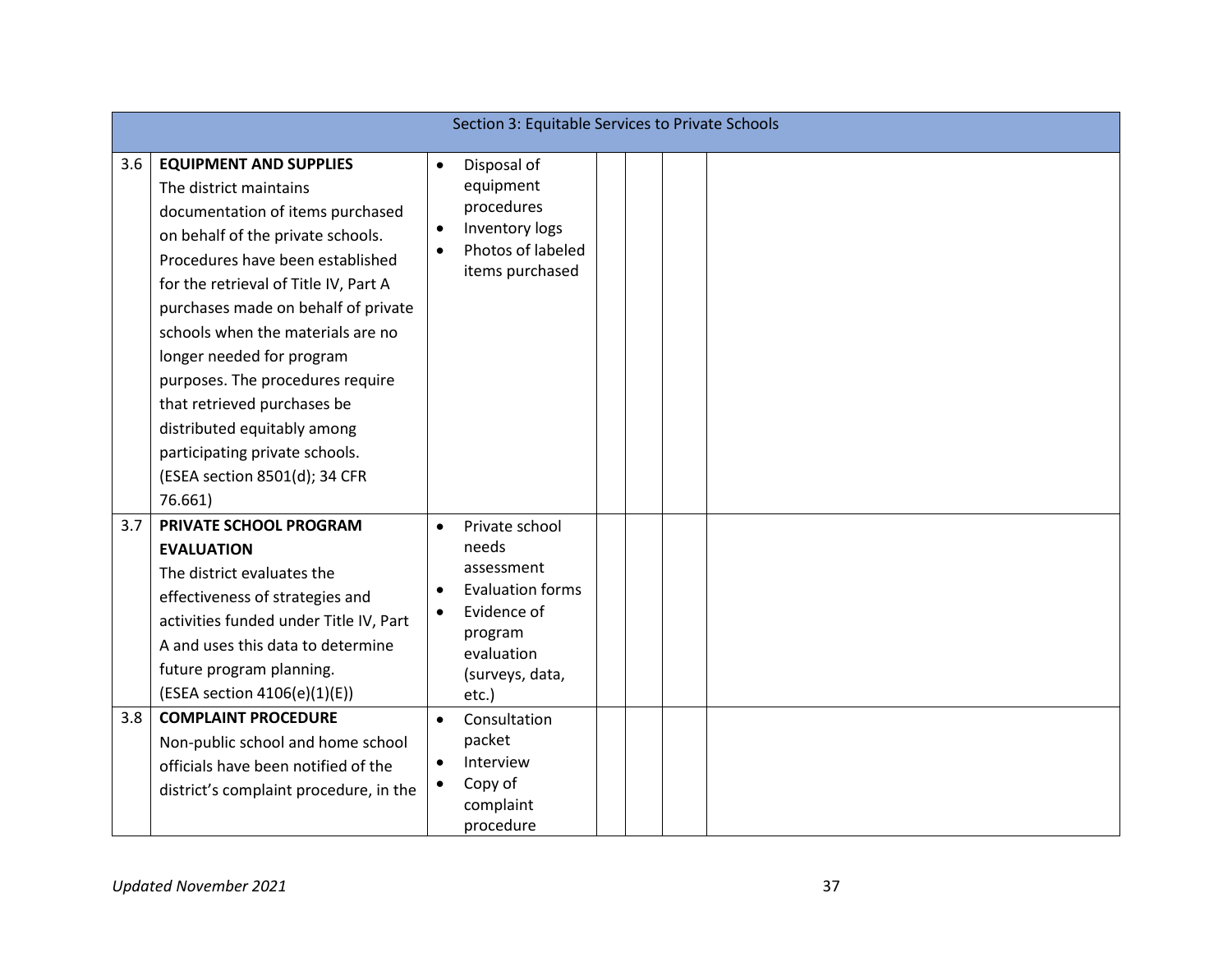| Section 3: Equitable Services to Private Schools                                 |  |  |  |  |  |  |  |  |
|----------------------------------------------------------------------------------|--|--|--|--|--|--|--|--|
| event there is a question of<br>equitability of services.<br>(ESEA section 8501) |  |  |  |  |  |  |  |  |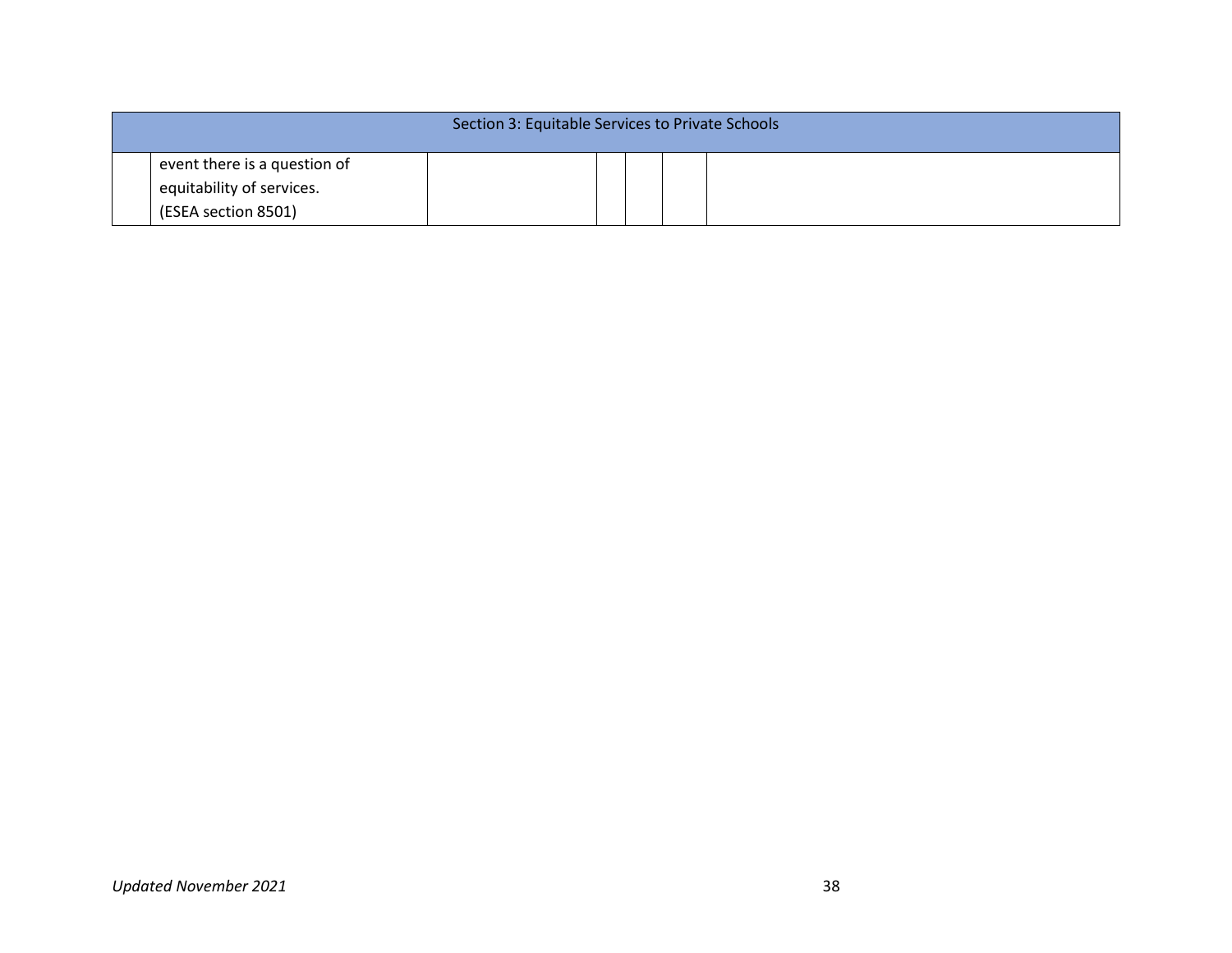## Appendix E

#### Title IV, Part A Performance Review Self-Assessment

As a recipient of Title IV, Part A grant funds from the U.S. Department of Education (USED), the Kentucky Department of Education (KDE) is required to conduct compliance reviews to ensure that school districts use funds in accordance with the authorizing statute. The objectives of the reviews are:

- To assess the degree to which program requirements are being fulfilled and make recommendations when appropriate; and
- To provide technical assistance and guidance to strengthen program administration and quality.

For monitoring, the areas of review will include: (1) program development, implementation and evaluation; (2) financial management; and (3) participation of private schools. Program records and supporting documentation must be made available for review and each monitoring indicator lists sample documentation that may be provided. Please note the sample documentation listed is not an all-encompassing list, as other forms of evidence may be provided.

<span id="page-38-1"></span><span id="page-38-0"></span>Instructions: Please respond to each self-assessment question. For items requesting a brief response, please provide a narrative answer or submit responsive documentation and indicate in the response (a) the document(s) that are responsive to each question, and (b) the specific page or pages of the relevant documents that address each question. Please include each document file name in the "Submitted Documentation File Name(s)" column. In some cases, the same document may be responsive to multiple questions. In that case, you can submit the documentation once and refer to it in multiple questions (including page numbers for each section, as relevant).

#### **I. Program Development, Implementation and Evaluation**

| Requirement                                                                                                                                                                                                                                       | <b>District Response</b>  | <b>Submitted</b><br><b>Documentation</b><br>File Name(s) |
|---------------------------------------------------------------------------------------------------------------------------------------------------------------------------------------------------------------------------------------------------|---------------------------|----------------------------------------------------------|
| A. STAKEHOLDER CONSULTATION<br>All required stakeholders were<br>consulted in the development and<br>implementation of the district's Title<br>IV, Part A plan and periodic meetings<br>were scheduled. Required<br>stakeholders include parents, | Enter brief response here |                                                          |
| teachers, principals, other school                                                                                                                                                                                                                |                           |                                                          |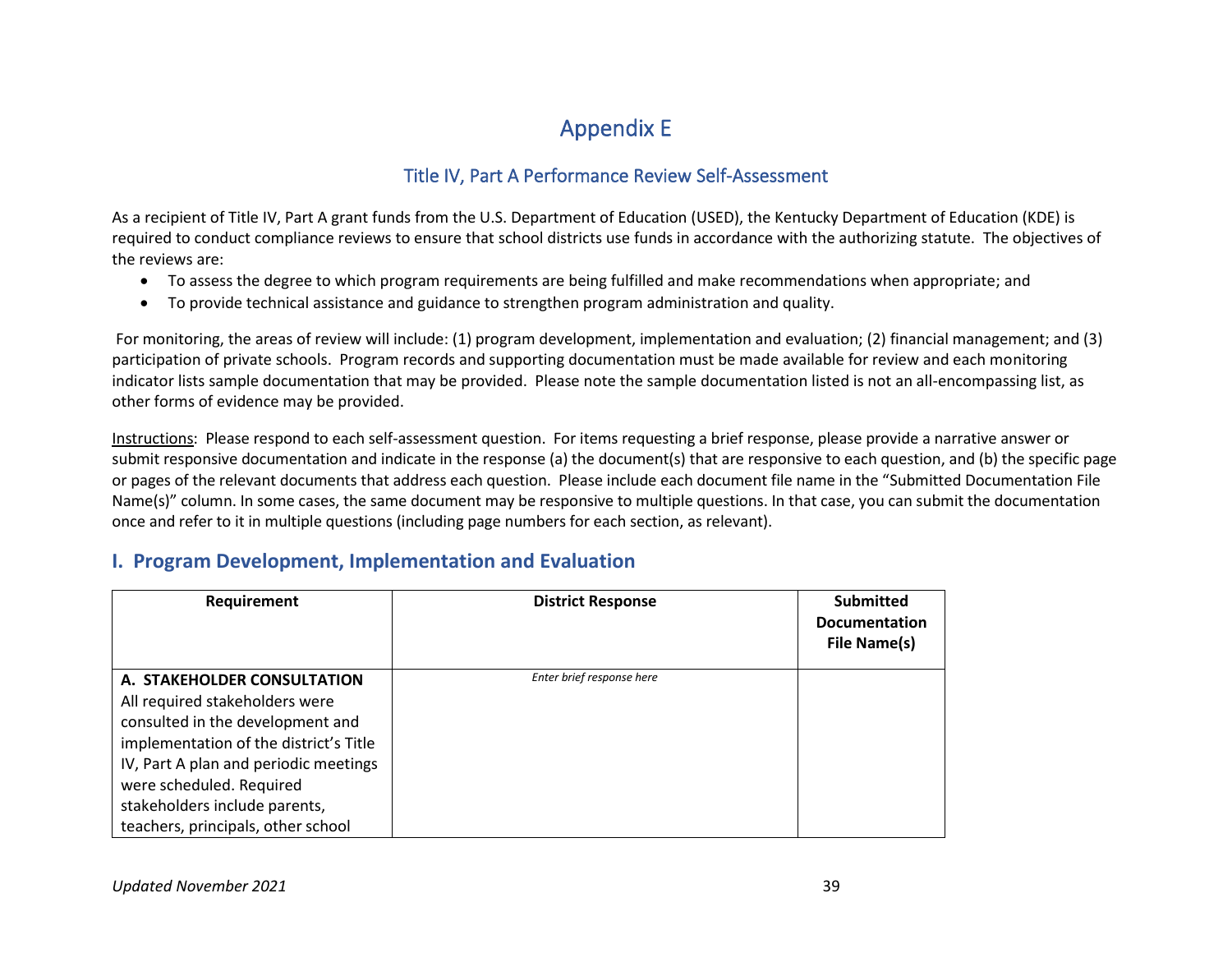| Requirement                                                                                                                                                                                                                                                                                                                                                                                                                                                                                                                                                               | <b>District Response</b>  | <b>Submitted</b>     |
|---------------------------------------------------------------------------------------------------------------------------------------------------------------------------------------------------------------------------------------------------------------------------------------------------------------------------------------------------------------------------------------------------------------------------------------------------------------------------------------------------------------------------------------------------------------------------|---------------------------|----------------------|
|                                                                                                                                                                                                                                                                                                                                                                                                                                                                                                                                                                           |                           | <b>Documentation</b> |
|                                                                                                                                                                                                                                                                                                                                                                                                                                                                                                                                                                           |                           | File Name(s)         |
|                                                                                                                                                                                                                                                                                                                                                                                                                                                                                                                                                                           |                           |                      |
| leaders, specialized instructional                                                                                                                                                                                                                                                                                                                                                                                                                                                                                                                                        |                           |                      |
| support personnel, students,                                                                                                                                                                                                                                                                                                                                                                                                                                                                                                                                              |                           |                      |
| community-based organizations,                                                                                                                                                                                                                                                                                                                                                                                                                                                                                                                                            |                           |                      |
| local government representatives<br>and others with relevant and                                                                                                                                                                                                                                                                                                                                                                                                                                                                                                          |                           |                      |
|                                                                                                                                                                                                                                                                                                                                                                                                                                                                                                                                                                           |                           |                      |
| demonstrated expertise.                                                                                                                                                                                                                                                                                                                                                                                                                                                                                                                                                   |                           |                      |
| (ESEA section 4106 (c) (1-2))<br><b>Suggested Documentation:</b>                                                                                                                                                                                                                                                                                                                                                                                                                                                                                                          |                           |                      |
|                                                                                                                                                                                                                                                                                                                                                                                                                                                                                                                                                                           |                           |                      |
| Agendas                                                                                                                                                                                                                                                                                                                                                                                                                                                                                                                                                                   |                           |                      |
| <b>Meeting minutes</b><br>$\bullet$                                                                                                                                                                                                                                                                                                                                                                                                                                                                                                                                       |                           |                      |
| Sign-in sheets (Names and areas<br>$\bullet$                                                                                                                                                                                                                                                                                                                                                                                                                                                                                                                              |                           |                      |
|                                                                                                                                                                                                                                                                                                                                                                                                                                                                                                                                                                           |                           |                      |
|                                                                                                                                                                                                                                                                                                                                                                                                                                                                                                                                                                           |                           |                      |
|                                                                                                                                                                                                                                                                                                                                                                                                                                                                                                                                                                           |                           |                      |
|                                                                                                                                                                                                                                                                                                                                                                                                                                                                                                                                                                           |                           |                      |
|                                                                                                                                                                                                                                                                                                                                                                                                                                                                                                                                                                           |                           |                      |
|                                                                                                                                                                                                                                                                                                                                                                                                                                                                                                                                                                           |                           |                      |
|                                                                                                                                                                                                                                                                                                                                                                                                                                                                                                                                                                           |                           |                      |
|                                                                                                                                                                                                                                                                                                                                                                                                                                                                                                                                                                           |                           |                      |
|                                                                                                                                                                                                                                                                                                                                                                                                                                                                                                                                                                           |                           |                      |
|                                                                                                                                                                                                                                                                                                                                                                                                                                                                                                                                                                           |                           |                      |
|                                                                                                                                                                                                                                                                                                                                                                                                                                                                                                                                                                           |                           |                      |
|                                                                                                                                                                                                                                                                                                                                                                                                                                                                                                                                                                           |                           |                      |
|                                                                                                                                                                                                                                                                                                                                                                                                                                                                                                                                                                           |                           |                      |
|                                                                                                                                                                                                                                                                                                                                                                                                                                                                                                                                                                           |                           |                      |
|                                                                                                                                                                                                                                                                                                                                                                                                                                                                                                                                                                           |                           |                      |
|                                                                                                                                                                                                                                                                                                                                                                                                                                                                                                                                                                           |                           |                      |
|                                                                                                                                                                                                                                                                                                                                                                                                                                                                                                                                                                           |                           |                      |
| of representation should be<br>included for all shareholder<br>groups)<br><b>Meeting invitations</b><br>$\bullet$<br>Surveys/feedback<br>٠<br>Letters/emails<br>$\bullet$<br>Social media announcements<br><b>B. NEEDS ASSESSMENT</b><br>The LEA conducted a comprehensive<br>needs assessment to examine the<br>needs for improvement of access to<br>and opportunities for:<br>A well-rounded education for all<br>$\bullet$<br>students;<br>School conditions for student<br>$\bullet$<br>learning in order to create a<br>healthy and safe school<br>environment; and | enter brief response here |                      |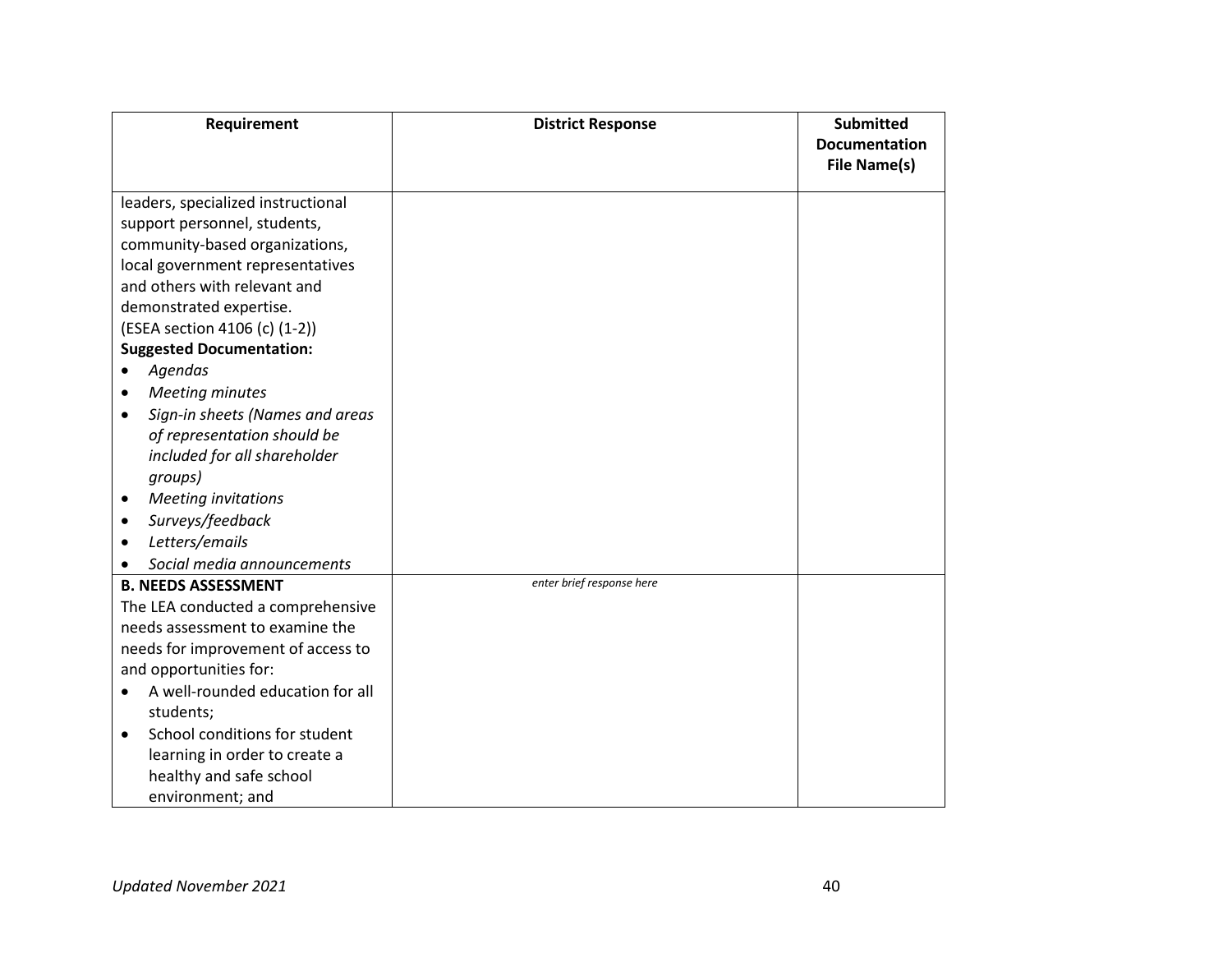| Requirement                                                   | <b>District Response</b>  | <b>Submitted</b><br><b>Documentation</b> |
|---------------------------------------------------------------|---------------------------|------------------------------------------|
|                                                               |                           | <b>File Name(s)</b>                      |
| Personalized learning<br>$\bullet$                            |                           |                                          |
| experiences supported by                                      |                           |                                          |
| technology and professional                                   |                           |                                          |
| development for the effective                                 |                           |                                          |
| use of data and technology.                                   |                           |                                          |
| (ESEA section 4106(d))                                        |                           |                                          |
| <b>Suggested Documentation:</b>                               |                           |                                          |
| CSIP/CDIP or other                                            |                           |                                          |
| comprehensive needs assessment                                |                           |                                          |
| documents                                                     |                           |                                          |
| Meeting dates, minutes and sign-<br>$\bullet$                 |                           |                                          |
| in sheets                                                     |                           |                                          |
| Documentation that contributed<br>$\bullet$                   |                           |                                          |
| to the needs assessment (survey                               |                           |                                          |
| results, disciplinary records,                                |                           |                                          |
| course offerings, professional                                |                           |                                          |
| development schedules, etc.)<br><b>C. ACTIVITY EVALUATION</b> | enter brief response here |                                          |
| The LEA evaluates the effectiveness                           |                           |                                          |
| of the activities and programs                                |                           |                                          |
| throughout the year based upon the                            |                           |                                          |
| objectives and district's need based                          |                           |                                          |
| upon the comprehensive needs                                  |                           |                                          |
| assessment. The district uses the                             |                           |                                          |
| periodic evaluation of data to                                |                           |                                          |
| determine effectiveness and future                            |                           |                                          |
| program planning.                                             |                           |                                          |
| (ESEA section 4106(e)(1)(E))                                  |                           |                                          |
|                                                               |                           |                                          |
| <b>Suggested Documentation:</b>                               |                           |                                          |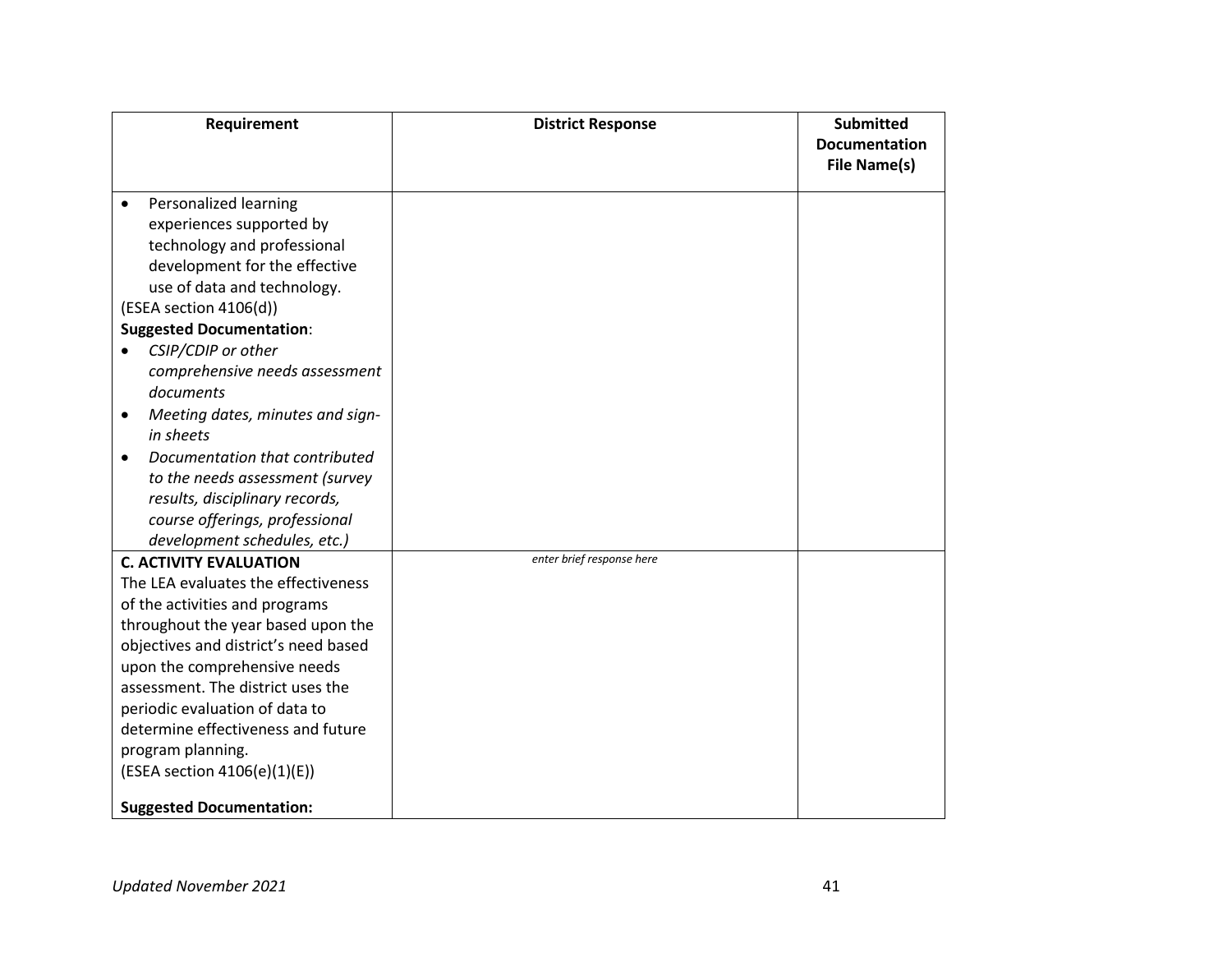|   | Requirement                     | <b>District Response</b> | <b>Submitted</b><br><b>Documentation</b><br><b>File Name(s)</b> |
|---|---------------------------------|--------------------------|-----------------------------------------------------------------|
|   | Sample evaluations/activity     |                          |                                                                 |
|   | <b>Evaluation form</b>          |                          |                                                                 |
|   | District planning documentation |                          |                                                                 |
| ٠ | Data review; PLC minutes        |                          |                                                                 |
|   | Surveys                         |                          |                                                                 |

## **II. Financial Management**

| Requirement                           | <b>Yes</b> | No | N/A | <b>District Response</b>  | <b>Submitted</b>     |
|---------------------------------------|------------|----|-----|---------------------------|----------------------|
|                                       |            |    |     |                           | <b>Documentation</b> |
|                                       |            |    |     |                           | File Name(s)         |
| A. ALLOCATIONS \$30,000 AND           |            |    |     | Enter brief response here |                      |
| <b>OVER</b>                           |            |    |     |                           |                      |
| Districts allocated and spent         |            |    |     |                           |                      |
| funds in all three sections of the    |            |    |     |                           |                      |
| grant with at least:                  |            |    |     |                           |                      |
| 20% for Well-Rounded                  |            |    |     |                           |                      |
| Education                             |            |    |     |                           |                      |
| 20% for Safe and Healthy<br>$\bullet$ |            |    |     |                           |                      |
| <b>Students</b>                       |            |    |     |                           |                      |
| A portion for Effective Use of        |            |    |     |                           |                      |
| Technology                            |            |    |     |                           |                      |
| (ESEA section 4106(e)(2)(C-E))        |            |    |     |                           |                      |
| <b>Suggested Documentation:</b>       |            |    |     |                           |                      |
| Financial expenditures on             |            |    |     |                           |                      |
| detailed MUNIS                        |            |    |     |                           |                      |
| <b>B. APPLICATION AND BUDGET</b>      |            |    |     | enter brief response here |                      |
| <b>ALIGNMENT</b>                      |            |    |     |                           |                      |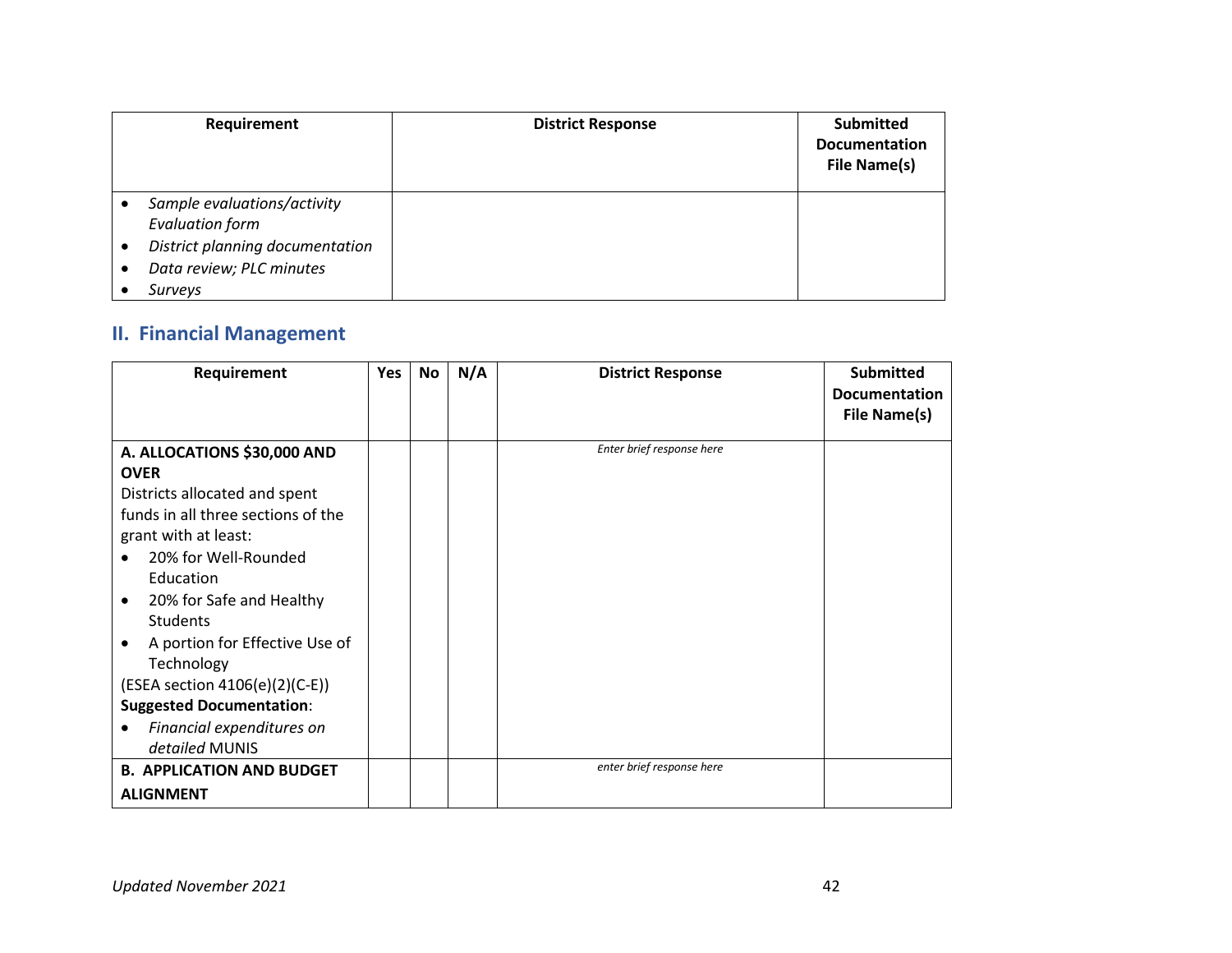| Requirement                             | Yes | <b>No</b> | N/A | <b>District Response</b>  | <b>Submitted</b>     |
|-----------------------------------------|-----|-----------|-----|---------------------------|----------------------|
|                                         |     |           |     |                           | <b>Documentation</b> |
|                                         |     |           |     |                           | File Name(s)         |
| School and district staffing            |     |           |     |                           |                      |
| patterns and financial                  |     |           |     |                           |                      |
| expenditures/obligations to date        |     |           |     |                           |                      |
| are consistent with the approved        |     |           |     |                           |                      |
| Title IV, Part A GMAP application       |     |           |     |                           |                      |
| and budget. A separate                  |     |           |     |                           |                      |
| accounting of Title IV, Part A          |     |           |     |                           |                      |
| funds is maintained in the MUNIS        |     |           |     |                           |                      |
| system and matches the                  |     |           |     |                           |                      |
| categories set up in GMAP.              |     |           |     |                           |                      |
| (ESEA section 8306; 2 CFR               |     |           |     |                           |                      |
| 200.302)                                |     |           |     |                           |                      |
| <b>Suggested Documentation:</b>         |     |           |     |                           |                      |
| <b>Detailed MUNIS reports</b>           |     |           |     |                           |                      |
| Title IV, Part A approved<br>$\bullet$  |     |           |     |                           |                      |
| <b>GMAP</b> budget                      |     |           |     |                           |                      |
| <b>C. TIME AND EFFORT</b>               |     |           |     | enter brief response here |                      |
| <b>REQUIREMENTS</b>                     |     |           |     |                           |                      |
| The district has written                |     |           |     |                           |                      |
| procedures in place for time            |     |           |     |                           |                      |
| and effort. These written               |     |           |     |                           |                      |
| procedures should include               |     |           |     |                           |                      |
| instructions for:                       |     |           |     |                           |                      |
| The completion of time<br>$\bullet$     |     |           |     |                           |                      |
| and attendance reporting;               |     |           |     |                           |                      |
| The approval cycle that is<br>$\bullet$ |     |           |     |                           |                      |
| required;                               |     |           |     |                           |                      |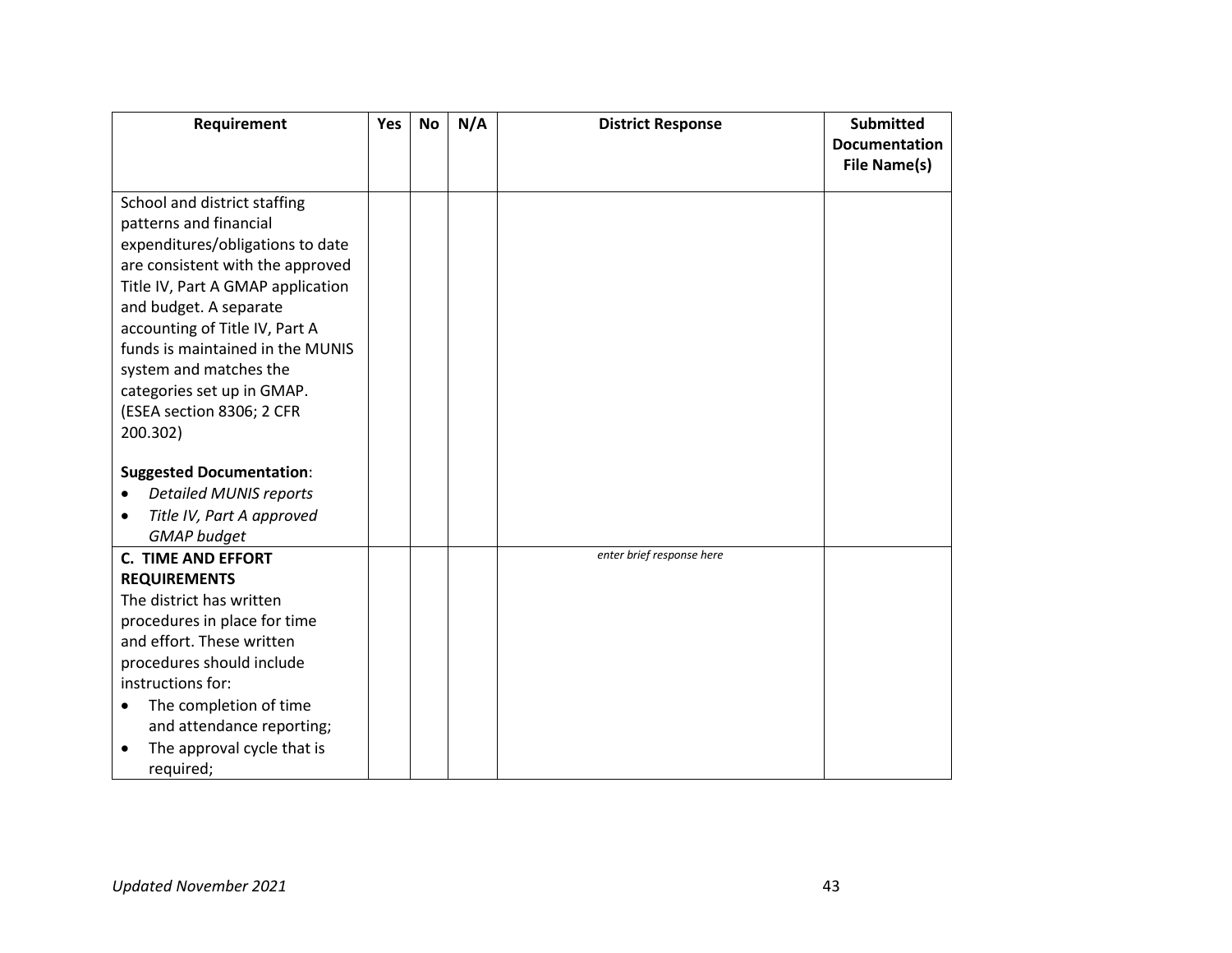| Requirement                                        | Yes | No | N/A | <b>District Response</b> | <b>Submitted</b>     |
|----------------------------------------------------|-----|----|-----|--------------------------|----------------------|
|                                                    |     |    |     |                          | <b>Documentation</b> |
|                                                    |     |    |     |                          | <b>File Name(s)</b>  |
| The processing of<br>$\bullet$                     |     |    |     |                          |                      |
| personnel charges to                               |     |    |     |                          |                      |
| federal awards;                                    |     |    |     |                          |                      |
| The internal review<br>$\bullet$                   |     |    |     |                          |                      |
| process that will be                               |     |    |     |                          |                      |
| established to ensure                              |     |    |     |                          |                      |
| effective internal control                         |     |    |     |                          |                      |
| over the federal award (2                          |     |    |     |                          |                      |
| CFR 200.430(i)); and                               |     |    |     |                          |                      |
| The necessary adjustment<br>$\bullet$              |     |    |     |                          |                      |
| required so that the final                         |     |    |     |                          |                      |
| amount charged to the                              |     |    |     |                          |                      |
| federal award for the                              |     |    |     |                          |                      |
|                                                    |     |    |     |                          |                      |
| salary is accurate,                                |     |    |     |                          |                      |
| allowable and properly<br>allocated (2 CFR 200.430 |     |    |     |                          |                      |
| (i)(8)). This justification                        |     |    |     |                          |                      |
| must occur at least                                |     |    |     |                          |                      |
| annually.                                          |     |    |     |                          |                      |
| The district maintains                             |     |    |     |                          |                      |
| documentation for any                              |     |    |     |                          |                      |
| employees paid in full or in                       |     |    |     |                          |                      |
| part with Title IV, Part A funds                   |     |    |     |                          |                      |
| to support the allocability,                       |     |    |     |                          |                      |
| veracity and accuracy of the                       |     |    |     |                          |                      |
| work performed. (2 CFR                             |     |    |     |                          |                      |
| 200.430(i))                                        |     |    |     |                          |                      |
|                                                    |     |    |     |                          |                      |
| <b>Suggested Documentation:</b>                    |     |    |     |                          |                      |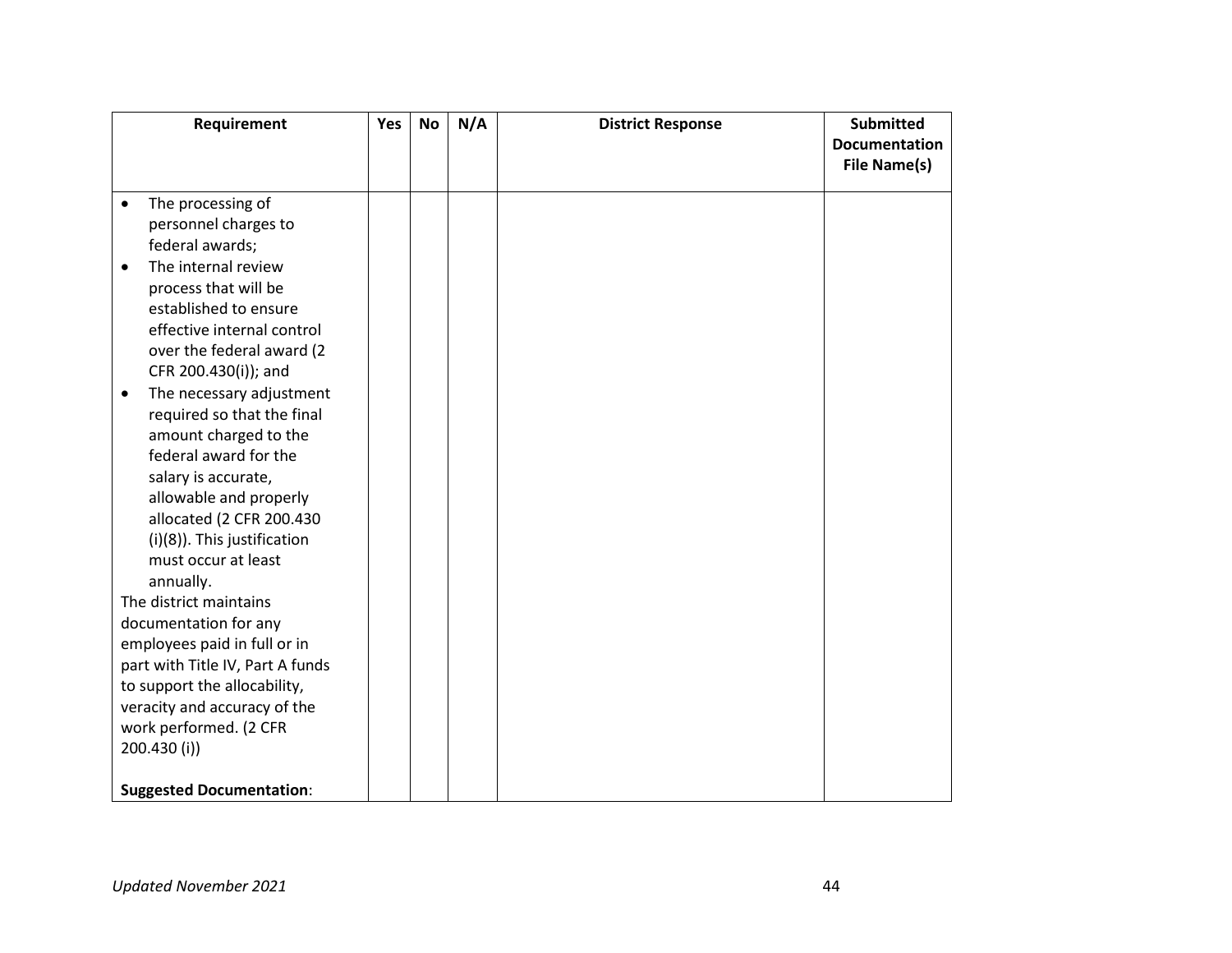|           | Requirement                      | Yes | <b>No</b> | N/A | <b>District Response</b>  | <b>Submitted</b>     |
|-----------|----------------------------------|-----|-----------|-----|---------------------------|----------------------|
|           |                                  |     |           |     |                           | <b>Documentation</b> |
|           |                                  |     |           |     |                           | <b>File Name(s)</b>  |
|           |                                  |     |           |     |                           |                      |
| $\bullet$ | Written time and effort          |     |           |     |                           |                      |
|           | procedures for how the           |     |           |     |                           |                      |
|           | district will ensure that        |     |           |     |                           |                      |
|           | personnel charges to             |     |           |     |                           |                      |
|           | federal awards are               |     |           |     |                           |                      |
|           | accurate, allowable and          |     |           |     |                           |                      |
|           | properly allocated,              |     |           |     |                           |                      |
|           | including a process for          |     |           |     |                           |                      |
|           | after-the-fact review of         |     |           |     |                           |                      |
|           | interim charges made to          |     |           |     |                           |                      |
|           | the federal award based          |     |           |     |                           |                      |
|           | on budget estimates.             |     |           |     |                           |                      |
| $\bullet$ | Documentation to support the     |     |           |     |                           |                      |
|           | allocability, veracity and       |     |           |     |                           |                      |
|           | accuracy of the work             |     |           |     |                           |                      |
|           | performed for all employees      |     |           |     |                           |                      |
|           | paid in whole or in part with    |     |           |     |                           |                      |
|           | Title IV, Part A funds. Signed,  |     |           |     |                           |                      |
|           | dated semi-annual                |     |           |     |                           |                      |
|           | certification and/or monthly     |     |           |     |                           |                      |
|           | PAR reports, or another prior    |     |           |     |                           |                      |
|           | KDE-approved documentation       |     |           |     |                           |                      |
|           | system, should be provided.      |     |           |     |                           |                      |
|           | (Note: Payroll charges must      |     |           |     |                           |                      |
|           | match the actual distribution of |     |           |     |                           |                      |
|           | time recorded.)                  |     |           |     |                           |                      |
|           | <b>D. EQUIPMENT AND SUPPLIES</b> |     |           |     | Enter brief response here |                      |
|           | Assets and equipment purchased   |     |           |     |                           |                      |
|           | with Title IV, Part A funds are  |     |           |     |                           |                      |
|           | appropriately tagged and clearly |     |           |     |                           |                      |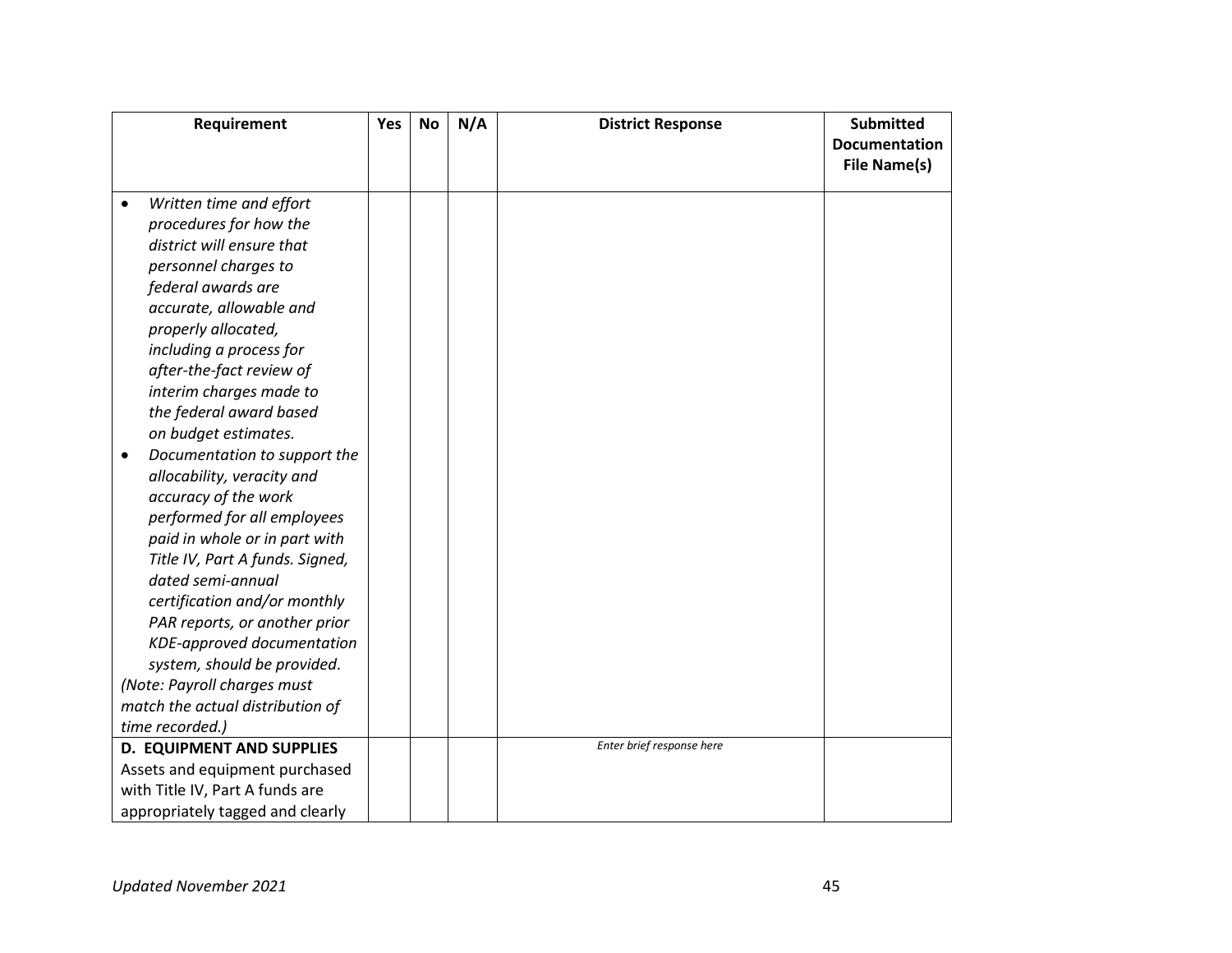| Requirement                             | Yes | <b>No</b> | N/A | <b>District Response</b>  | <b>Submitted</b>     |
|-----------------------------------------|-----|-----------|-----|---------------------------|----------------------|
|                                         |     |           |     |                           | <b>Documentation</b> |
|                                         |     |           |     |                           | <b>File Name(s)</b>  |
| marked. The district has a system       |     |           |     |                           |                      |
| in place for marking items              |     |           |     |                           |                      |
| purchased with federal funds and        |     |           |     |                           |                      |
| disposal of items.                      |     |           |     |                           |                      |
| (2 CFR 200.313; 2 CFR 200.314)          |     |           |     |                           |                      |
|                                         |     |           |     |                           |                      |
| <b>Suggested Documentation:</b>         |     |           |     |                           |                      |
| Inventory records                       |     |           |     |                           |                      |
| Reason for disposal and<br>$\bullet$    |     |           |     |                           |                      |
| removal from master                     |     |           |     |                           |                      |
| inventory                               |     |           |     |                           |                      |
| Copy of district protocols<br>٠         |     |           |     |                           |                      |
| Photos or samples of items<br>$\bullet$ |     |           |     |                           |                      |
| tagged and labeled                      |     |           |     |                           |                      |
| <b>E. INTERNAL CONTROLS</b>             |     |           |     | enter brief response here |                      |
| The district maintains adequate         |     |           |     |                           |                      |
| internal controls in the                |     |           |     |                           |                      |
| disbursement of Title IV, Part A        |     |           |     |                           |                      |
| funds.                                  |     |           |     |                           |                      |
| (ESEA section 8306; 2 CFR               |     |           |     |                           |                      |
| 200.303)                                |     |           |     |                           |                      |
|                                         |     |           |     |                           |                      |
| <b>Suggested Documentation:</b>         |     |           |     |                           |                      |
| Procurement policies                    |     |           |     |                           |                      |
| Signed invoices<br>$\bullet$            |     |           |     | enter brief response here |                      |
| F. SUPPLEMENT/NOT SUPPLANT              |     |           |     |                           |                      |
| The district documents that Title       |     |           |     |                           |                      |
| IV, Part A funds supplement, not        |     |           |     |                           |                      |
| supplant, general funds or              |     |           |     |                           |                      |
| programs/activities required by         |     |           |     |                           |                      |
| state or local law.                     |     |           |     |                           |                      |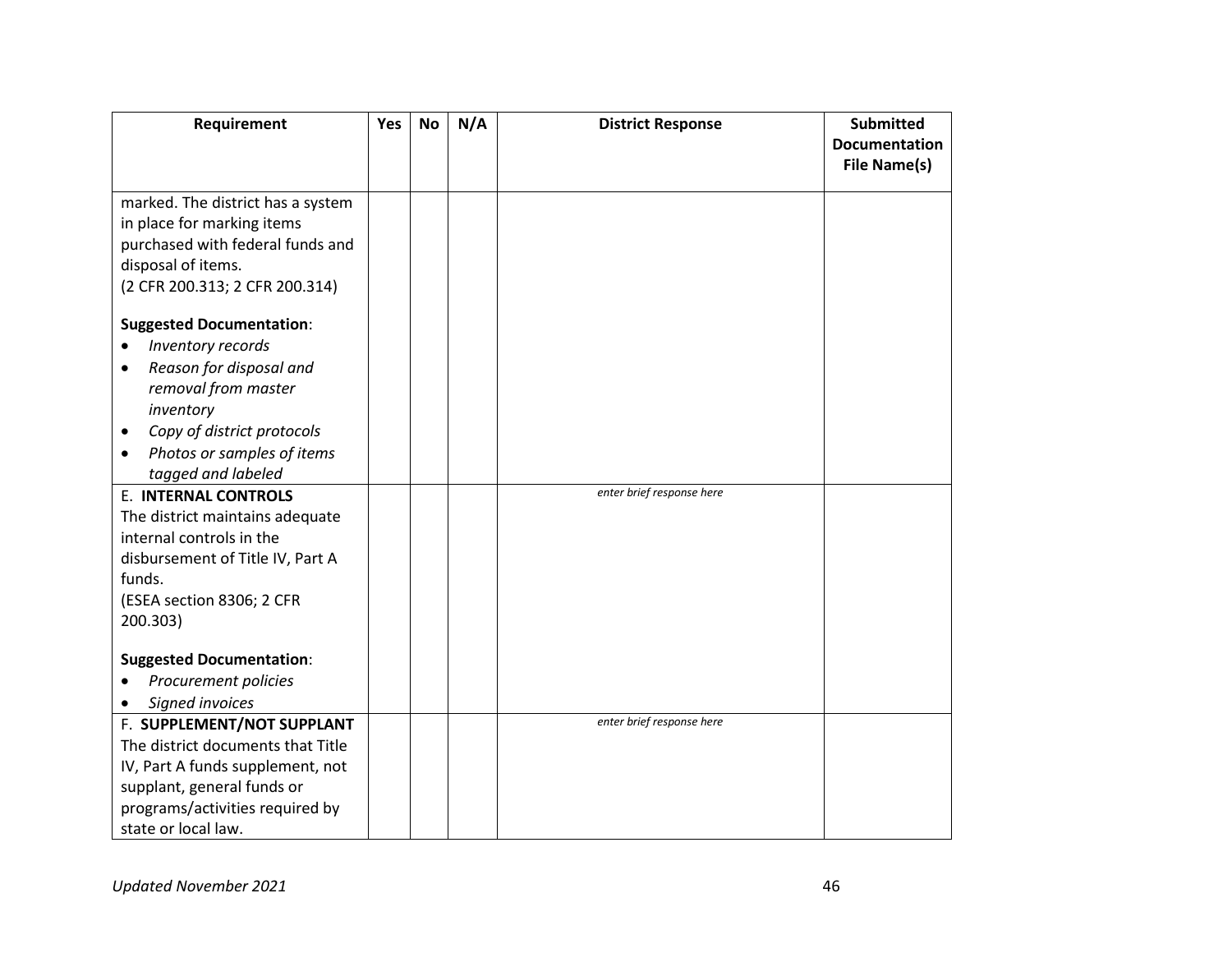| Requirement                           | <b>Yes</b> | No | N/A | <b>District Response</b>  | <b>Submitted</b>     |
|---------------------------------------|------------|----|-----|---------------------------|----------------------|
|                                       |            |    |     |                           | <b>Documentation</b> |
|                                       |            |    |     |                           | File Name(s)         |
|                                       |            |    |     |                           |                      |
| (ESEA section 4110 and 8306)          |            |    |     |                           |                      |
| <b>Suggested Documentation:</b>       |            |    |     |                           |                      |
| Expenditure reports                   |            |    |     |                           |                      |
| Signed assurances<br>$\bullet$        |            |    |     |                           |                      |
| <b>MUNIS report</b><br>٠              |            |    |     |                           |                      |
| <b>Board meeting minutes</b>          |            |    |     |                           |                      |
| <b>G. RETENTION REQUIREMENTS</b>      |            |    |     | enter brief response here |                      |
| <b>FOR RECORDS</b>                    |            |    |     |                           |                      |
| All Title IV, Part A records are kept |            |    |     |                           |                      |
| for the current year and three        |            |    |     |                           |                      |
| previous years.                       |            |    |     |                           |                      |
| (2 CFR 200.334)                       |            |    |     |                           |                      |
| <b>Suggested Documentation:</b>       |            |    |     |                           |                      |
| <b>Board policy</b><br>$\bullet$      |            |    |     |                           |                      |
| Title IV, Part A records (upon<br>٠   |            |    |     |                           |                      |
| request)                              |            |    |     |                           |                      |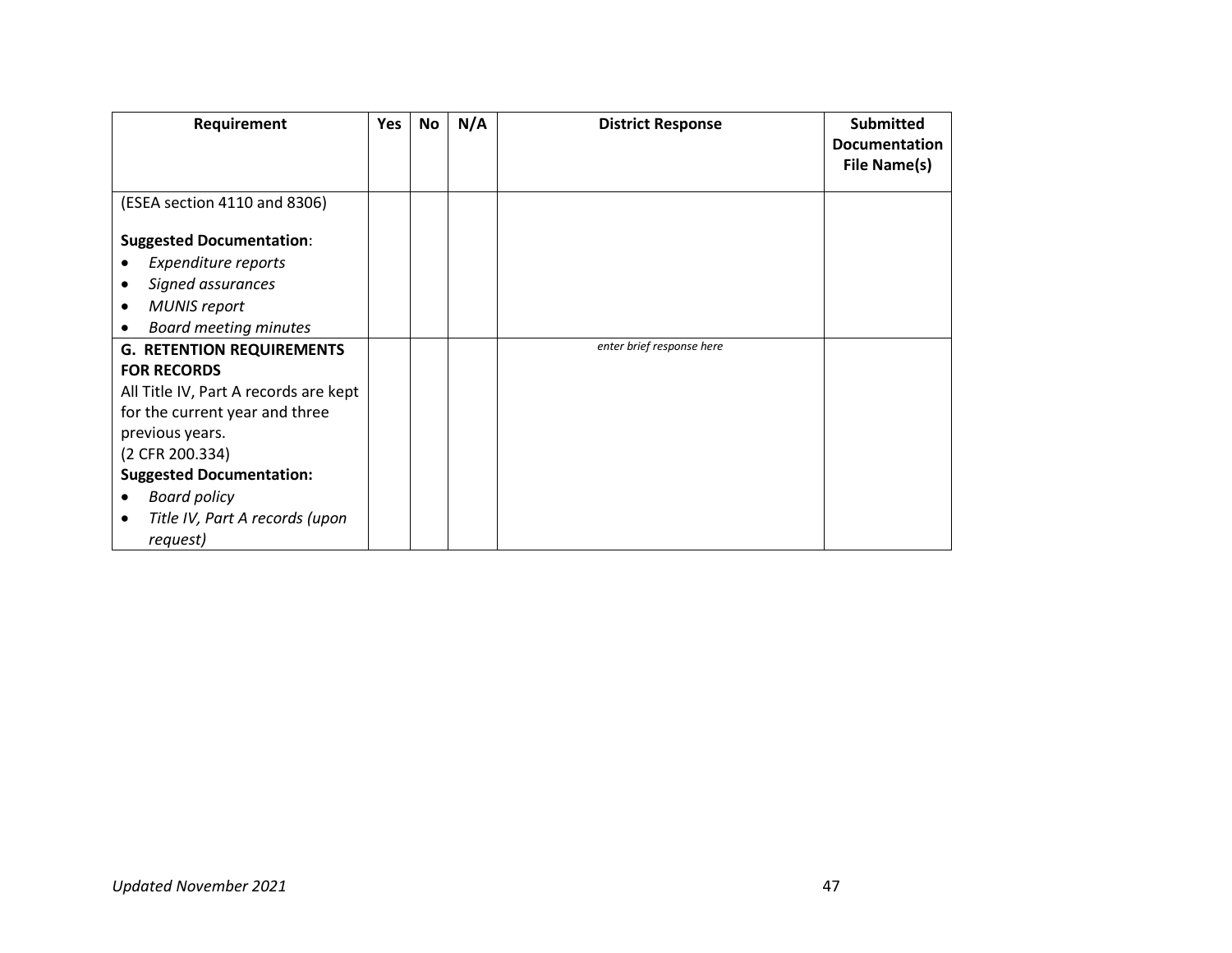## **III. Participation of Private Schools**

| Requirement                                                                          | <b>Yes</b> | <b>No</b> | N/A | <b>Submitted</b><br><b>Documentation</b> |
|--------------------------------------------------------------------------------------|------------|-----------|-----|------------------------------------------|
|                                                                                      |            |           |     | <b>File Name(s)</b>                      |
| A. PRIVATE/NON-PUBLIC SCHOOLS SERVED                                                 |            |           |     |                                          |
| Are there private/non-public schools being served by Title IV, Part A?               |            |           |     |                                          |
| (Complete the following if non-public schools exist in the district and have         |            |           |     |                                          |
| elected to participate). (ESEA section 8501; 34 CFR 76.651)                          |            |           |     |                                          |
| If no is checked, no further action is required for this section.                    |            |           |     |                                          |
| <b>Suggested Documentation:</b>                                                      |            |           |     |                                          |
| List of participating non-public schools<br>$\bullet$                                |            |           |     |                                          |
| Letters to non-public schools; evidence of receipt<br>٠                              |            |           |     |                                          |
| Declaration of participation<br>$\bullet$                                            |            |           |     |                                          |
| <b>B. NON-PUBLIC SCHOOL CONSULTATION</b>                                             |            |           |     |                                          |
| The district consulted with participating non-public schools (NPS) and has           |            |           |     |                                          |
| completed the required Equitable Service Consultation packet. (ESEA                  |            |           |     |                                          |
| section 8501)                                                                        |            |           |     |                                          |
| <b>Suggested Documentation:</b>                                                      |            |           |     |                                          |
| Signed and dated consultation packet                                                 |            |           |     |                                          |
| <b>C. ONGOING COMMUNICATION</b>                                                      |            |           |     |                                          |
| The district has two-way, ongoing communication with NPS served by                   |            |           |     |                                          |
| Title IV, Part A in order to determine needs of those schools and whether            |            |           |     |                                          |
| those needs are being met. (ESEA section 8501; 2 CFR 76.652)                         |            |           |     |                                          |
| <b>Suggested Documentation:</b>                                                      |            |           |     |                                          |
| Records of consultation meetings (meeting minutes, sign-in sheet,                    |            |           |     |                                          |
| agenda)                                                                              |            |           |     |                                          |
| Evidence of regular consultation with private school officials (emails,<br>$\bullet$ |            |           |     |                                          |
| phone call notes, meeting minutes, etc.)                                             |            |           |     |                                          |
| <b>D. PROGRAM IMPLEMENTATION</b>                                                     |            |           |     |                                          |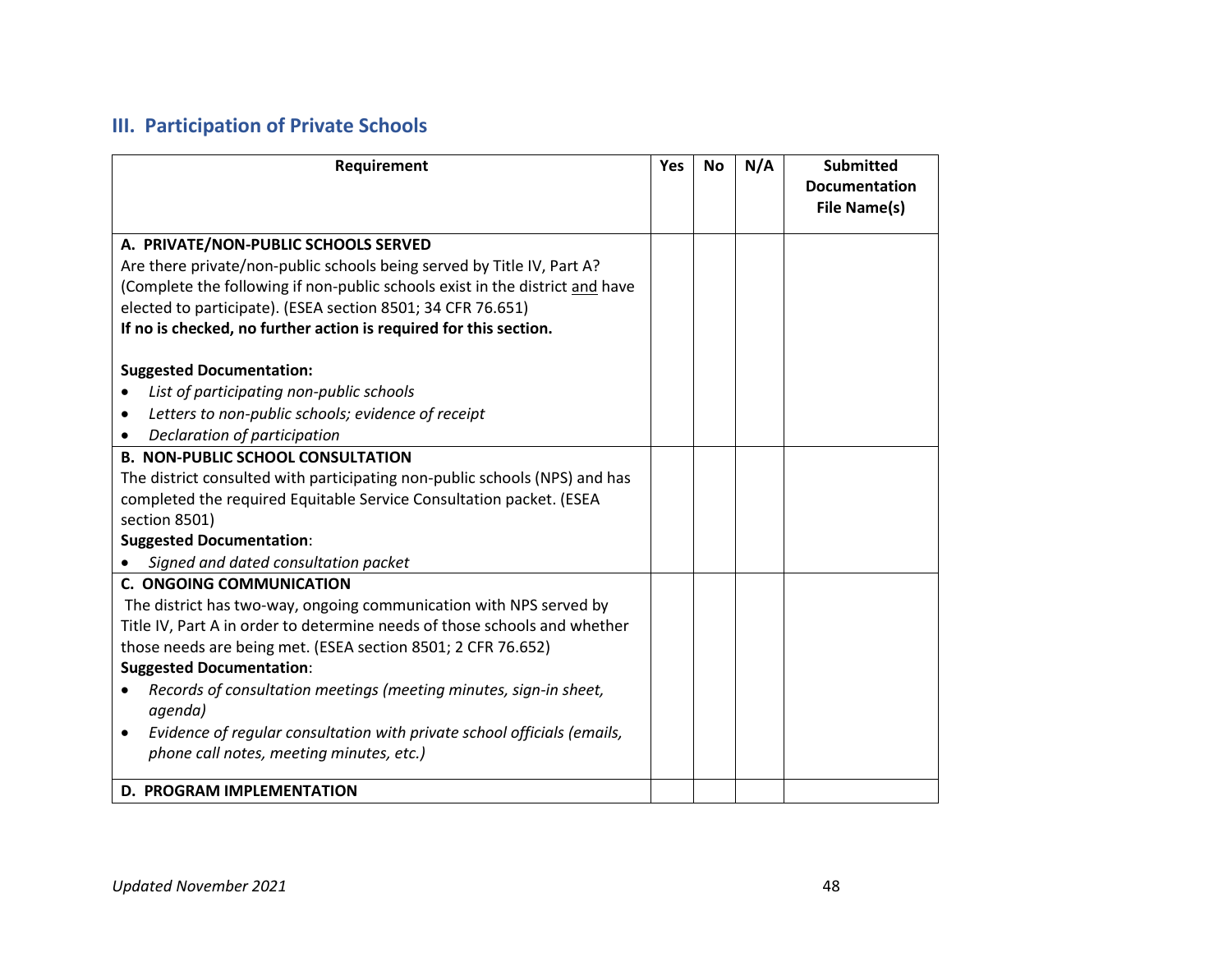| Requirement                                                                                                                                              | Yes | <b>No</b> | N/A | <b>Submitted</b><br><b>Documentation</b><br><b>File Name(s)</b> |
|----------------------------------------------------------------------------------------------------------------------------------------------------------|-----|-----------|-----|-----------------------------------------------------------------|
| The district implements and oversees NPS services. District verifies<br>services provided are allowable and non-ideological. (ESEA section<br>8501(a)(2) |     |           |     |                                                                 |
| <b>Suggested Documentation:</b>                                                                                                                          |     |           |     |                                                                 |
| Consultation agenda                                                                                                                                      |     |           |     |                                                                 |
| Surveys; consultation form; needs assessments; invoices; evaluation                                                                                      |     |           |     |                                                                 |
| <b>Invoices for services</b>                                                                                                                             |     |           |     |                                                                 |
| <b>E. FISCAL OVERSIGHT</b>                                                                                                                               |     |           |     |                                                                 |
| Expenditures have been made for the non-public school on an equitable                                                                                    |     |           |     |                                                                 |
| basis and in accordance with the consultation packed and approved GMAP                                                                                   |     |           |     |                                                                 |
| application. The district maintains fiscal control over all services provided.                                                                           |     |           |     |                                                                 |
| (ESEA section 8501; 34 CFR 76.651)                                                                                                                       |     |           |     |                                                                 |
| <b>Suggested Documentation:</b>                                                                                                                          |     |           |     |                                                                 |
| <b>Invoices</b>                                                                                                                                          |     |           |     |                                                                 |
| <b>Detailed MUNIS</b><br>$\bullet$                                                                                                                       |     |           |     |                                                                 |
| Title IV, Part A GMAP budget<br>$\bullet$                                                                                                                |     |           |     |                                                                 |
| Consultation packet                                                                                                                                      |     |           |     |                                                                 |
| <b>F. EQUIPMENT AND SUPPLIES</b>                                                                                                                         |     |           |     |                                                                 |
| Procedures have been established for the retrieval of Title IV, Part A                                                                                   |     |           |     |                                                                 |
| purchases made on behalf of private schools when the materials are no                                                                                    |     |           |     |                                                                 |
| longer needed for program purposes. The procedures require that                                                                                          |     |           |     |                                                                 |
| retrieved purchases be distributed equitably among participating private                                                                                 |     |           |     |                                                                 |
| schools. (ESEA section 8501(d); 34 CFR 76.661)                                                                                                           |     |           |     |                                                                 |
| <b>Suggested Documentation:</b>                                                                                                                          |     |           |     |                                                                 |
| Disposal of equipment procedures; inventory logs, photos or samples of                                                                                   |     |           |     |                                                                 |
| items tagged and labeled                                                                                                                                 |     |           |     |                                                                 |
| <b>G. PRIVATE SCHOOL PROGRAM EVALUATION</b>                                                                                                              |     |           |     |                                                                 |
| The district evaluates the effectiveness of strategies and activities funded                                                                             |     |           |     |                                                                 |
| under Title IV, Part A and uses this data to determine future program<br>planning. (ESEA section 4106(e)(1)(E))                                          |     |           |     |                                                                 |